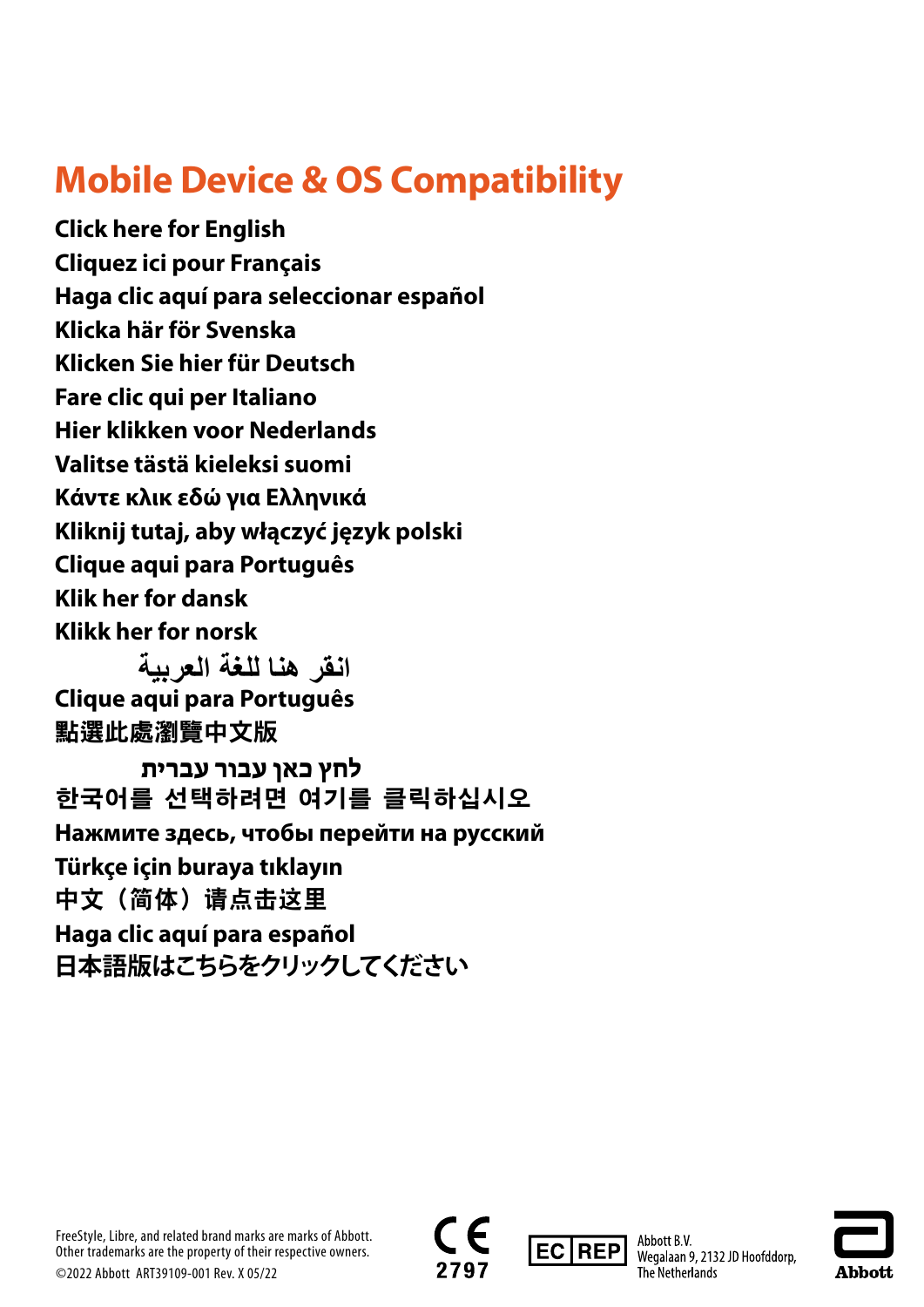# <span id="page-1-0"></span>**MOBILE DEVICE & OS COMPATIBILITY**

Popular devices and operating systems (OS) are regularly tested to evaluate NFC scan performance, Bluetooth connectivity and app compatibility with Sensors. We recommend checking this guide before installing a new OS version on your devices or before using the app with a new phone.

|  | <b>Recommended app, device and operating systems</b> |  |
|--|------------------------------------------------------|--|
|--|------------------------------------------------------|--|

| <b>APP/VERSION</b>                                                                                                          | <b>DEVICE</b>                                                                                                                                                                               | <b>OS</b>                                       |
|-----------------------------------------------------------------------------------------------------------------------------|---------------------------------------------------------------------------------------------------------------------------------------------------------------------------------------------|-------------------------------------------------|
|                                                                                                                             | iPhone 7, 7 Plus, 8, 8 Plus, X, XR, XS, XS Max, 11, 11 Pro, 11 Pro Max, 12,<br>12 Pro, 12 Pro Max, 12 Mini, SE (2020), 13, 13 Mini                                                          |                                                 |
|                                                                                                                             | Samsung Galaxy A7, A20, A21, A30, A32 5G, A41, A52 5G, Feel2, Note8,<br>Note9, Note10+, Note20 Ultra 5G, S7 Edge, S8, S8+, S9, S10, S9+, S10+,<br>S20, S21 5G, S21 5G Olympic Games Edition |                                                 |
|                                                                                                                             | Fujitsu Arrows 5G, Be3, Be4, Be4 Plus, NX9, U                                                                                                                                               |                                                 |
|                                                                                                                             | Google Pixel, Pixel 2, Pixel 2 XL, Pixel 3, Pixel 3 XL, Pixel 4, Pixel 4 XL                                                                                                                 | i0S: 13.2, 13.3, 13.4, 13.5, 13.6, 13.7,        |
| <b>FreeStyle LibreLink</b>                                                                                                  | Huawei P20 Pro, P30 Lite                                                                                                                                                                    | 14.0, 14.1, 14.2, 14.2.1, 14.5.1, 14.6,         |
| (yersion 2.5.3)                                                                                                             | Kyocera Torque G04                                                                                                                                                                          | 14.7.1, 14.8, 15.0, 15.1, 15.2.1, 15.3,<br>15.4 |
|                                                                                                                             | LG Nexus 5X, style2, style3                                                                                                                                                                 | Android: 7.1, 8, 9, 10, 11, 12                  |
|                                                                                                                             | OPPO Reno A, Reno3 A, Reno5 A                                                                                                                                                               |                                                 |
|                                                                                                                             | Sharp AQUOS R3, R5G, sense3, sense3 plus, sense3 plus サウンド, sense4,<br>sense4 basic, sense4 lite, sense 5G, zero2, ZETA                                                                     |                                                 |
|                                                                                                                             | Sony Xperia 1, 1 II, 5, 5 II, 8, 10 II, 10 III, Ace II                                                                                                                                      |                                                 |
|                                                                                                                             | <b>Tinno Rakuten Hand, Rakuten Mini</b>                                                                                                                                                     |                                                 |
|                                                                                                                             | Xiaomi Redmi Note 9T                                                                                                                                                                        |                                                 |
|                                                                                                                             | Samsung Galaxy S7 Edge, S8, S8+, S9, S10                                                                                                                                                    |                                                 |
| <b>FreeStyle LibreLink</b>                                                                                                  | Google Pixel, Pixel 2, Pixel 2 XL, Pixel 3, Pixel 3 XL, Pixel 4, Pixel 4 XL                                                                                                                 | Android: 8, 9, 10                               |
| (yersion 2.5.2)                                                                                                             | LG Nexus 5X                                                                                                                                                                                 |                                                 |
| <b>FreeStyle LibreLink</b><br>(yersion 2.5.1)                                                                               | iPhone 7, 7 Plus, 8, 8 Plus, X, XR, XS, XS Max, 11, 11 Pro, 11 Pro Max                                                                                                                      | i0S: 13.2, 13.3, 13.4, 13.5, 13.6               |
| <b>FreeStyle LibreLink**</b><br>(version 2.2.2)<br>** This version is only available in<br>select Latin American countries. | Samsung Galaxy S5, Galaxy S6, Galaxy S7, Galaxy S7 Edge, Galaxy S8,<br>Galaxy S8+, Galaxy S9                                                                                                |                                                 |
|                                                                                                                             | Google Pixel, Pixel 2, Pixel 2 XL                                                                                                                                                           | Android: 5, 6, 7                                |
|                                                                                                                             | Nexus 5X, 6P                                                                                                                                                                                |                                                 |
|                                                                                                                             | <b>OnePlus 5T</b>                                                                                                                                                                           |                                                 |

#### **Smartwatch devices that support notification mirroring (when phone is nearby)**

| <b>APP/PLATFORM</b>                  | <b>DEVICE</b>                 | <b>OS</b>            |
|--------------------------------------|-------------------------------|----------------------|
| <b>FreeStyle LibreLink</b>           | <b>Apple Watch Series 7</b>   | WatchOS 8.3          |
| (yersion 2.5.3)<br>i0S 15.2.1        | <b>Fitbit Versa 3</b>         | <b>Fitbit 0S 5.3</b> |
| <b>FreeStyle LibreLink</b>           | <b>Fitbit Versa 3</b>         | <b>Fitbit 0S 5.3</b> |
| (yersion 2.5.3)<br><b>Android 11</b> | <b>Samsung Galaxy Watch 4</b> | Wear OS 3            |

These tables will be updated as other devices and operating systems are evaluated. In addition to the above, the FreeStyle LibreLink special edition app (version 21.0.0) is compatible with the NUU A5X mobile device and its operating system. Smartwatch notification mirroring may be available on devices other than those listed. Please refer to information from your smartwatch manufacturer for full list of compatibility. For devices and OS other than those listed, Abbott Diabetes Care has not evaluated compatibility. Jailbroken devices and beta OS versions are not evaluated or supported.

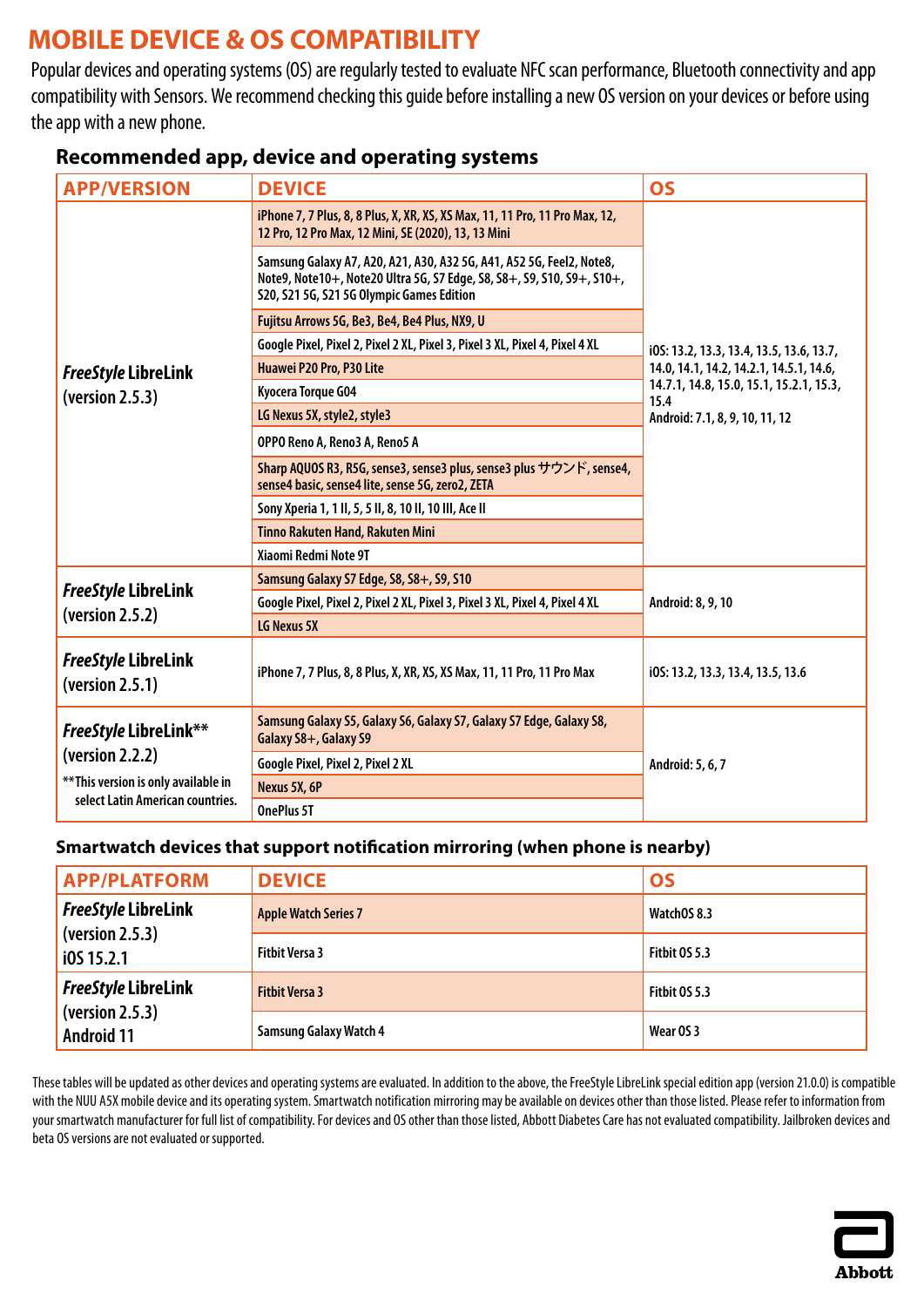# <span id="page-2-0"></span>**COMPATIBILITÉ AVEC LES DISPOSITIFS MOBILES ET LES SYSTÈMES D'EXPLOITATION**

Les dispositifs et systèmes d'exploitation (SE) les plus populaires sont régulièrement testés pour évaluer les performances NFC, la connectivité Bluetooth et la compatibilité des applications avec les capteurs. Nous vous recommandons de consulter ce guide avant d'installer une nouvelle version du système d'exploitation sur vos dispositifs ou avant d'utiliser l'application avec un nouveau téléphone.

| <b>APPLICATION/</b><br><b>VERSION</b>                                                                                         | <b>DISPOSITIFS</b>                                                                                                                                                                          | <b>SE</b>                                       |
|-------------------------------------------------------------------------------------------------------------------------------|---------------------------------------------------------------------------------------------------------------------------------------------------------------------------------------------|-------------------------------------------------|
|                                                                                                                               | iPhone 7, 7 Plus, 8, 8 Plus, X, XR, XS, XS Max, 11, 11 Pro, 11 Pro Max, 12,<br>12 Pro, 12 Pro Max, 12 Mini, SE (2020), 13, 13 Mini                                                          |                                                 |
|                                                                                                                               | Samsung Galaxy A7, A20, A21, A30, A32 5G, A41, A52 5G, Feel2, Note8,<br>Note9, Note10+, Note20 Ultra 5G, S7 Edge, S8, S8+, S9, S10, S9+, S10+,<br>S20, S21 5G, S21 5G Olympic Games Edition |                                                 |
|                                                                                                                               | Fujitsu Arrows 5G, Be3, Be4, Be4 Plus, NX9, U                                                                                                                                               |                                                 |
|                                                                                                                               | Google Pixel, Pixel 2, Pixel 2 XL, Pixel 3, Pixel 3 XL, Pixel 4, Pixel 4 XL                                                                                                                 | i0S: 13.2, 13.3, 13.4, 13.5, 13.6, 13.7,        |
| <b>FreeStyle LibreLink</b>                                                                                                    | Huawei P20 Pro, P30 Lite                                                                                                                                                                    | 14.0, 14.1, 14.2, 14.2.1, 14.5.1, 14.6,         |
| (yersion 2.5.3)                                                                                                               | Kyocera Torque G04                                                                                                                                                                          | 14.7.1, 14.8, 15.0, 15.1, 15.2.1, 15.3,<br>15.4 |
|                                                                                                                               | LG Nexus 5X, style2, style3                                                                                                                                                                 | Android: 7.1, 8, 9, 10, 11, 12                  |
|                                                                                                                               | OPPO Reno A, Reno3 A, Reno5 A                                                                                                                                                               |                                                 |
|                                                                                                                               | Sharp AQUOS R3, R5G, sense3, sense3 plus, sense3 plus サウンド, sense4,<br>sense4 basic, sense4 lite, sense 5G, zero2, ZETA                                                                     |                                                 |
|                                                                                                                               | Sony Xperia 1, 1 II, 5, 5 II, 8, 10 II, 10 III, Ace II                                                                                                                                      |                                                 |
|                                                                                                                               | <b>Tinno Rakuten Hand, Rakuten Mini</b>                                                                                                                                                     |                                                 |
|                                                                                                                               | Xiaomi Redmi Note 9T                                                                                                                                                                        |                                                 |
|                                                                                                                               | Samsung Galaxy S7 Edge, S8, S8+, S9, S10                                                                                                                                                    |                                                 |
| <b>FreeStyle LibreLink</b><br>(version 2.5.2)                                                                                 | Google Pixel, Pixel 2, Pixel 2 XL, Pixel 3, Pixel 3 XL, Pixel 4, Pixel 4 XL                                                                                                                 | Android: 8, 9, 10                               |
|                                                                                                                               | LG Nexus 5X                                                                                                                                                                                 |                                                 |
| <b>FreeStyle LibreLink</b><br>(version 2.5.1)                                                                                 | iPhone 7, 7 Plus, 8, 8 Plus, X, XR, XS, XS Max, 11, 11 Pro, 11 Pro Max                                                                                                                      | i0S: 13.2, 13.3, 13.4, 13.5, 13.6               |
| FreeStyle LibreLink**<br>(version 2.2.2)<br>** Cette version n'est disponible que<br>dans certains pays d'Amérique<br>latine. | Samsung Galaxy S5, Galaxy S6, Galaxy S7, Galaxy S7 Edge, Galaxy S8,<br>Galaxy S8+, Galaxy S9                                                                                                |                                                 |
|                                                                                                                               | Google Pixel, Pixel 2, Pixel 2 XL                                                                                                                                                           | Android: 5, 6, 7                                |
|                                                                                                                               | Nexus 5X, 6P                                                                                                                                                                                |                                                 |
|                                                                                                                               | OnePlus 5T                                                                                                                                                                                  |                                                 |

## **Applications, dispositifs et systèmes d'exploitation recommandés**

**Smartwatch compatible avec l'affichage en miroir des notifications (lorsque le téléphone est à proximité).**

| <b>APPLICATION/</b><br><b>PLATEFORME</b>                                   | <b>DISPOSITIF</b>             | <b>SE</b>     |
|----------------------------------------------------------------------------|-------------------------------|---------------|
| <b>FreeStyle LibreLink</b>                                                 | <b>Apple Watch Series 7</b>   | WatchOS 8.3   |
| $\sqrt{\sqrt{25.3}}$<br>$\overline{105}$ 15.2.1                            | <b>Fitbit Versa 3</b>         | Fitbit OS 5.3 |
| <b>FreeStyle LibreLink</b><br>$\left($ version 2.5.3)<br><b>Android 11</b> | <b>Fitbit Versa 3</b>         | Fitbit OS 5.3 |
|                                                                            | <b>Samsung Galaxy Watch 4</b> | Wear OS 3     |

Ces tableaux seront mis à jour à mesure que de nouveaux dispositifs et systèmes d'exploitation sont évalués. En plus des dispositifs et SE susmentionnés, l'application FreeStyle LibreLink édition spéciale (version 21.0.0) est compatible avec le téléphone mobile NUU A5X et son système d'exploitation. L'affichage en miroir des notifications sur une smartwatch peut être disponible sur d'autres dispositifs non répertoriés dans la liste. Veuillez consulter les informations du fabricant de votre smartwatch pour obtenir la liste complète des dispositifs compatibles. Abbott Diabetes Care n'a évalué la compatibilité d'aucun autre dispositif/système d'exploitation. Les dispositifs « jailbreakés » et les versions bêta du système d'exploitation ne sont ni évalués ni pris en charge.

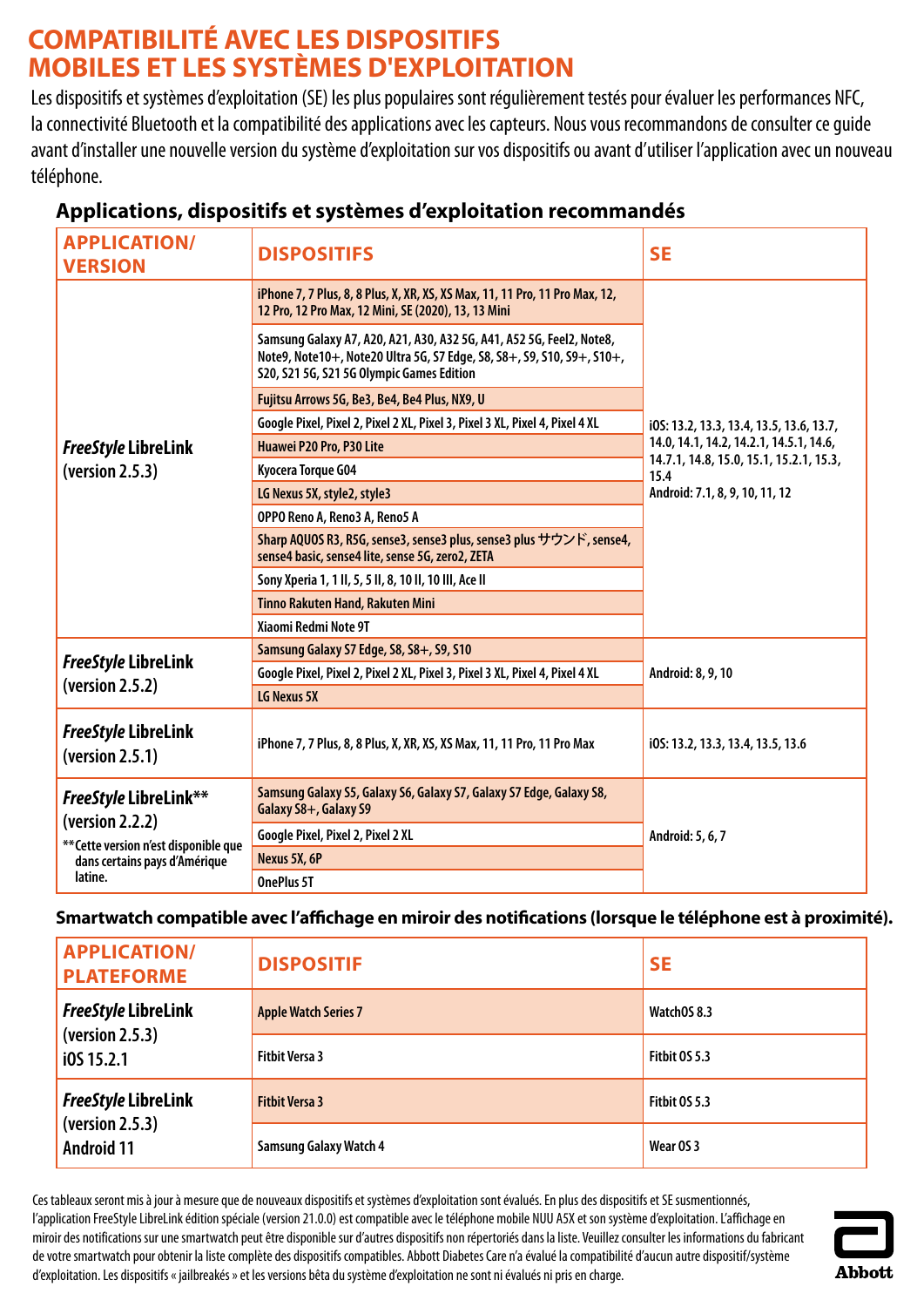# <span id="page-3-0"></span>**COMPATIBILIDAD CON TELÉFONOS INTELIGENTES Y SISTEMAS OPERATIVOS**

Se realizan pruebas con frecuencia en los sistemas operativos para evaluar el rendimiento de la tecnología NFC, la conectividad Bluetooth y la compatibilidad de las aplicaciones cuando se hace uso de sensores. Serecomienda consultar esta guía antes de instalar una nueva versión del sistema operativo en su dispositivo oantes de usar la aplicación en un teléfono nuevo.

| <b>APLICACIÓN/</b><br><b>VERSIÓN</b>                                                                                           | <b>DISPOSITIVO</b>                                                                                                                                                                          | <b>SISTEMA OPERATIVO</b>                        |
|--------------------------------------------------------------------------------------------------------------------------------|---------------------------------------------------------------------------------------------------------------------------------------------------------------------------------------------|-------------------------------------------------|
|                                                                                                                                | iPhone 7, 7 Plus, 8, 8 Plus, X, XR, XS, XS Max, 11, 11 Pro, 11 Pro Max, 12,<br>12 Pro, 12 Pro Max, 12 Mini, SE (2020), 13, 13 Mini                                                          |                                                 |
|                                                                                                                                | Samsung Galaxy A7, A20, A21, A30, A32 5G, A41, A52 5G, Feel2, Note8,<br>Note9, Note10+, Note20 Ultra 5G, S7 Edge, S8, S8+, S9, S10, S9+, S10+,<br>S20, S21 5G, S21 5G Olympic Games Edition |                                                 |
|                                                                                                                                | Fujitsu Arrows 5G, Be3, Be4, Be4 Plus, NX9, U                                                                                                                                               |                                                 |
|                                                                                                                                | Google Pixel, Pixel 2, Pixel 2 XL, Pixel 3, Pixel 3 XL, Pixel 4, Pixel 4 XL                                                                                                                 | i0S: 13.2, 13.3, 13.4, 13.5, 13.6, 13.7,        |
| <b>FreeStyle LibreLink</b>                                                                                                     | Huawei P20 Pro, P30 Lite                                                                                                                                                                    | 14.0, 14.1, 14.2, 14.2.1, 14.5.1, 14.6,         |
| (yersión 2.5.3)                                                                                                                | Kyocera Torque G04                                                                                                                                                                          | 14.7.1, 14.8, 15.0, 15.1, 15.2.1, 15.3,<br>15.4 |
|                                                                                                                                | LG Nexus 5X, style2, style3                                                                                                                                                                 | Android: 7.1, 8, 9, 10, 11, 12                  |
|                                                                                                                                | OPPO Reno A, Reno3 A, Reno5 A                                                                                                                                                               |                                                 |
|                                                                                                                                | Sharp AQUOS R3, R5G, sense3, sense3 plus, sense3 plus サウンド, sense4,<br>sense4 basic, sense4 lite, sense 5G, zero2, ZETA                                                                     |                                                 |
|                                                                                                                                | Sony Xperia 1, 1 II, 5, 5 II, 8, 10 II, 10 III, Ace II                                                                                                                                      |                                                 |
|                                                                                                                                | <b>Tinno Rakuten Hand, Rakuten Mini</b>                                                                                                                                                     |                                                 |
|                                                                                                                                | Xiaomi Redmi Note 9T                                                                                                                                                                        |                                                 |
|                                                                                                                                | Samsung Galaxy S7 Edge, S8, S8+, S9, S10                                                                                                                                                    |                                                 |
| FreeStyle LibreLink                                                                                                            | Google Pixel, Pixel 2, Pixel 2 XL, Pixel 3, Pixel 3 XL, Pixel 4, Pixel 4 XL                                                                                                                 | Android: 8, 9, 10                               |
| (yersión 2.5.2)                                                                                                                | LG Nexus 5X                                                                                                                                                                                 |                                                 |
| <b>FreeStyle LibreLink</b><br>(version 2.5.1)                                                                                  | iPhone 7, 7 Plus, 8, 8 Plus, X, XR, XS, XS Max, 11, 11 Pro, 11 Pro Max                                                                                                                      | i0S: 13.2, 13.3, 13.4, 13.5, 13.6               |
| FreeStyle LibreLink**<br>(yersión 2.2.2)<br>**Esta versión solo está<br>disponible en determinados<br>países latinoamericanos. | Samsung Galaxy S5, Galaxy S6, Galaxy S7, Galaxy S7 Edge, Galaxy S8,<br>Galaxy S8+, Galaxy S9                                                                                                |                                                 |
|                                                                                                                                | Google Pixel, Pixel 2, Pixel 2 XL                                                                                                                                                           | Android: 5, 6, 7                                |
|                                                                                                                                | Nexus 5X, 6P                                                                                                                                                                                |                                                 |
|                                                                                                                                | OnePlus 5T                                                                                                                                                                                  |                                                 |

### **Aplicaciones, dispositivos y sistemas operativos recomendados**

### **Smartwatch que admiten la duplicidad de notificaciones (cuando el teléfono está cercano)**

| <b>APLICACIÓN/</b><br><b>PLATAFORMA</b>                                 | <b>DISPOSITIVO</b>            | <b>SISTEMA OPERATIVO</b> |
|-------------------------------------------------------------------------|-------------------------------|--------------------------|
| FreeStyle LibreLink<br>$\sqrt{\sqrt{25}}$ (versión 2.5.3)<br>i0S 15.2.1 | <b>Apple Watch Series 7</b>   | WatchOS 8.3              |
|                                                                         | <b>Fitbit Versa 3</b>         | <b>Fitbit 0S 5.3</b>     |
| FreeStyle LibreLink<br>$\vert$ (versión 2.5.3)<br><b>Android 11</b>     | <b>Fitbit Versa 3</b>         | Fitbit OS 5.3            |
|                                                                         | <b>Samsung Galaxy Watch 4</b> | Wear OS 3                |

Estas tablas se actualizarán a medida que se evalúen otros dispositivos y sistemas operativos. Además de lo anterior, la aplicación FreeStyle LibreLink, edición especial (versión 21.0.0) es compatible con el dispositivo móvil NUU A5X y su sistema operativo. La duplicación de notificaciones en Smartwatch puede estar disponible en dispositivos que no aparezcan en la lista. Consulte la información del fabricante de su Smartwatch para ver la lista completa de compatibilidad. Abbott Diabetes Care no ha evaluado la compatibilidad de los dispositivos y sistemas operativos que no se muestran en la tabla. No se evalúan ni soportan dispositivos liberados (jailbreak), así como las versiones beta de los sistemas operativos.

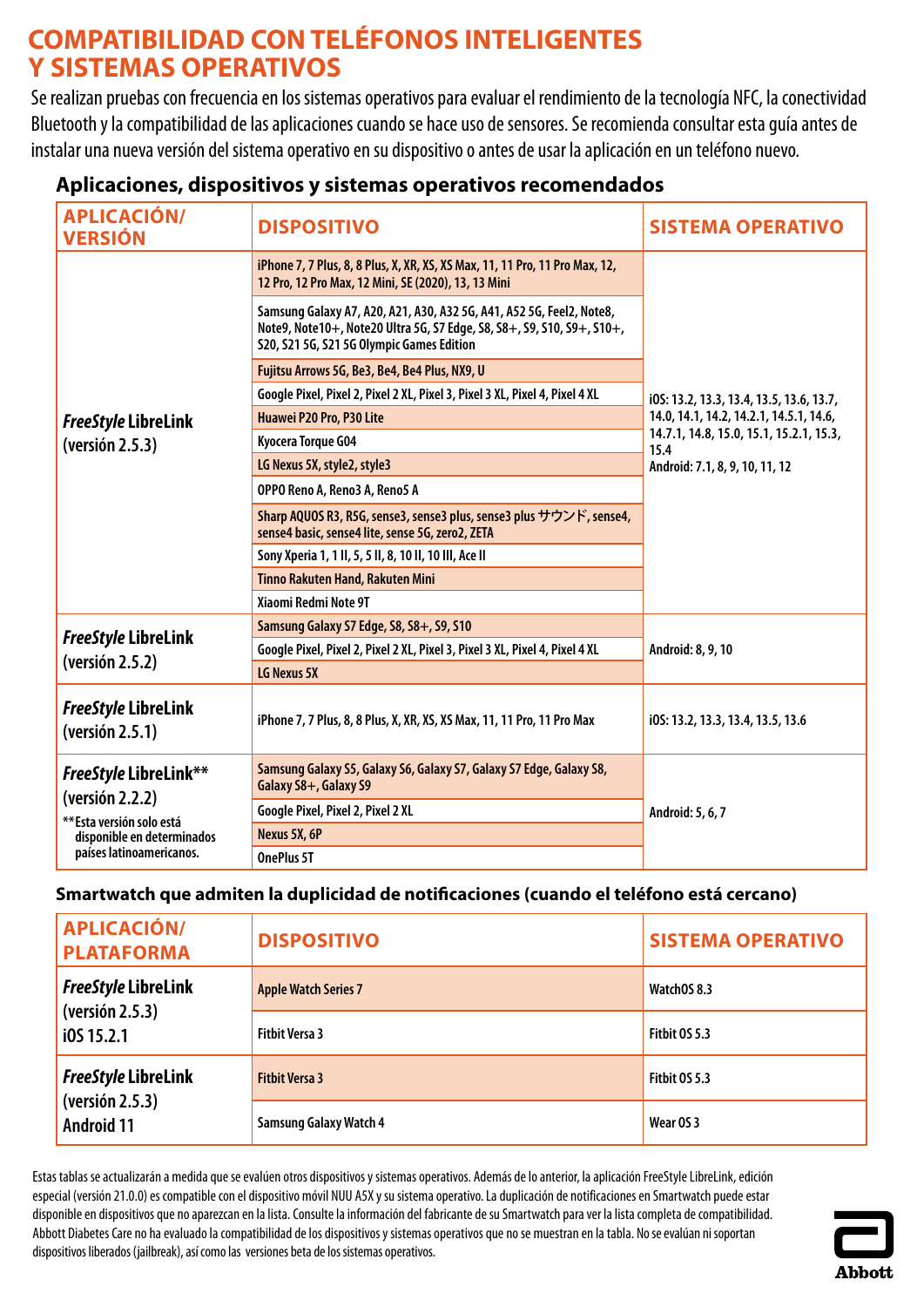# <span id="page-4-0"></span>**KOMPATIBILITET MED MOBILA ENHETER OCH OPERATIVSYSTEM**

Populära enheter och operativsystem (OS) testas regelbundet i syfte att utvärdera NFC-skanningsprestanda, Bluetooth-anslutning och appkompatibilitet med sensorer. Vi rekommenderar att du läser den här guiden innan du installerar en ny OS-version på dina enheter och innan du använder appen med en ny telefon.

| <b>APP/VERSION</b>                                                                                                              | <b>ENHET</b>                                                                                                                                                                                | <b>OPERATIVSYSTEM</b>                           |
|---------------------------------------------------------------------------------------------------------------------------------|---------------------------------------------------------------------------------------------------------------------------------------------------------------------------------------------|-------------------------------------------------|
|                                                                                                                                 | iPhone 7, 7 Plus, 8, 8 Plus, X, XR, XS, XS Max, 11, 11 Pro, 11 Pro Max, 12,<br>12 Pro, 12 Pro Max, 12 Mini, SE (2020), 13, 13 Mini                                                          |                                                 |
|                                                                                                                                 | Samsung Galaxy A7, A20, A21, A30, A32 5G, A41, A52 5G, Feel2, Note8,<br>Note9, Note10+, Note20 Ultra 5G, S7 Edge, S8, S8+, S9, S10, S9+, S10+,<br>S20, S21 5G, S21 5G Olympic Games Edition |                                                 |
|                                                                                                                                 | Fujitsu Arrows 5G, Be3, Be4, Be4 Plus, NX9, U                                                                                                                                               |                                                 |
|                                                                                                                                 | Google Pixel, Pixel 2, Pixel 2 XL, Pixel 3, Pixel 3 XL, Pixel 4, Pixel 4 XL                                                                                                                 | i0S: 13.2, 13.3, 13.4, 13.5, 13.6, 13.7,        |
| <b>FreeStyle LibreLink</b>                                                                                                      | Huawei P20 Pro, P30 Lite                                                                                                                                                                    | 14.0, 14.1, 14.2, 14.2.1, 14.5.1, 14.6,         |
| (version 2.5.3)                                                                                                                 | Kyocera Torque G04                                                                                                                                                                          | 14.7.1, 14.8, 15.0, 15.1, 15.2.1, 15.3,<br>15.4 |
|                                                                                                                                 | LG Nexus 5X, style2, style3                                                                                                                                                                 | Android: 7.1, 8, 9, 10, 11, 12                  |
|                                                                                                                                 | OPPO Reno A, Reno3 A, Reno5 A                                                                                                                                                               |                                                 |
|                                                                                                                                 | Sharp AQUOS R3, R5G, sense3, sense3 plus, sense3 plus サウンド, sense4,<br>sense4 basic, sense4 lite, sense 5G, zero2, ZETA                                                                     |                                                 |
|                                                                                                                                 | Sony Xperia 1, 1 II, 5, 5 II, 8, 10 II, 10 III, Ace II                                                                                                                                      |                                                 |
|                                                                                                                                 | Tinno Rakuten Hand, Rakuten Mini                                                                                                                                                            |                                                 |
|                                                                                                                                 | Xiaomi Redmi Note 9T                                                                                                                                                                        |                                                 |
|                                                                                                                                 | Samsung Galaxy S7 Edge, S8, S8+, S9, S10                                                                                                                                                    |                                                 |
| <b>FreeStyle LibreLink</b>                                                                                                      | Google Pixel, Pixel 2, Pixel 2 XL, Pixel 3, Pixel 3 XL, Pixel 4, Pixel 4 XL                                                                                                                 | Android: 8, 9, 10                               |
| (yersion 2.5.2)                                                                                                                 | LG Nexus 5X                                                                                                                                                                                 |                                                 |
| <b>FreeStyle LibreLink</b><br>(version 2.5.1)                                                                                   | iPhone 7, 7 Plus, 8, 8 Plus, X, XR, XS, XS Max, 11, 11 Pro, 11 Pro Max                                                                                                                      | i0S: 13.2, 13.3, 13.4, 13.5, 13.6               |
| FreeStyle LibreLink**<br>(yersion 2.2.2)<br>** Den här versionen är<br>endast tillgänglig i utvalda<br>latinamerikanska länder. | Samsung Galaxy S5, Galaxy S6, Galaxy S7, Galaxy S7 Edge, Galaxy S8,<br>Galaxy S8+, Galaxy S9                                                                                                |                                                 |
|                                                                                                                                 | Google Pixel, Pixel 2, Pixel 2 XL                                                                                                                                                           | Android: 5, 6, 7                                |
|                                                                                                                                 | Nexus 5X, 6P                                                                                                                                                                                |                                                 |
|                                                                                                                                 | OnePlus 5T                                                                                                                                                                                  |                                                 |

#### **App, enhet och operativsystem som rekommenderas**

#### **Smartklockor som har stöd för spegling av aviseringar (när telefonen är i närheten)**

| <b>APP/PLATFORM</b>                                                | <b>ENHET</b>                  | <b>OPERATIVSYSTEM</b> |
|--------------------------------------------------------------------|-------------------------------|-----------------------|
| <b>FreeStyle LibreLink</b><br>(yersion 2.5.3)<br>$i$ 0S 15.2.1     | <b>Apple Watch Series 7</b>   | WatchOS 8.3           |
|                                                                    | <b>Fitbit Versa 3</b>         | Fitbit OS 5.3         |
| <b>FreeStyle LibreLink</b><br>(yersion 2.5.3)<br><b>Android 11</b> | <b>Fitbit Versa 3</b>         | Fitbit 0S 5.3         |
|                                                                    | <b>Samsung Galaxy Watch 4</b> | Wear OS 3             |

Dessa tabeller uppdateras när andra enheter och operativsystem utvärderas. Utöver det som nämns ovan är specialutgåvan av FreeStyle LibreLink-appen (version 21.0.0) kompatibel med den mobila enheten NUU A5X och dess operativsystem. Spegling av aviseringar till en smartklocka kan finnas tillgänglig på andra enheter än de som anges i listan. Läs informationen från tillverkaren av din smartklocka för en komplett lista avseende kompatibilitet. Abbott Diabetes Care har inte utvärderat kompatibiliteten för andra enheter eller operativsystem än dem som anges. Jailbreakade enheter och betaversioner av operativsystem varken utvärderas eller stöds.

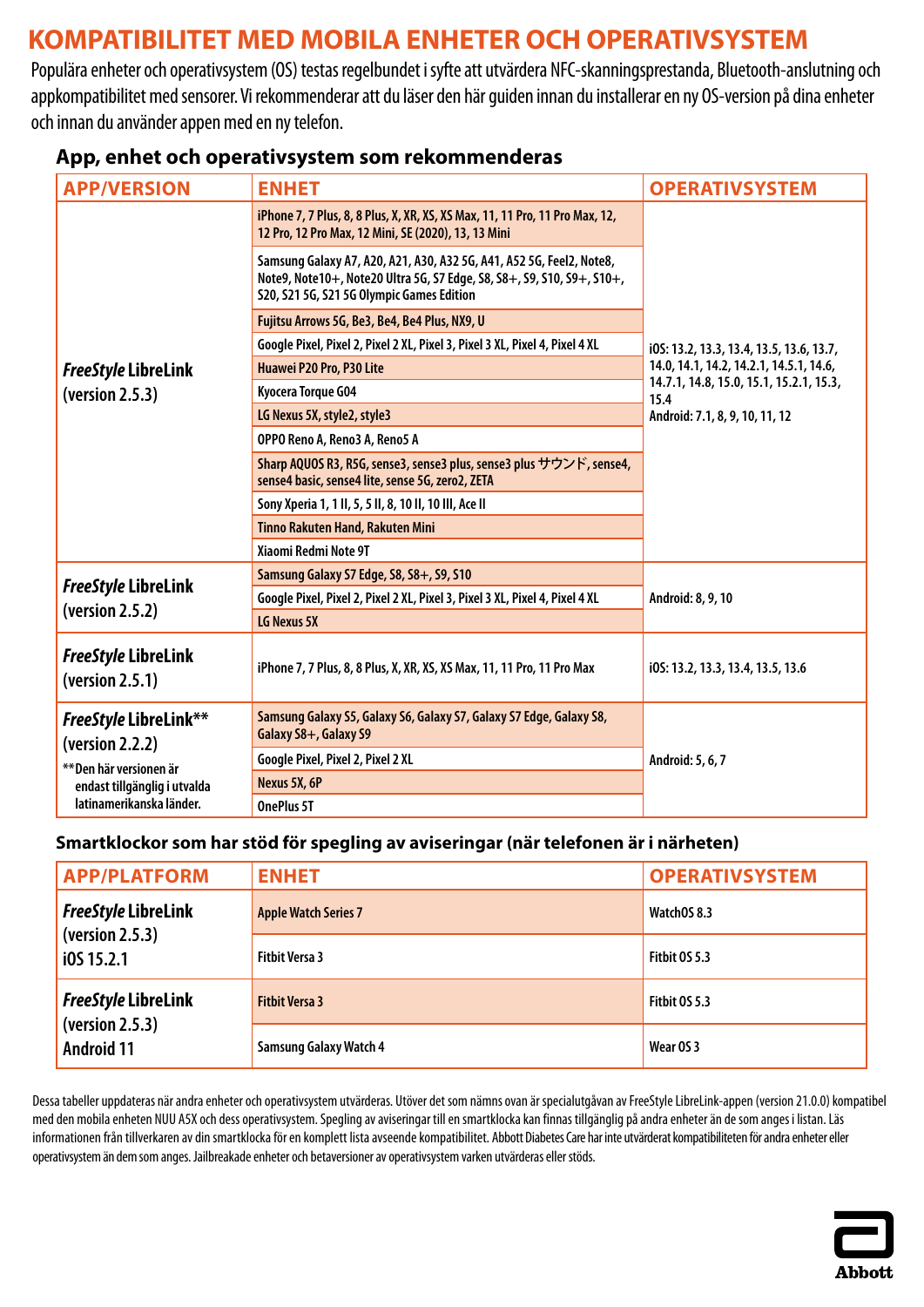# <span id="page-5-0"></span>**KOMPATIBILITÄT MIT MOBILEN GERÄTEN UND BETRIEBSSYSTEMEN**

Beliebte Geräte und Betriebssysteme (OS) werden regelmäßig getestet, um die NFC-Scanleistung, die Bluetooth-Konnektivität und die Kompatibilität der App mit Sensoren zu bewerten. Wir empfehlen, diese Anleitung zu lesen, bevor Sie eine neue Version eines Betriebssystems auf Ihrem Gerät installieren oder die App auf einem neuen Smartphone verwenden.

### **Empfohlene Apps, Geräte und Betriebssysteme**

| <b>APP/VERSION</b>                                                                             | <b>GERÄT</b>                                                                                                                                                                                | <b>BETRIEBSSYSTEM</b>                           |
|------------------------------------------------------------------------------------------------|---------------------------------------------------------------------------------------------------------------------------------------------------------------------------------------------|-------------------------------------------------|
|                                                                                                | iPhone 7, 7 Plus, 8, 8 Plus, X, XR, XS, XS Max, 11, 11 Pro, 11 Pro Max, 12,<br>12 Pro, 12 Pro Max, 12 Mini, SE (2020), 13, 13 Mini                                                          |                                                 |
|                                                                                                | Samsung Galaxy A7, A20, A21, A30, A32 5G, A41, A52 5G, Feel2, Note8,<br>Note9, Note10+, Note20 Ultra 5G, S7 Edge, S8, S8+, S9, S10, S9+, S10+,<br>S20, S21 5G, S21 5G Olympic Games Edition |                                                 |
|                                                                                                | Fujitsu Arrows 5G, Be3, Be4, Be4 Plus, NX9, U                                                                                                                                               |                                                 |
|                                                                                                | Google Pixel, Pixel 2, Pixel 2 XL, Pixel 3, Pixel 3 XL, Pixel 4, Pixel 4 XL                                                                                                                 | i0S: 13.2, 13.3, 13.4, 13.5, 13.6, 13.7,        |
| <b>FreeStyle LibreLink</b>                                                                     | Huawei P20 Pro, P30 Lite                                                                                                                                                                    | 14.0, 14.1, 14.2, 14.2.1, 14.5.1, 14.6,         |
| (yersion 2.5.3)                                                                                | Kyocera Torque G04                                                                                                                                                                          | 14.7.1, 14.8, 15.0, 15.1, 15.2.1, 15.3,<br>15.4 |
|                                                                                                | LG Nexus 5X, style2, style3                                                                                                                                                                 | Android: 7.1, 8, 9, 10, 11, 12                  |
|                                                                                                | OPPO Reno A, Reno3 A, Reno5 A                                                                                                                                                               |                                                 |
|                                                                                                | Sharp AQUOS R3, R5G, sense3, sense3 plus, sense3 plus サウンド, sense4,<br>sense4 basic, sense4 lite, sense 5G, zero2, ZETA                                                                     |                                                 |
|                                                                                                | Sony Xperia 1, 1 II, 5, 5 II, 8, 10 II, 10 III, Ace II                                                                                                                                      |                                                 |
|                                                                                                | Tinno Rakuten Hand, Rakuten Mini                                                                                                                                                            |                                                 |
|                                                                                                | Xiaomi Redmi Note 9T                                                                                                                                                                        |                                                 |
|                                                                                                | Samsung Galaxy S7 Edge, S8, S8+, S9, S10                                                                                                                                                    |                                                 |
| <b>FreeStyle LibreLink</b>                                                                     | Google Pixel, Pixel 2, Pixel 2 XL, Pixel 3, Pixel 3 XL, Pixel 4, Pixel 4 XL                                                                                                                 | Android: 8, 9, 10                               |
| (yersion 2.5.2)                                                                                | <b>LG Nexus 5X</b>                                                                                                                                                                          |                                                 |
| <b>FreeStyle LibreLink</b><br>(yersion 2.5.1)                                                  | iPhone 7, 7 Plus, 8, 8 Plus, X, XR, XS, XS Max, 11, 11 Pro, 11 Pro Max                                                                                                                      | i0S: 13.2, 13.3, 13.4, 13.5, 13.6               |
| <b>FreeStyle LibreLink**</b><br>(yersion 2.2.2)<br>** Diese Version ist nur<br>in ausgewählten | Samsung Galaxy S5, Galaxy S6, Galaxy S7, Galaxy S7 Edge, Galaxy S8,<br>Galaxy S8+, Galaxy S9                                                                                                |                                                 |
|                                                                                                | Google Pixel, Pixel 2, Pixel 2 XL                                                                                                                                                           |                                                 |
|                                                                                                | Nexus 5X, 6P                                                                                                                                                                                | Android: 5, 6, 7                                |
| lateinamerikanischen<br>Ländern verfügbar.                                                     | OnePlus 5T                                                                                                                                                                                  |                                                 |

#### **Smartwatches, die die Benachrichtigungsanzeige unterstützen (wenn sich das Telefon in der Nähe befindet)**

| <b>APP/PLATTFORM</b>                                               | <b>GERÄT</b>                  | <b>BETRIEBSSYSTEM</b> |
|--------------------------------------------------------------------|-------------------------------|-----------------------|
| <b>FreeStyle LibreLink</b><br>(yersion 2.5.3)<br>$i$ 0S 15.2.1     | <b>Apple Watch Series 7</b>   | WatchOS 8.3           |
|                                                                    | <b>Fitbit Versa 3</b>         | <b>Fitbit 0S 5.3</b>  |
| <b>FreeStyle LibreLink</b><br>(yersion 2.5.3)<br><b>Android 11</b> | <b>Fitbit Versa 3</b>         | Fitbit OS 5.3         |
|                                                                    | <b>Samsung Galaxy Watch 4</b> | Wear OS 3             |

Sobald weitere Geräte und Betriebssysteme ausgewertet wurden, werden diese Tabellen aktualisiert. Darüber hinaus ist die FreeStyle LibreLink Special-Edition-App (Version 21.0.0) mit dem Mobilgerät NUU A5X und dessen Betriebssystem kompatibel. Die Smartwatch-Benachrichtigungsspiegelung steht möglicherweise auch auf anderen als den aufgeführten Geräten zur Verfügung. Eine vollständige Liste zur Kompatibilität erfragen Sie bitte bei dem Hersteller Ihrer Smartwatch. Für Geräte und Betriebssysteme, die hier nicht aufgeführt sind, hat Abbott Diabetes Care hat die Kompatibilität nicht geprüft. Mit Jailbreak versehene Geräte und Beta-Versionen von Betriebssystemen werden nicht bewertet oder unterstützt.

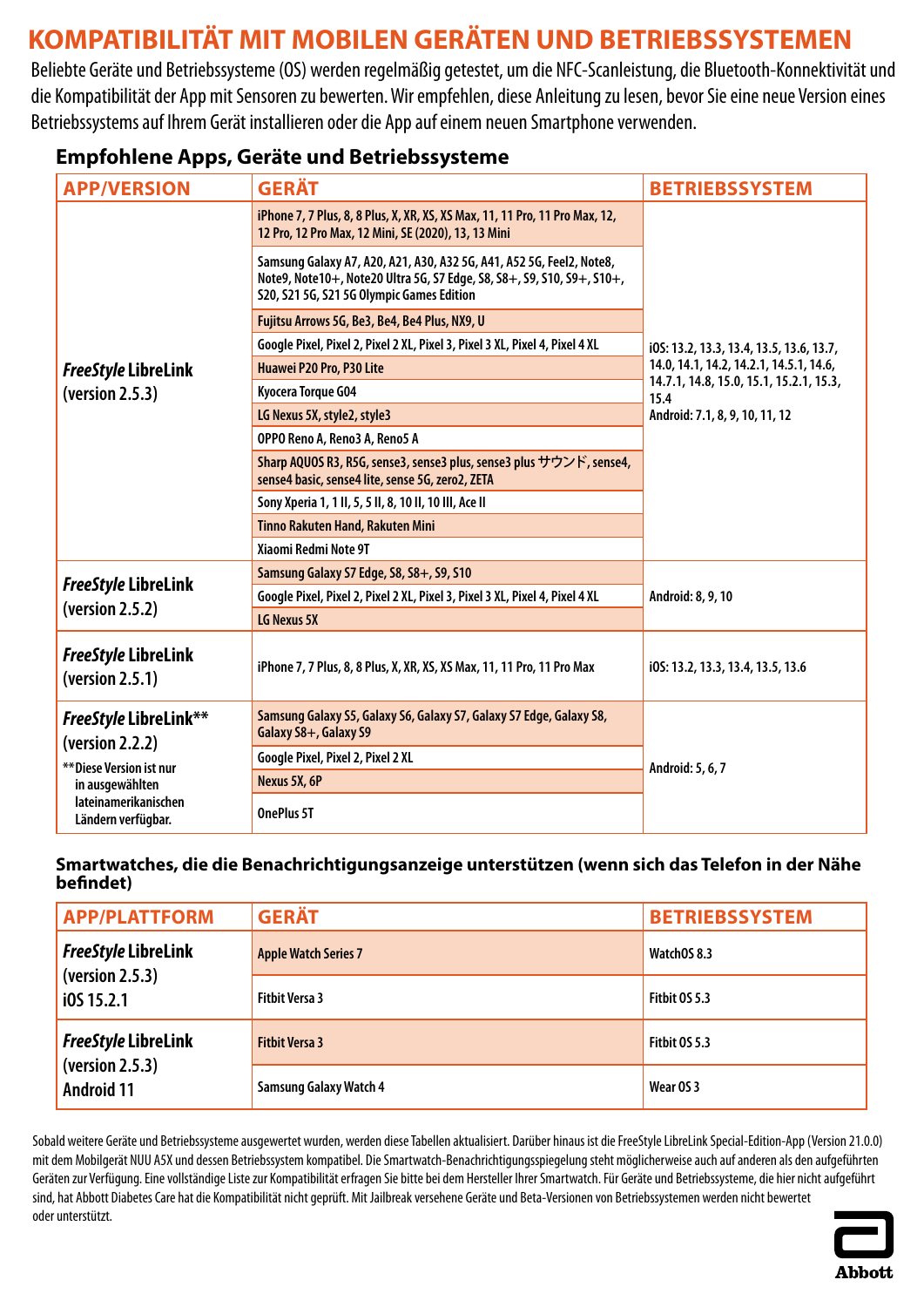# <span id="page-6-0"></span>**COMPATIBILITÀ CON DISPOSITIVI MOBILI E SO**

I dispositivi e i sistemi operativi (SO) più diffusi sono testati regolarmente per valutare le prestazioni di scansione NFC, la connettività Bluetooth e la compatibilità dell'app con i sensori. Si consiglia di consultare questa guida prima di installare una nuova versione del SO sui propri dispositivi o prima dell'utilizzo dell'app con un nuovo telefono.

### **App, dispositivi e sistemi operativi consigliati**

| <b>APP/VERSIONE</b>                                                                                                                       | <b>DISPOSITIVO</b>                                                                                                                                                                          | <b>SO</b>                                       |
|-------------------------------------------------------------------------------------------------------------------------------------------|---------------------------------------------------------------------------------------------------------------------------------------------------------------------------------------------|-------------------------------------------------|
|                                                                                                                                           | iPhone 7, 7 Plus, 8, 8 Plus, X, XR, XS, XS Max, 11, 11 Pro, 11 Pro Max, 12,<br>12 Pro, 12 Pro Max, 12 Mini, SE (2020), 13, 13 Mini                                                          |                                                 |
|                                                                                                                                           | Samsung Galaxy A7, A20, A21, A30, A32 5G, A41, A52 5G, Feel2, Note8,<br>Note9, Note10+, Note20 Ultra 5G, S7 Edge, S8, S8+, S9, S10, S9+, S10+,<br>S20, S21 5G, S21 5G Olympic Games Edition |                                                 |
|                                                                                                                                           | Fujitsu Arrows 5G, Be3, Be4, Be4 Plus, NX9, U                                                                                                                                               |                                                 |
|                                                                                                                                           | Google Pixel, Pixel 2, Pixel 2 XL, Pixel 3, Pixel 3 XL, Pixel 4, Pixel 4 XL                                                                                                                 | i0S: 13.2, 13.3, 13.4, 13.5, 13.6, 13.7,        |
| <b>FreeStyle LibreLink</b>                                                                                                                | Huawei P20 Pro, P30 Lite                                                                                                                                                                    | 14.0, 14.1, 14.2, 14.2.1, 14.5.1, 14.6,         |
| (versione 2.5.3)                                                                                                                          | Kyocera Torque G04                                                                                                                                                                          | 14.7.1, 14.8, 15.0, 15.1, 15.2.1, 15.3,<br>15.4 |
|                                                                                                                                           | LG Nexus 5X, style2, style3                                                                                                                                                                 | Android: 7.1, 8, 9, 10, 11, 12                  |
|                                                                                                                                           | OPPO Reno A, Reno3 A, Reno5 A                                                                                                                                                               |                                                 |
|                                                                                                                                           | Sharp AQUOS R3, R5G, sense3, sense3 plus, sense3 plus サウンド, sense4,<br>sense4 basic, sense4 lite, sense 5G, zero2, ZETA                                                                     |                                                 |
|                                                                                                                                           | Sony Xperia 1, 1 II, 5, 5 II, 8, 10 II, 10 III, Ace II                                                                                                                                      |                                                 |
|                                                                                                                                           | Tinno Rakuten Hand, Rakuten Mini                                                                                                                                                            |                                                 |
|                                                                                                                                           | Xiaomi Redmi Note 9T                                                                                                                                                                        |                                                 |
|                                                                                                                                           | Samsung Galaxy S7 Edge, S8, S8+, S9, S10                                                                                                                                                    |                                                 |
| <b>FreeStyle LibreLink</b>                                                                                                                | Google Pixel, Pixel 2, Pixel 2 XL, Pixel 3, Pixel 3 XL, Pixel 4, Pixel 4 XL                                                                                                                 | Android: 8, 9, 10                               |
| (versione 2.5.2)                                                                                                                          | LG Nexus 5X                                                                                                                                                                                 |                                                 |
| <b>FreeStyle LibreLink</b><br>(versione 2.5.1)                                                                                            | iPhone 7, 7 Plus, 8, 8 Plus, X, XR, XS, XS Max, 11, 11 Pro, 11 Pro Max                                                                                                                      | i0S: 13.2, 13.3, 13.4, 13.5, 13.6               |
| <b>FreeStyle LibreLink**</b><br>(versione 2.2.2)<br>** Questa versione è disponibile<br>solo in determinati paesi<br>dell'America Latina. | Samsung Galaxy S5, Galaxy S6, Galaxy S7, Galaxy S7 Edge, Galaxy S8,<br>Galaxy S8+, Galaxy S9                                                                                                |                                                 |
|                                                                                                                                           | Google Pixel, Pixel 2, Pixel 2 XL                                                                                                                                                           | Android: 5, 6, 7                                |
|                                                                                                                                           | Nexus 5X, 6P                                                                                                                                                                                |                                                 |
|                                                                                                                                           | OnePlus 5T                                                                                                                                                                                  |                                                 |

#### **Dispositivi smartwatch che supportano il mirroring delle notifiche (quando il telefono si trova nelle vicinanze)**

| <b>APP/PIATTAFORMA DISPOSITIVO</b>                                  |                               | <b>SO</b>     |
|---------------------------------------------------------------------|-------------------------------|---------------|
| <b>FreeStyle LibreLink</b><br>(versione 2.5.3)<br>10515.2.1         | <b>Apple Watch Series 7</b>   | WatchOS 8.3   |
|                                                                     | <b>Fitbit Versa 3</b>         | Fitbit 0S 5.3 |
| <b>FreeStyle LibreLink</b><br>(versione 2.5.3)<br><b>Android 11</b> | <b>Fitbit Versa 3</b>         | Fitbit OS 5.3 |
|                                                                     | <b>Samsung Galaxy Watch 4</b> | Wear OS 3     |

Queste tabelle verranno aggiornate con altri dispositivi e sistemi operativi che saranno sottoposti a valutazione. Oltre a quanto sopra indicato, l'app FreeStyle LibreLink special edition (versione 21.0.0) è compatibile con il dispositivo mobile NUU A5X e il suo sistema operativo. Il mirroring delle notifiche dello smartwatch può essere disponibile su dispositivi diversi da quelli elencati. Per l'elenco completo dei dispositivi compatibili fare riferimento alle informazioni fornite dal produttore dello smartwatch. Per quanto riguarda dispositivi e SO diversi da quelli elencati, Abbott Diabetes Care non ha valutato la compatibilità. I dispositivi jailbroken e le versioni beta dei SO non sono state valutate e non sono supportate.

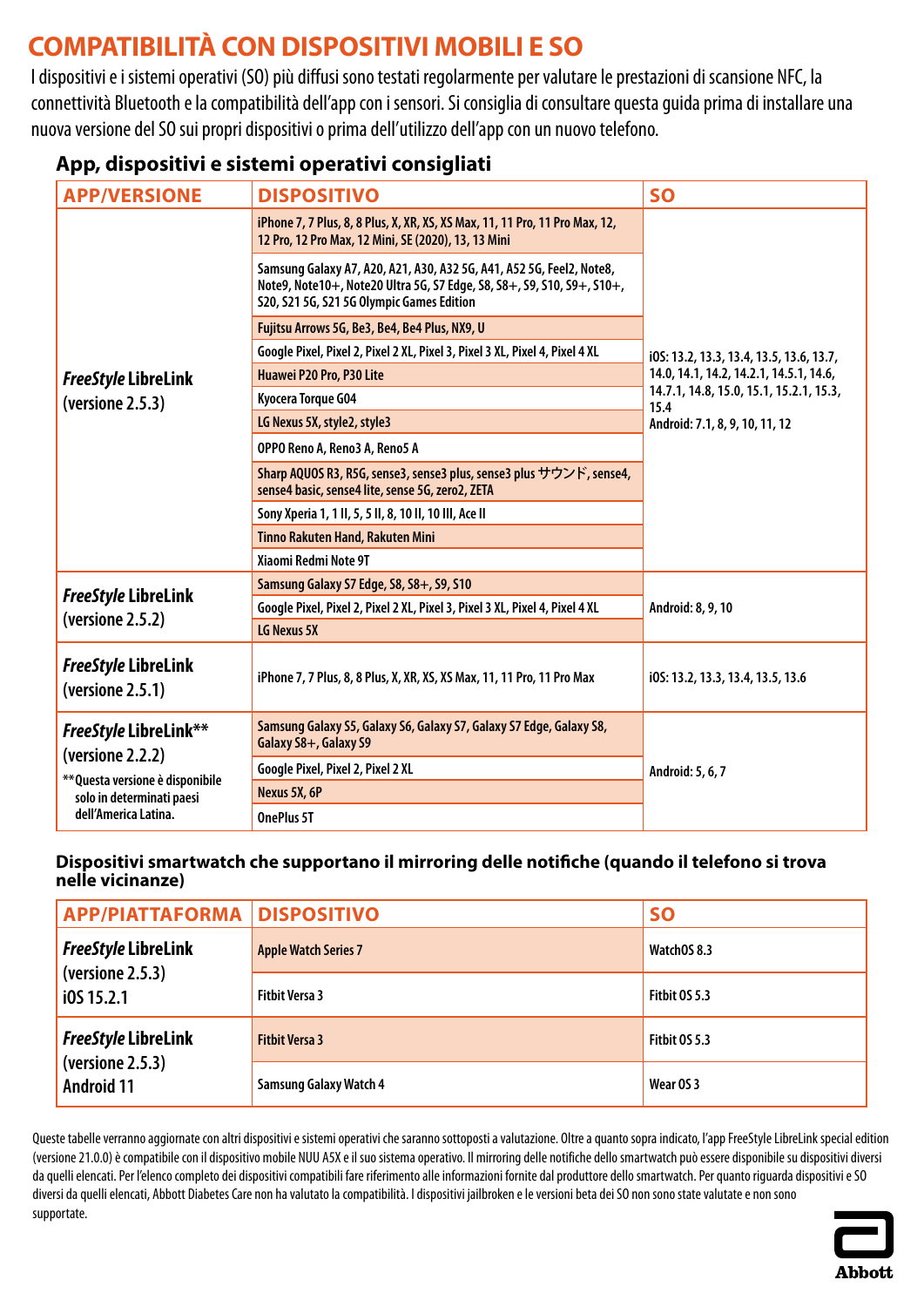# <span id="page-7-0"></span>**COMPATIBILITEIT MOBIEL APPARAAT EN BESTURINGSSYSTEEM**

Populaire apparaten en besturingssystemen worden regelmatig getest om de NFC (Near Field Communication)-scanprestaties, Bluetooth-connectiviteit en app-compatibiliteit met sensoren te evalueren. We raden u aan om deze handleiding te controleren voordat u een nieuwe versie van het besturingssysteem op uw apparaten installeert of voordat u de app op een nieuwe telefoon gaat gebruiken.

| <b>APP/VERSIE</b>                                                                                                                  | <b>APPARAAT</b>                                                                                                                                                                             | <b>BESTURINGS-SYSTEEM</b>                       |
|------------------------------------------------------------------------------------------------------------------------------------|---------------------------------------------------------------------------------------------------------------------------------------------------------------------------------------------|-------------------------------------------------|
|                                                                                                                                    | iPhone 7, 7 Plus, 8, 8 Plus, X, XR, XS, XS Max, 11, 11 Pro, 11 Pro Max, 12,<br>12 Pro, 12 Pro Max, 12 Mini, SE (2020), 13, 13 Mini                                                          |                                                 |
|                                                                                                                                    | Samsung Galaxy A7, A20, A21, A30, A32 5G, A41, A52 5G, Feel2, Note8,<br>Note9, Note10+, Note20 Ultra 5G, S7 Edge, S8, S8+, S9, S10, S9+, S10+,<br>S20, S21 5G, S21 5G Olympic Games Edition |                                                 |
|                                                                                                                                    | Fujitsu Arrows 5G, Be3, Be4, Be4 Plus, NX9, U                                                                                                                                               |                                                 |
|                                                                                                                                    | Google Pixel, Pixel 2, Pixel 2 XL, Pixel 3, Pixel 3 XL, Pixel 4, Pixel 4 XL                                                                                                                 | i0S: 13.2, 13.3, 13.4, 13.5, 13.6, 13.7,        |
| <b>FreeStyle LibreLink</b>                                                                                                         | Huawei P20 Pro, P30 Lite                                                                                                                                                                    | 14.0, 14.1, 14.2, 14.2.1, 14.5.1, 14.6,         |
| (versie 2.5.3)                                                                                                                     | Kyocera Torque G04                                                                                                                                                                          | 14.7.1, 14.8, 15.0, 15.1, 15.2.1, 15.3,<br>15.4 |
|                                                                                                                                    | LG Nexus 5X, style2, style3                                                                                                                                                                 | Android: 7.1, 8, 9, 10, 11, 12                  |
|                                                                                                                                    | OPPO Reno A, Reno3 A, Reno5 A                                                                                                                                                               |                                                 |
|                                                                                                                                    | Sharp AQUOS R3, R5G, sense3, sense3 plus, sense3 plus サウンド, sense4,<br>sense4 basic, sense4 lite, sense 5G, zero2, ZETA                                                                     |                                                 |
|                                                                                                                                    | Sony Xperia 1, 1 II, 5, 5 II, 8, 10 II, 10 III, Ace II                                                                                                                                      |                                                 |
|                                                                                                                                    | <b>Tinno Rakuten Hand, Rakuten Mini</b>                                                                                                                                                     |                                                 |
|                                                                                                                                    | Xiaomi Redmi Note 9T                                                                                                                                                                        |                                                 |
| <b>FreeStyle LibreLink</b>                                                                                                         | Samsung Galaxy S7 Edge, S8, S8+, S9, S10                                                                                                                                                    |                                                 |
| (versie 2.5.2)                                                                                                                     | Google Pixel, Pixel 2, Pixel 2 XL, Pixel 3, Pixel 3 XL, Pixel 4, Pixel 4 XL                                                                                                                 | Android: 8, 9, 10                               |
|                                                                                                                                    | LG Nexus 5X                                                                                                                                                                                 |                                                 |
| FreeStyle LibreLink<br>(versie 2.5.1)                                                                                              | iPhone 7, 7 Plus, 8, 8 Plus, X, XR, XS, XS Max, 11, 11 Pro, 11 Pro Max                                                                                                                      | i0S: 13.2, 13.3, 13.4, 13.5, 13.6               |
| <b>FreeStyle LibreLink**</b><br>(versie 2.2.2)<br>** Deze versie is alleen beschikbaar<br>in enkele Latijns-Amerikaanse<br>landen. | Samsung Galaxy S5, Galaxy S6, Galaxy S7, Galaxy S7 Edge, Galaxy S8,<br>Galaxy S8+, Galaxy S9                                                                                                | Android: 5, 6, 7                                |
|                                                                                                                                    | Google Pixel, Pixel 2, Pixel 2 XL                                                                                                                                                           |                                                 |
|                                                                                                                                    | Nexus 5X, 6P                                                                                                                                                                                |                                                 |
|                                                                                                                                    | OnePlus 5T                                                                                                                                                                                  |                                                 |

### **Aanbevolen app, apparaat en besturingssystemen**

#### **Smartwatches die het spiegelen van meldingen vanaf de smartphone ondersteunen (wanneer de smartphone zich in de buurt bevindt).**

| <b>APP/PLATFORM</b>                                               | <b>APPARAAT</b>               | <b>BESTURINGS-SYSTEEM</b> |
|-------------------------------------------------------------------|-------------------------------|---------------------------|
| <b>FreeStyle LibreLink</b><br>(versie 2.5.3)<br>i0S 15.2.1        | <b>Apple Watch Series 7</b>   | WatchOS 8.3               |
|                                                                   | <b>Fitbit Versa 3</b>         | Fitbit OS 5.3             |
| <b>FreeStyle LibreLink</b><br>(versie 2.5.3)<br><b>Android 11</b> | <b>Fitbit Versa 3</b>         | Fitbit OS 5.3             |
|                                                                   | <b>Samsung Galaxy Watch 4</b> | Wear OS 3                 |

Deze tabellen worden bijgewerkt wanneer er in de toekomst andere apparaten en besturingssystemen worden geëvalueerd. Daarnaast is de speciale editie van de FreeStyle LibreLinkapp (versie 21.0.0) compatibel met het mobiele apparaat NUU A5X en het besturingssysteem ervan. Er zijn ook smartwatches die het spiegelen van meldingen vanaf andere dan de genoemde apparaten toestaan. Raadpleeg de informatie van de fabrikant van uw smartwatch voor een volledige lijst van compatibele apparaten. Voor andere dan de vermelde apparaten en besturingssystemen heeft Abbott Diabetes Care de compatibiliteit niet geëvalueerd. Gekraakte apparaten en bèta-versies van besturingssystemen worden niet geëvalueerd of ondersteund.

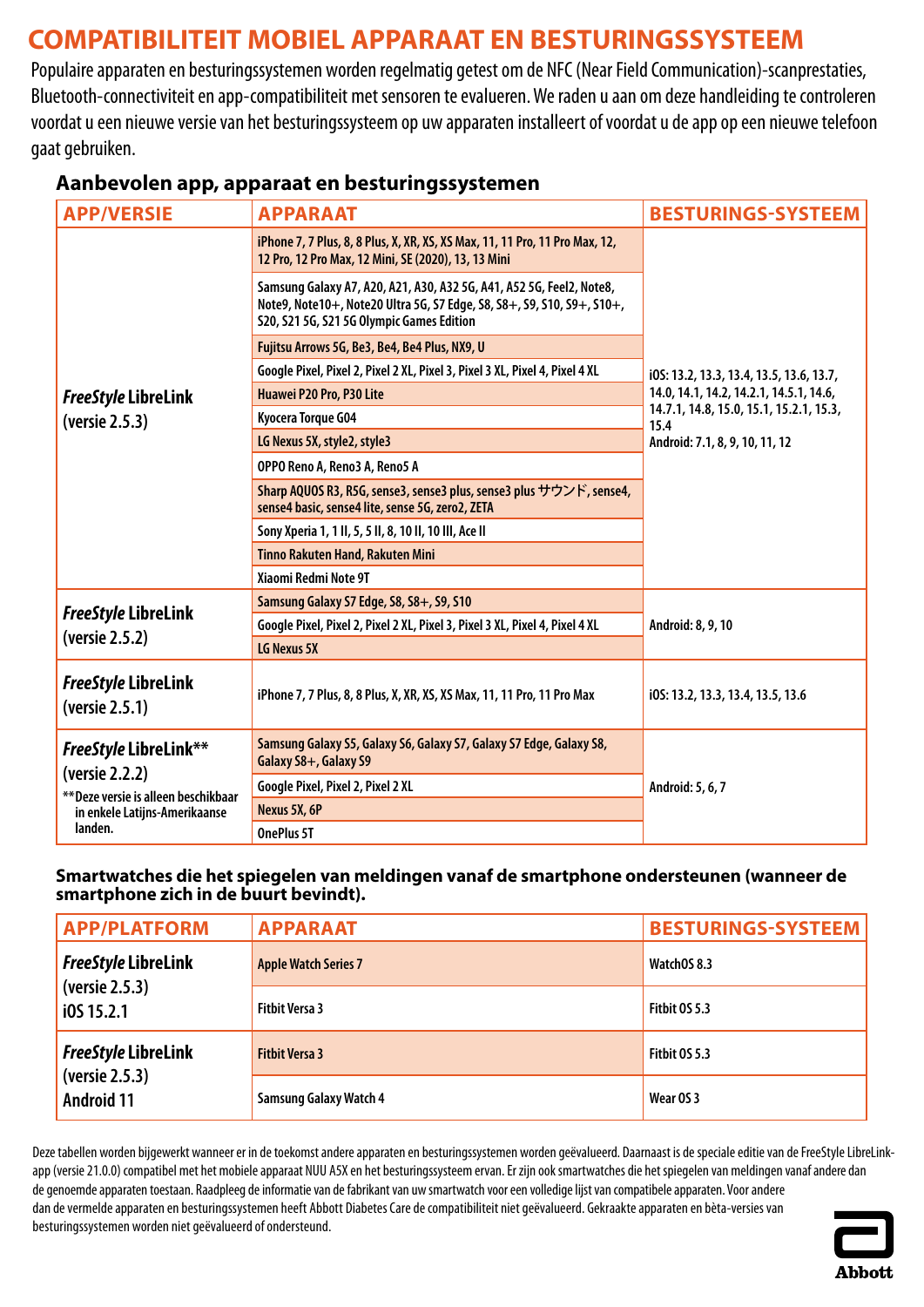# <span id="page-8-0"></span>**MOBIILILAITE- JA KÄYTTÖJÄRJESTELMÄYHTEENSOPIVUUS**

Suosittujen laitteiden ja käyttöjärjestelmien NFC-skannaussuorituskyky, Bluetooth-yhdistettävyys ja sovellusten yhteensopivuus sensoreiden kanssa arvioidaan säännöllisesti. Suosittelemme tutustumaan tähän oppaaseen ennen uuden järjestelmäversion asentamista laitteisiin tai ennen sovelluksen käyttämistä uudella puhelimella.

### **Suositellut sovellus-, laite- ja järjestelmäversiot**

| <b>SOVELLUS/VERSIO</b>                                                                                                           | <b>LAITE</b>                                                                                                                                                                                | <b>KÄYTTÖJÄR-JESTELMÄ</b>                             |
|----------------------------------------------------------------------------------------------------------------------------------|---------------------------------------------------------------------------------------------------------------------------------------------------------------------------------------------|-------------------------------------------------------|
|                                                                                                                                  | iPhone 7, 7 Plus, 8, 8 Plus, X, XR, XS, XS Max, 11, 11 Pro, 11 Pro Max, 12,<br>12 Pro, 12 Pro Max, 12 Mini, SE (2020), 13, 13 Mini                                                          |                                                       |
|                                                                                                                                  | Samsung Galaxy A7, A20, A21, A30, A32 5G, A41, A52 5G, Feel2, Note8,<br>Note9, Note10+, Note20 Ultra 5G, S7 Edge, S8, S8+, S9, S10, S9+, S10+,<br>S20, S21 5G, S21 5G Olympic Games Edition |                                                       |
|                                                                                                                                  | Fujitsu Arrows 5G, Be3, Be4, Be4 Plus, NX9, U                                                                                                                                               |                                                       |
|                                                                                                                                  | Google Pixel, Pixel 2, Pixel 2 XL, Pixel 3, Pixel 3 XL, Pixel 4, Pixel 4 XL                                                                                                                 | i0S: 13.2, 13.3, 13.4, 13.5, 13.6, 13.7,              |
| <b>FreeStyle LibreLink</b>                                                                                                       | Huawei P20 Pro, P30 Lite                                                                                                                                                                    | 14.0, 14.1, 14.2, 14.2.1, 14.5.1, 14.6,               |
| (versio 2.5.3)                                                                                                                   | Kyocera Torque G04                                                                                                                                                                          | 14.7.1, 14.8, 15.0, 15.1, 15.2.1, 15.3,<br>15.4       |
|                                                                                                                                  | LG Nexus 5X, style2, style3                                                                                                                                                                 | Android: 7.1, 8, 9, 10, 11, 12                        |
|                                                                                                                                  | OPPO Reno A, Reno3 A, Reno5 A                                                                                                                                                               |                                                       |
|                                                                                                                                  | Sharp AQUOS R3, R5G, sense3, sense3 plus, sense3 plus サウンド, sense4,<br>sense4 basic, sense4 lite, sense 5G, zero2, ZETA                                                                     |                                                       |
|                                                                                                                                  | Sony Xperia 1, 1 II, 5, 5 II, 8, 10 II, 10 III, Ace II                                                                                                                                      |                                                       |
|                                                                                                                                  | <b>Tinno Rakuten Hand, Rakuten Mini</b>                                                                                                                                                     |                                                       |
|                                                                                                                                  | Xiaomi Redmi Note 9T                                                                                                                                                                        |                                                       |
| <b>FreeStyle LibreLink</b>                                                                                                       | Samsung Galaxy S7 Edge, S8, S8+, S9, S10                                                                                                                                                    | Android: 8, 9, 10                                     |
| (versio 2.5.2)                                                                                                                   | Google Pixel, Pixel 2, Pixel 2 XL, Pixel 3, Pixel 3 XL, Pixel 4, Pixel 4 XL                                                                                                                 |                                                       |
|                                                                                                                                  | LG Nexus 5X                                                                                                                                                                                 |                                                       |
| FreeStyle LibreLink<br>(versio 2.5.1)                                                                                            | iPhone 7, 7 Plus, 8, 8 Plus, X, XR, XS, XS Max, 11, 11 Pro, 11 Pro Max                                                                                                                      | i0S: 13.2, 13.3, 13.4, 13.5, 13.6<br>Android: 5, 6, 7 |
| <b>FreeStyle LibreLink**</b><br>(versio 2.2.2)<br>**Tämä versio on saatavilla<br>vain tietyissä Latinalaisen<br>Amerikan maissa. | Samsung Galaxy S5, Galaxy S6, Galaxy S7, Galaxy S7 Edge, Galaxy S8,<br>Galaxy S8+, Galaxy S9                                                                                                |                                                       |
|                                                                                                                                  | Google Pixel, Pixel 2, Pixel 2 XL                                                                                                                                                           |                                                       |
|                                                                                                                                  | Nexus 5X, 6P                                                                                                                                                                                |                                                       |
|                                                                                                                                  | OnePlus 5T                                                                                                                                                                                  |                                                       |

#### **Älykellot, jotka tukevat ilmoitusten peilausta (kun puhelin on lähettyvillä)**

| <b>SOVELLUS/ALUSTA LAITE</b>                                      |                               | <b>KÄYTTÖJÄR-JESTELMÄ</b> |
|-------------------------------------------------------------------|-------------------------------|---------------------------|
| <b>FreeStyle LibreLink</b><br>(versio 2.5.3)<br>i0S 15.2.1        | <b>Apple Watch Series 7</b>   | WatchOS 8.3               |
|                                                                   | <b>Fitbit Versa 3</b>         | Fitbit OS 5.3             |
| <b>FreeStyle LibreLink</b><br>(versio 2.5.3)<br><b>Android 11</b> | <b>Fitbit Versa 3</b>         | Fitbit OS 5.3             |
|                                                                   | <b>Samsung Galaxy Watch 4</b> | Wear OS 3                 |

Nämä taulukot päivitetään, kun muita laitteita ja käyttöjärjestelmiä on arvioitu. Edellä mainitun lisäksi FreeStyle LibreLink -erikoisversiosovellus (versio 21.0.0) on yhteensopiva NUU A5X -mobiililaitteen ja sen käyttöjärjestelmän kanssa. Älykellon ilmoitusten peilaus voi olla käytettävissä muissakin kuin luetelluissa laitteissa. Katso täydellinen yhteensopivuusluettelo älykellosi valmistajan tiedoista. Abbott Diabetes Care ei olearvioinut yhteensopivuutta muiden kuin ohessa lueteltujen laitteiden ja käyttöjärjestelmien osalta. Jailbreak-laitteita ja käyttöjärjestelmien betaversioita ei arvioida eikä tueta.

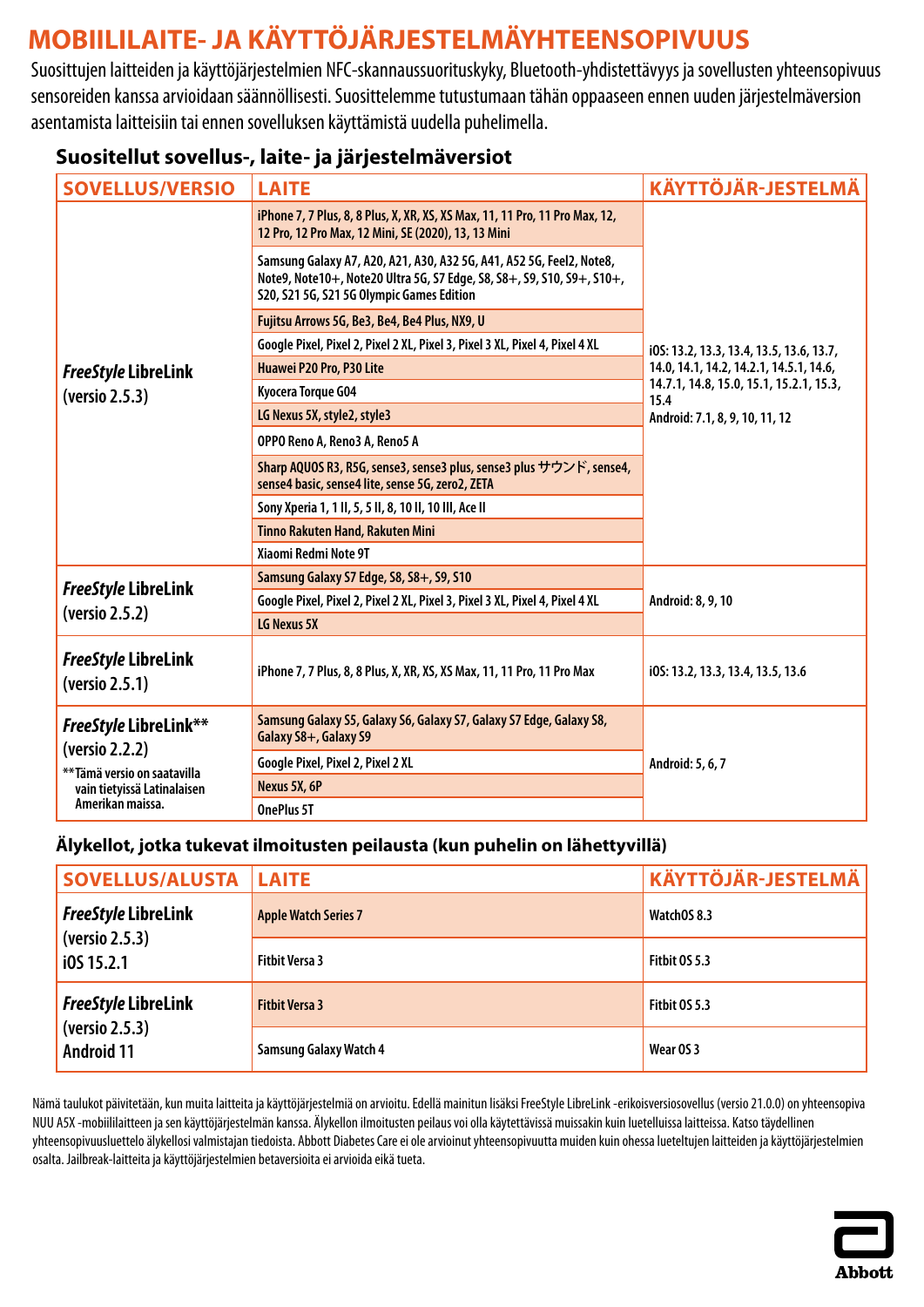# <span id="page-9-0"></span>**ΦΟΡΗΤΗ ΣΥΣΚΕΥΗ ΚΑΙ ΣΥΜΒΑΤΟΤΗΤΑ ΛΣ**

Οι δημοφιλείς συσκευές και τα δημοφιλή λειτουργικά συστήματα (ΛΣ) ελέγχονται τακτικά με δοκιμές ώστε να αξιολογηθεί η απόδοση της σάρωσης NFC, η συνδεσιμότητα Bluetooth και η συμβατότητα των εφαρμογών με τους αισθητήρες. Σας συνιστούμε να συμβουλεύεστε αυτόν τον οδηγό προτού εγκαταστήσετε μια νέα έκδοση ΛΣ στις συσκευές σας ή προτού χρησιμοποιήσετε την εφαρμογή από ένα νέο τηλέφωνο.

| ΕΦΑΡΜΟΓΗ/<br>ΕΚΔΟΣΗ                                                                                                                        | ΣΥΣΚΕΥΗ                                                                                                                                                                                     | ΛΣ                                              |
|--------------------------------------------------------------------------------------------------------------------------------------------|---------------------------------------------------------------------------------------------------------------------------------------------------------------------------------------------|-------------------------------------------------|
|                                                                                                                                            | iPhone 7, 7 Plus, 8, 8 Plus, X, XR, XS, XS Max, 11, 11 Pro, 11 Pro Max, 12,<br>12 Pro, 12 Pro Max, 12 Mini, SE (2020), 13, 13 Mini                                                          |                                                 |
|                                                                                                                                            | Samsung Galaxy A7, A20, A21, A30, A32 5G, A41, A52 5G, Feel2, Note8,<br>Note9, Note10+, Note20 Ultra 5G, S7 Edge, S8, S8+, S9, S10, S9+, S10+,<br>S20, S21 5G, S21 5G Olympic Games Edition |                                                 |
|                                                                                                                                            | Fujitsu Arrows 5G, Be3, Be4, Be4 Plus, NX9, U                                                                                                                                               |                                                 |
|                                                                                                                                            | Google Pixel, Pixel 2, Pixel 2 XL, Pixel 3, Pixel 3 XL, Pixel 4, Pixel 4 XL                                                                                                                 | i0S: 13.2, 13.3, 13.4, 13.5, 13.6, 13.7,        |
| <b>FreeStyle LibreLink</b>                                                                                                                 | Huawei P20 Pro, P30 Lite                                                                                                                                                                    | 14.0, 14.1, 14.2, 14.2.1, 14.5.1, 14.6,         |
| (έκδοση 2.5.3)                                                                                                                             | Kyocera Torque G04                                                                                                                                                                          | 14.7.1, 14.8, 15.0, 15.1, 15.2.1, 15.3,<br>15.4 |
|                                                                                                                                            | LG Nexus 5X, style2, style3                                                                                                                                                                 | Android: 7.1, 8, 9, 10, 11, 12                  |
|                                                                                                                                            | OPPO Reno A, Reno3 A, Reno5 A                                                                                                                                                               |                                                 |
|                                                                                                                                            | Sharp AQUOS R3, R5G, sense3, sense3 plus, sense3 plus サウンド, sense4,<br>sense4 basic, sense4 lite, sense 5G, zero2, ZETA                                                                     |                                                 |
|                                                                                                                                            | Sony Xperia 1, 1 II, 5, 5 II, 8, 10 II, 10 III, Ace II                                                                                                                                      |                                                 |
|                                                                                                                                            | Tinno Rakuten Hand, Rakuten Mini                                                                                                                                                            |                                                 |
|                                                                                                                                            | Xiaomi Redmi Note 9T                                                                                                                                                                        |                                                 |
|                                                                                                                                            | Samsung Galaxy S7 Edge, S8, S8+, S9, S10                                                                                                                                                    |                                                 |
| <b>FreeStyle LibreLink</b>                                                                                                                 | Google Pixel, Pixel 2, Pixel 2 XL, Pixel 3, Pixel 3 XL, Pixel 4, Pixel 4 XL                                                                                                                 | Android: 8, 9, 10                               |
| (έκδοση 2.5.2)                                                                                                                             | LG Nexus 5X                                                                                                                                                                                 |                                                 |
| <b>FreeStyle LibreLink</b><br>(έκδοση 2.5.1)                                                                                               | iPhone 7, 7 Plus, 8, 8 Plus, X, XR, XS, XS Max, 11, 11 Pro, 11 Pro Max                                                                                                                      | i0S: 13.2, 13.3, 13.4, 13.5, 13.6               |
| <b>FreeStyle LibreLink**</b><br>(έκδοση 2.2.2)<br>** Αυτή η έκδοση είναι διαθέσιμη<br>μόνο σε επιλεγμένες χώρες της<br>Λατινικής Αμερικής. | Samsung Galaxy S5, Galaxy S6, Galaxy S7, Galaxy S7 Edge, Galaxy S8,<br>Galaxy S8+, Galaxy S9                                                                                                |                                                 |
|                                                                                                                                            | Google Pixel, Pixel 2, Pixel 2 XL                                                                                                                                                           | Android: 5, 6, 7                                |
|                                                                                                                                            | Nexus 5X, 6P                                                                                                                                                                                |                                                 |
|                                                                                                                                            | <b>OnePlus 5T</b>                                                                                                                                                                           |                                                 |

### **Εφαρμογή, συσκευή και λειτουργικά συστήματα που συνιστώνται**

#### **Συσκευές smartwatch που υποστηρίζουν κατοπτρισμό ειδοποιήσεων (όταν είναι κοντά το τηλέφωνο)**

| ΕΦΑΡΜΟΓΗ/<br>ΠΛΑΤΦΟΡΜΑ              | ΣΥΣΚΕΥΗ                       | $\Lambda\Sigma$ |
|-------------------------------------|-------------------------------|-----------------|
| <b>FreeStyle LibreLink</b>          | <b>Apple Watch Series 7</b>   | WatchOS 8.3     |
| (έκδοση 2.5.3)<br>i0S 15.2.1        | <b>Fitbit Versa 3</b>         | Fitbit OS 5.3   |
| <b>FreeStyle LibreLink</b>          | <b>Fitbit Versa 3</b>         | Fitbit OS 5.3   |
| (έκδοση 2.5.3)<br><b>Android 11</b> | <b>Samsung Galaxy Watch 4</b> | Wear OS 3       |

Αυτοί οι πίνακες θα ενημερώνονται καθώς θα αξιολογούνται και άλλες συσκευές και λειτουργικά συστήματα. Επιπρόσθετα με τα παραπάνω, η εφαρμογή ειδικής έκδοσης FreeStyle LibreLink (έκδοση 21.0.0) είναι συμβατή με τη φορητή συσκευή NUU A5X και το λειτουργικό σύστημά της. Σε συσκευές πέρα από αυτές που παρατίθενται ενδέχεται να είναι εφικτός ο κατοπτρισμός ειδοποιήσεων smartwatch. Ανατρέξτε στις πληροφορίες του κατασκευαστή του smartwatch για την πλήρη λίστα συμβατότητας. Η Abbott Diabetes Care δεν έχει αξιολογήσει τη συμβατότητα με συσκευές και ΛΣ που δεν παρατίθενται εδώ. Συσκευές που έχουν ξεκλειδωθεί και εκδόσεις beta ΛΣ δεν αξιολογούνται και δεν υποστηρίζονται.

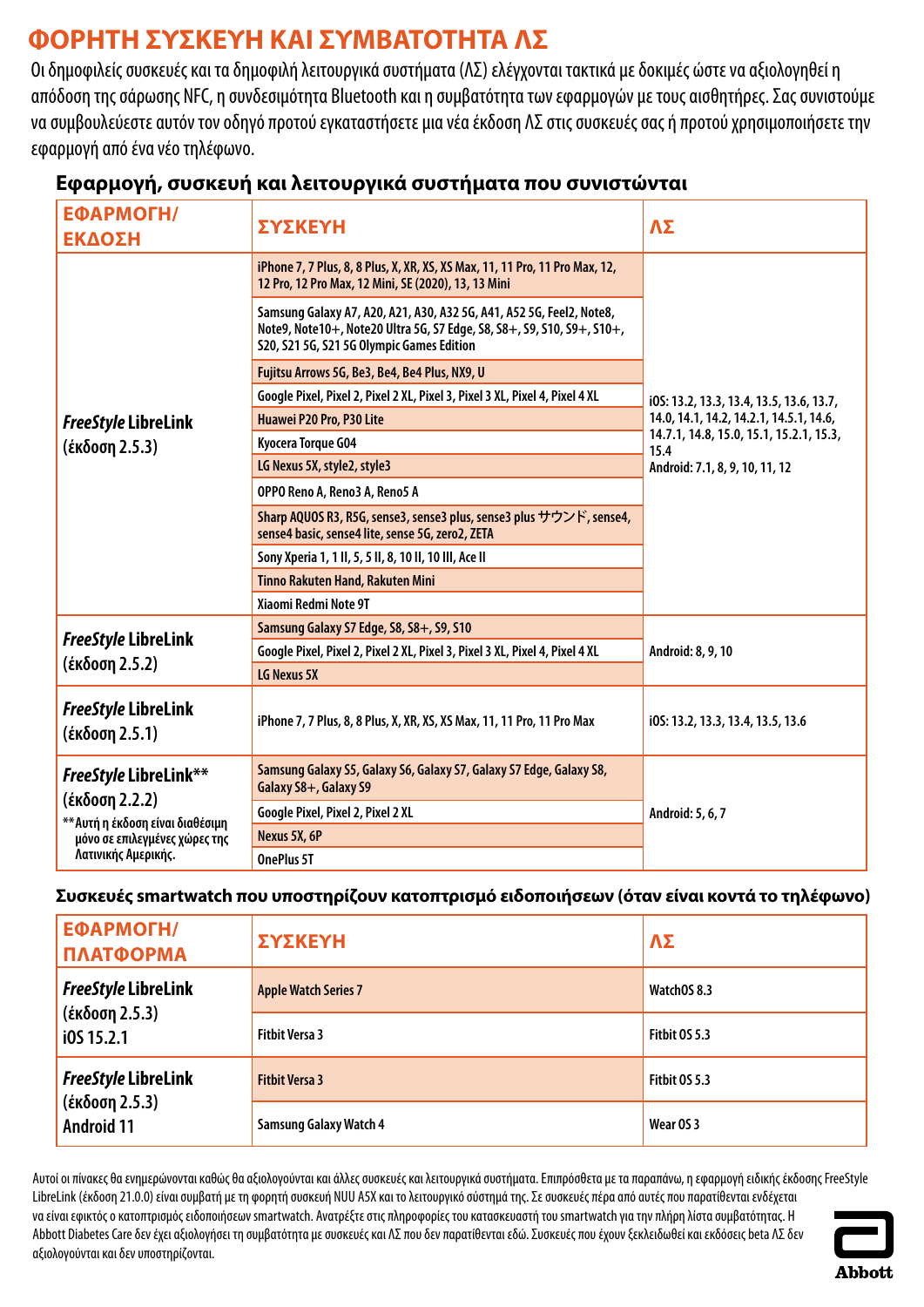## <span id="page-10-0"></span>**KOMPATYBILNOŚĆ URZĄDZENIA MOBILNEGO I SYSTEMU OPERACYJNEGO**

Popularne urządzenia i systemy operacyjne (OS) są regularnie testowane pod kątem oceny skuteczności skanowania NFC, łączności Bluetooth oraz kompatybilności aplikacji z czujnikami. Przed instalacją nowej wersji systemu operacyjnego na urządzeniu lub przed rozpoczęciem użytkowania aplikacji na nowym telefonie zaleca się sprawdzenie niniejszego przewodnika.

### **Zalecane aplikacje, urządzenia oraz systemy operacyjne**

| <b>APLIKACJA/WERSJA</b>                                                                                                          | <b>URZĄDZENIE</b>                                                                                                                                                                           | <b>SYSTEM OPERACYJNY</b>                        |
|----------------------------------------------------------------------------------------------------------------------------------|---------------------------------------------------------------------------------------------------------------------------------------------------------------------------------------------|-------------------------------------------------|
|                                                                                                                                  | iPhone 7, 7 Plus, 8, 8 Plus, X, XR, XS, XS Max, 11, 11 Pro, 11 Pro Max, 12,<br>12 Pro, 12 Pro Max, 12 Mini, SE (2020), 13, 13 Mini                                                          |                                                 |
|                                                                                                                                  | Samsung Galaxy A7, A20, A21, A30, A32 5G, A41, A52 5G, Feel2, Note8,<br>Note9, Note10+, Note20 Ultra 5G, S7 Edge, S8, S8+, S9, S10, S9+, S10+,<br>S20, S21 5G, S21 5G Olympic Games Edition |                                                 |
|                                                                                                                                  | Fujitsu Arrows 5G, Be3, Be4, Be4 Plus, NX9, U                                                                                                                                               |                                                 |
|                                                                                                                                  | Google Pixel, Pixel 2, Pixel 2 XL, Pixel 3, Pixel 3 XL, Pixel 4, Pixel 4 XL                                                                                                                 | i0S: 13.2, 13.3, 13.4, 13.5, 13.6, 13.7,        |
| <b>FreeStyle LibreLink</b>                                                                                                       | Huawei P20 Pro, P30 Lite                                                                                                                                                                    | 14.0, 14.1, 14.2, 14.2.1, 14.5.1, 14.6,         |
| (wersja 2.5.3)                                                                                                                   | Kyocera Torque G04                                                                                                                                                                          | 14.7.1, 14.8, 15.0, 15.1, 15.2.1, 15.3,<br>15.4 |
|                                                                                                                                  | LG Nexus 5X, style2, style3                                                                                                                                                                 | Android: 7.1, 8, 9, 10, 11, 12                  |
|                                                                                                                                  | OPPO Reno A, Reno3 A, Reno5 A                                                                                                                                                               |                                                 |
|                                                                                                                                  | Sharp AQUOS R3, R5G, sense3, sense3 plus, sense3 plus サウンド, sense4,<br>sense4 basic, sense4 lite, sense 5G, zero2, ZETA                                                                     |                                                 |
|                                                                                                                                  | Sony Xperia 1, 1 II, 5, 5 II, 8, 10 II, 10 III, Ace II                                                                                                                                      |                                                 |
|                                                                                                                                  | Tinno Rakuten Hand, Rakuten Mini                                                                                                                                                            |                                                 |
|                                                                                                                                  | Xiaomi Redmi Note 9T                                                                                                                                                                        |                                                 |
|                                                                                                                                  | Samsung Galaxy S7 Edge, S8, S8+, S9, S10                                                                                                                                                    |                                                 |
| <b>FreeStyle LibreLink</b>                                                                                                       | Google Pixel, Pixel 2, Pixel 2 XL, Pixel 3, Pixel 3 XL, Pixel 4, Pixel 4 XL                                                                                                                 | Android: 8, 9, 10                               |
| (wersja 2.5.2)                                                                                                                   | LG Nexus 5X                                                                                                                                                                                 |                                                 |
| <b>FreeStyle LibreLink</b><br>(wersja 2.5.1)                                                                                     | iPhone 7, 7 Plus, 8, 8 Plus, X, XR, XS, XS Max, 11, 11 Pro, 11 Pro Max                                                                                                                      | i0S: 13.2, 13.3, 13.4, 13.5, 13.6               |
| <b>FreeStyle LibreLink**</b><br>(wersja 2.2.2)<br>** Ta wersja jest dostępna<br>tylko w wybranych krajach<br>Ameryki Łacińskiej. | Samsung Galaxy S5, Galaxy S6, Galaxy S7, Galaxy S7 Edge, Galaxy S8,<br>Galaxy S8+, Galaxy S9                                                                                                | Android: 5, 6, 7                                |
|                                                                                                                                  | Google Pixel, Pixel 2, Pixel 2 XL                                                                                                                                                           |                                                 |
|                                                                                                                                  | Nexus 5X, 6P                                                                                                                                                                                |                                                 |
|                                                                                                                                  | OnePlus 5T                                                                                                                                                                                  |                                                 |

#### **Smartwatche obsługujące dublowanie powiadomień (gdy telefon znajduje się w pobliżu)**

| <b>APLIKACJA/</b><br><b>PLATFORMA</b> | <b>URZĄDZENIE</b>             | <b>SYSTEM OPERACYJNY</b> |
|---------------------------------------|-------------------------------|--------------------------|
| <b>FreeStyle LibreLink</b>            | <b>Apple Watch Series 7</b>   | WatchOS 8.3              |
| (wersja 2.5.3)<br>i0S 15.2.1          | <b>Fithit Versa 3</b>         | Fitbit 0S 5.3            |
| <b>FreeStyle LibreLink</b>            | <b>Fithit Versa 3</b>         | Fitbit 0S 5.3            |
| (wersja 2.5.3)<br><b>Android 11</b>   | <b>Samsung Galaxy Watch 4</b> | Wear OS 3                |

Te tabele będą aktualizowana w miarę poddawania testom innych urządzeń i systemów operacyjnych. Ponadto specjalna edycja aplikacji FreeStyle LibreLink (wersja 21.0.0) jest kompatybilna z urządzeniem mobilnym NUU A5X i jego systemem operacyjnym. Dublowanie powiadomień na smartwatchach może być dostępne także na niewymienionych urządzeniach. Pełną listę kompatybilnych rozwiązań można uzyskać, zapoznając się zinformacjami dostarczonymi przez producenta smartwatcha. Firma Abbott Diabetes Care nie oceniała kompatybilności urządzeń ani systemów operacyjnych innych niż wymienione. Urządzenia z usuniętymi zabezpieczeniami producenta oraz systemy operacyjne w wersji beta niesą oceniane ani obsługiwane.

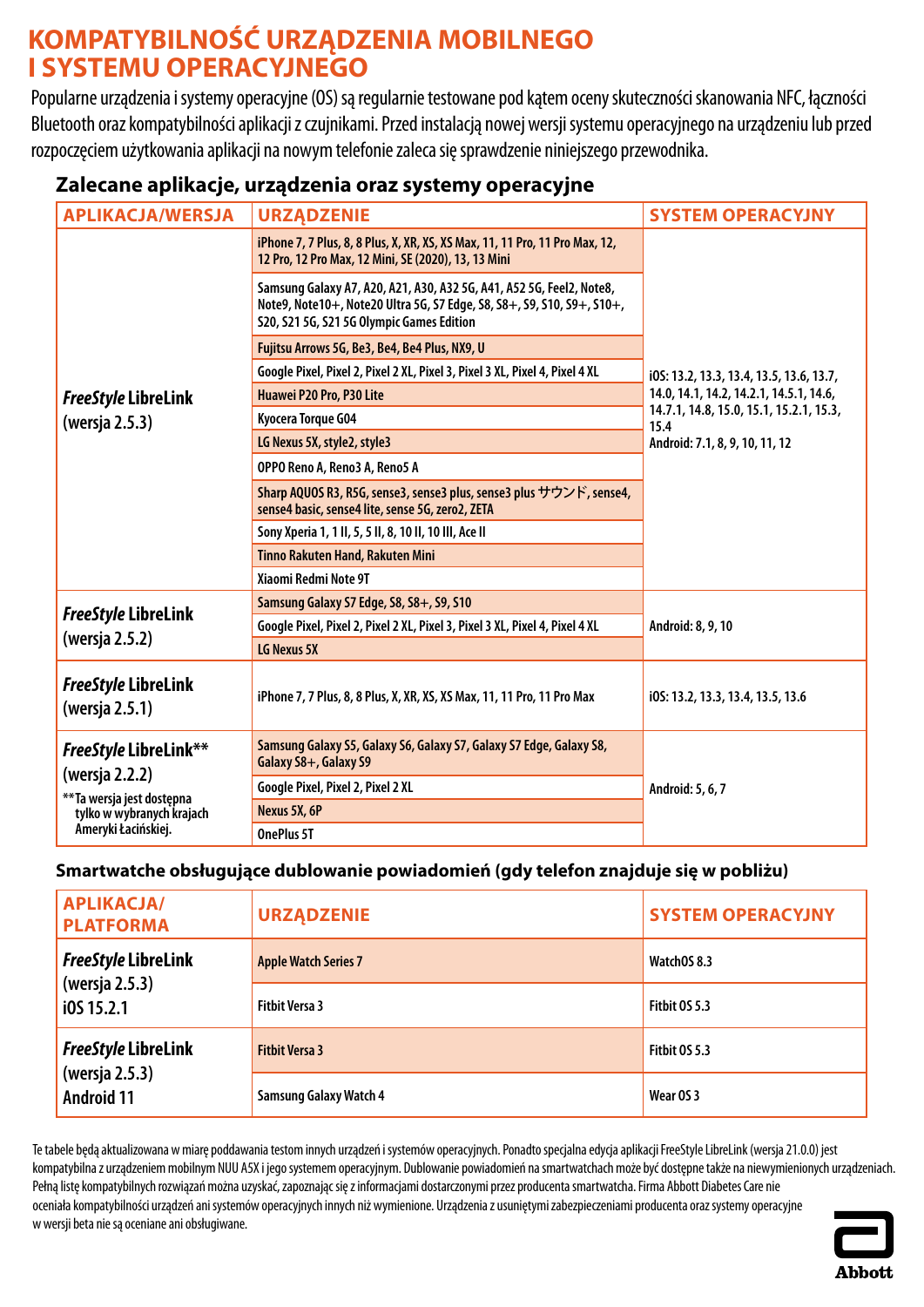# <span id="page-11-0"></span>**COMPATIBILIDADE COM DISPOSITIVOS MÓVEIS E SO**

Os dispositivos e sistemas operativos (SO) mais utilizados são testados regularmente para avaliar o desempenho da leitura NFC, conectividade de Bluetooth e compatibilidade da aplicação com os sensores. Recomendamos que consulte este guia antes de instalar uma nova versão de SO nos seus dispositivos ou antes de utilizar a aplicação num novo telemóvel.

### **Aplicação, dispositivo e sistemas operativos recomendados**

| <b>APLICAÇÃO/VERSÃO</b>                                                                                                          | <b>DISPOSITIVO</b>                                                                                                                                                                          | <b>SO</b>                                       |
|----------------------------------------------------------------------------------------------------------------------------------|---------------------------------------------------------------------------------------------------------------------------------------------------------------------------------------------|-------------------------------------------------|
|                                                                                                                                  | iPhone 7, 7 Plus, 8, 8 Plus, X, XR, XS, XS Max, 11, 11 Pro, 11 Pro Max, 12,<br>12 Pro, 12 Pro Max, 12 Mini, SE (2020), 13, 13 Mini                                                          |                                                 |
|                                                                                                                                  | Samsung Galaxy A7, A20, A21, A30, A32 5G, A41, A52 5G, Feel2, Note8,<br>Note9, Note10+, Note20 Ultra 5G, S7 Edge, S8, S8+, S9, S10, S9+, S10+,<br>S20, S21 5G, S21 5G Olympic Games Edition |                                                 |
|                                                                                                                                  | Fujitsu Arrows 5G, Be3, Be4, Be4 Plus, NX9, U                                                                                                                                               |                                                 |
|                                                                                                                                  | Google Pixel, Pixel 2, Pixel 2 XL, Pixel 3, Pixel 3 XL, Pixel 4, Pixel 4 XL                                                                                                                 | i0S: 13.2, 13.3, 13.4, 13.5, 13.6, 13.7,        |
| <b>FreeStyle LibreLink</b>                                                                                                       | Huawei P20 Pro, P30 Lite                                                                                                                                                                    | 14.0, 14.1, 14.2, 14.2.1, 14.5.1, 14.6,         |
| (versão 2.5.3)                                                                                                                   | Kyocera Torque G04                                                                                                                                                                          | 14.7.1, 14.8, 15.0, 15.1, 15.2.1, 15.3,<br>15.4 |
|                                                                                                                                  | LG Nexus 5X, style2, style3                                                                                                                                                                 | Android: 7.1, 8, 9, 10, 11, 12                  |
|                                                                                                                                  | OPPO Reno A, Reno3 A, Reno5 A                                                                                                                                                               |                                                 |
|                                                                                                                                  | Sharp AQUOS R3, R5G, sense3, sense3 plus, sense3 plus サウンド, sense4,<br>sense4 basic, sense4 lite, sense 5G, zero2, ZETA                                                                     |                                                 |
|                                                                                                                                  | Sony Xperia 1, 1 II, 5, 5 II, 8, 10 II, 10 III, Ace II                                                                                                                                      |                                                 |
|                                                                                                                                  | <b>Tinno Rakuten Hand, Rakuten Mini</b>                                                                                                                                                     |                                                 |
|                                                                                                                                  | Xiaomi Redmi Note 9T                                                                                                                                                                        |                                                 |
| <b>FreeStyle LibreLink</b>                                                                                                       | Samsung Galaxy S7 Edge, S8, S8+, S9, S10                                                                                                                                                    |                                                 |
| (versão 2.5.2)                                                                                                                   | Google Pixel, Pixel 2, Pixel 2 XL, Pixel 3, Pixel 3 XL, Pixel 4, Pixel 4 XL                                                                                                                 | Android: 8, 9, 10                               |
|                                                                                                                                  | LG Nexus 5X                                                                                                                                                                                 |                                                 |
| <b>FreeStyle LibreLink</b><br>(versão 2.5.1)                                                                                     | iPhone 7, 7 Plus, 8, 8 Plus, X, XR, XS, XS Max, 11, 11 Pro, 11 Pro Max                                                                                                                      | i0S: 13.2, 13.3, 13.4, 13.5, 13.6               |
| FreeStyle LibreLink**<br>(versão 2.2.2)<br>** Esta versão está disponível<br>apenas em determinados países<br>da América Latina. | Samsung Galaxy S5, Galaxy S6, Galaxy S7, Galaxy S7 Edge, Galaxy S8,<br>Galaxy S8+, Galaxy S9                                                                                                |                                                 |
|                                                                                                                                  | Google Pixel, Pixel 2, Pixel 2 XL                                                                                                                                                           | Android: 5, 6, 7                                |
|                                                                                                                                  | Nexus 5X, 6P                                                                                                                                                                                |                                                 |
|                                                                                                                                  | OnePlus 5T                                                                                                                                                                                  |                                                 |

#### **Dispositivos smartwatch que espelham as notificações (quando o telemóvel está próximo)**

| <b>APLICAÇÃO/</b><br><b>PLATAFORMA</b>                     | <b>DISPOSITIVO</b>            | <b>SO</b>     |
|------------------------------------------------------------|-------------------------------|---------------|
| <b>FreeStyle LibreLink</b><br>(versão 2.5.3)<br>i0S 15.2.1 | <b>Apple Watch Series 7</b>   | WatchOS 8.3   |
|                                                            | <b>Fitbit Versa 3</b>         | Fitbit 0S 5.3 |
| <b>FreeStyle LibreLink</b>                                 | <b>Fitbit Versa 3</b>         | Fitbit 0S 5.3 |
| (versão 2.5.3)<br><b>Android 11</b>                        | <b>Samsung Galaxy Watch 4</b> | Wear OS 3     |

Estas tabelas serão atualizadas à medida que outros dispositivos e sistemas operativos forem avaliados. Além disso, a aplicação FreeStyle LibreLink, edição especial (versão 21.0.0) é compatível com o dispositivo móvel NUU A5X e com o respetivo sistema operativo. Além dos dispositivos indicados, podem haver outros smartwatches que espelham as notificações. Consulte as informações do fabricante do seu smartwatch para obter uma lista completa de compatibilidade. Para dispositivos e SO diferentes dos listados, a Abbott Diabetes Care não avaliou a compatibilidade. Osdispositivos desbloqueados por jailbreak e as versões beta de SO não são avaliados ou suportados.

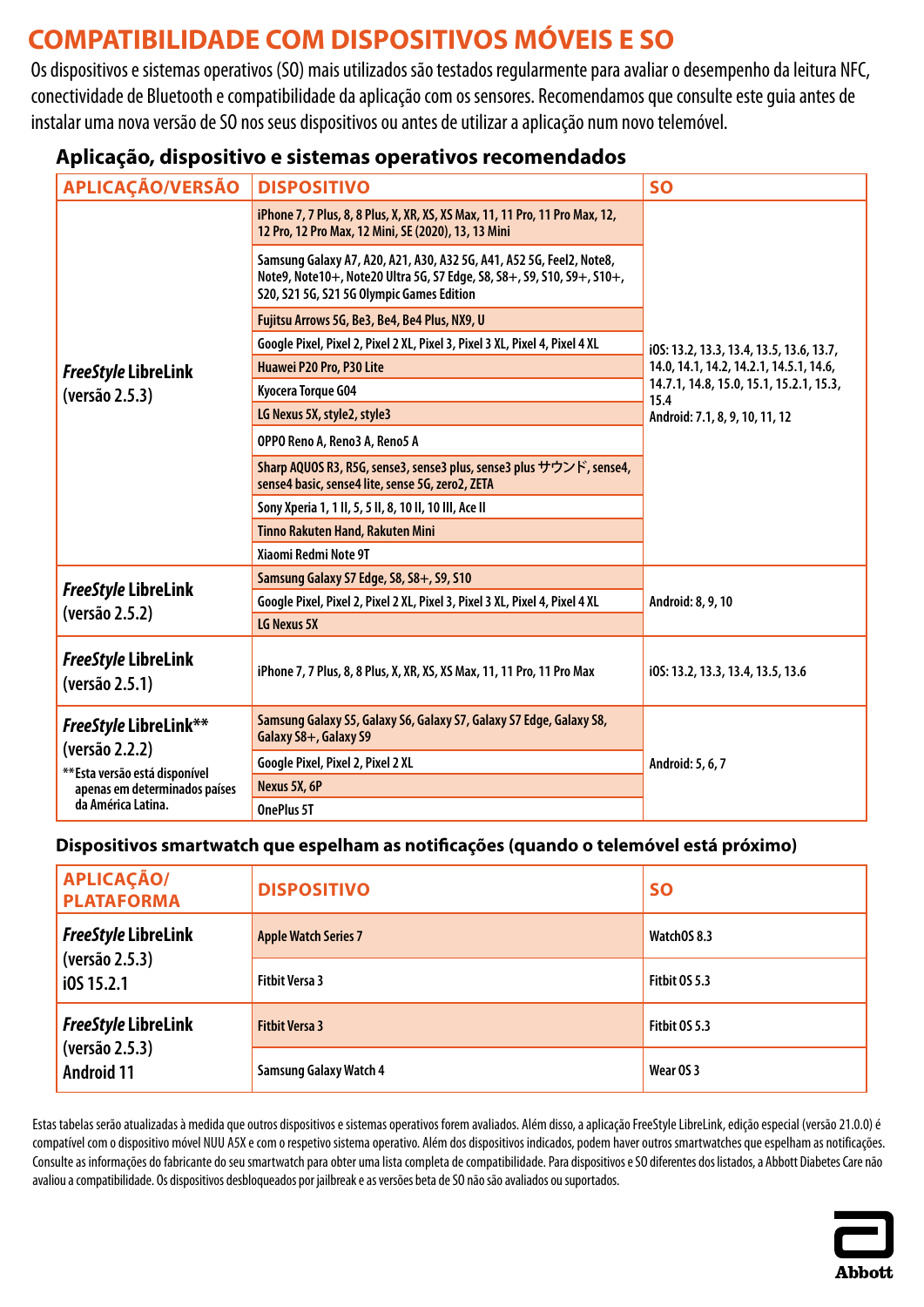# <span id="page-12-0"></span>**MOBILENHED OG OS-KOMPATIBILITET**

Populære enheder og operativsystemer (OS) testes regelmæssigt for at evaluere NFC-scanningsydeevne, Bluetooth-forbindelse og app-kompatibilitet med sensorer. Vi anbefaler, at du læser denne vejledning, før du installerer en ny operativsystemversion på dine enheder, eller før du bruger appen sammen med en ny telefon.

| <b>APP/VERSION</b>                                                                | <b>ENHED</b>                                                                                                                                                                                | <b>OS</b>                                       |
|-----------------------------------------------------------------------------------|---------------------------------------------------------------------------------------------------------------------------------------------------------------------------------------------|-------------------------------------------------|
|                                                                                   | iPhone 7, 7 Plus, 8, 8 Plus, X, XR, XS, XS Max, 11, 11 Pro, 11 Pro Max, 12,<br>12 Pro, 12 Pro Max, 12 Mini, SE (2020), 13, 13 Mini                                                          |                                                 |
|                                                                                   | Samsung Galaxy A7, A20, A21, A30, A32 5G, A41, A52 5G, Feel2, Note8,<br>Note9, Note10+, Note20 Ultra 5G, S7 Edge, S8, S8+, S9, S10, S9+, S10+,<br>S20, S21 5G, S21 5G Olympic Games Edition |                                                 |
|                                                                                   | Fujitsu Arrows 5G, Be3, Be4, Be4 Plus, NX9, U                                                                                                                                               |                                                 |
|                                                                                   | Google Pixel, Pixel 2, Pixel 2 XL, Pixel 3, Pixel 3 XL, Pixel 4, Pixel 4 XL                                                                                                                 | i0S: 13.2, 13.3, 13.4, 13.5, 13.6, 13.7,        |
| <b>FreeStyle LibreLink</b>                                                        | Huawei P20 Pro, P30 Lite                                                                                                                                                                    | 14.0, 14.1, 14.2, 14.2.1, 14.5.1, 14.6,         |
| (yersion 2.5.3)                                                                   | Kyocera Torque G04                                                                                                                                                                          | 14.7.1, 14.8, 15.0, 15.1, 15.2.1, 15.3,<br>15.4 |
|                                                                                   | LG Nexus 5X, style2, style3                                                                                                                                                                 | Android: 7.1, 8, 9, 10, 11, 12                  |
|                                                                                   | OPPO Reno A, Reno3 A, Reno5 A                                                                                                                                                               |                                                 |
|                                                                                   | Sharp AQUOS R3, R5G, sense3, sense3 plus, sense3 plus サウンド, sense4,<br>sense4 basic, sense4 lite, sense 5G, zero2, ZETA                                                                     |                                                 |
|                                                                                   | Sony Xperia 1, 1 II, 5, 5 II, 8, 10 II, 10 III, Ace II                                                                                                                                      |                                                 |
|                                                                                   | Tinno Rakuten Hand, Rakuten Mini                                                                                                                                                            |                                                 |
|                                                                                   | Xiaomi Redmi Note 9T                                                                                                                                                                        |                                                 |
|                                                                                   | Samsung Galaxy S7 Edge, S8, S8+, S9, S10                                                                                                                                                    | Android: 8, 9, 10                               |
| <b>FreeStyle LibreLink</b>                                                        | Google Pixel, Pixel 2, Pixel 2 XL, Pixel 3, Pixel 3 XL, Pixel 4, Pixel 4 XL                                                                                                                 |                                                 |
| (yersion 2.5.2)                                                                   | LG Nexus 5X                                                                                                                                                                                 |                                                 |
| <b>FreeStyle LibreLink</b><br>(yersion 2.5.1)                                     | iPhone 7, 7 Plus, 8, 8 Plus, X, XR, XS, XS Max, 11, 11 Pro, 11 Pro Max                                                                                                                      | i0S: 13.2, 13.3, 13.4, 13.5, 13.6               |
| <b>FreeStyle LibreLink**</b>                                                      | Samsung Galaxy S5, Galaxy S6, Galaxy S7, Galaxy S7 Edge, Galaxy S8,<br>Galaxy S8+, Galaxy S9                                                                                                |                                                 |
| (yersion 2.2.2)<br>** Denne version fås kun i udvalgte<br>latinamerikanske lande. | Google Pixel, Pixel 2, Pixel 2 XL                                                                                                                                                           | Android: 5, 6, 7                                |
|                                                                                   | Nexus 5X, 6P                                                                                                                                                                                |                                                 |
|                                                                                   | OnePlus 5T                                                                                                                                                                                  |                                                 |

### **Anbefalinger for app, enhed og operativsystemer**

#### **Smartwatch-enheder, som understøtter meddelelsesspejling (når telefonen er i nærheden)**

| <b>APP/PLATFORM</b>                                         | <b>ENHED</b>                  | <b>OS</b>            |
|-------------------------------------------------------------|-------------------------------|----------------------|
| <b>FreeStyle LibreLink</b><br>(yersion 2.5.3)<br>i0S 15.2.1 | <b>Apple Watch Series 7</b>   | WatchOS 8.3          |
|                                                             | <b>Fitbit Versa 3</b>         | Fitbit OS 5.3        |
| <b>FreeStyle LibreLink</b>                                  | <b>Fitbit Versa 3</b>         | <b>Fitbit 0S 5.3</b> |
| (yersion 2.5.3)<br><b>Android 11</b>                        | <b>Samsung Galaxy Watch 4</b> | Wear OS 3            |

Disse tabeller bliver opdateret, efterhånden som andre enheder og operativsystemer evalueres. Foruden ovenstående er FreeStyle LibreLink App Special Edition (version 21.0.0) kompatibel med NUU A5X-mobilenheden og dens operativsystem. Smartwatch-meddelelsesspejling er muligvis tilgængelig på andre end de anførte enheder. Se oplysningerne fra smartwatchproducenten for at se den komplette liste over kompatibilitet. Abbott Diabetes Care har ikke evalueret kompatibiliteten for andre end de anførte enheder og operativsystemer. Enheder, der er blevet »jailbroken«, og betaoperativsystemversioner evalueres ikke og understøttes ikke.

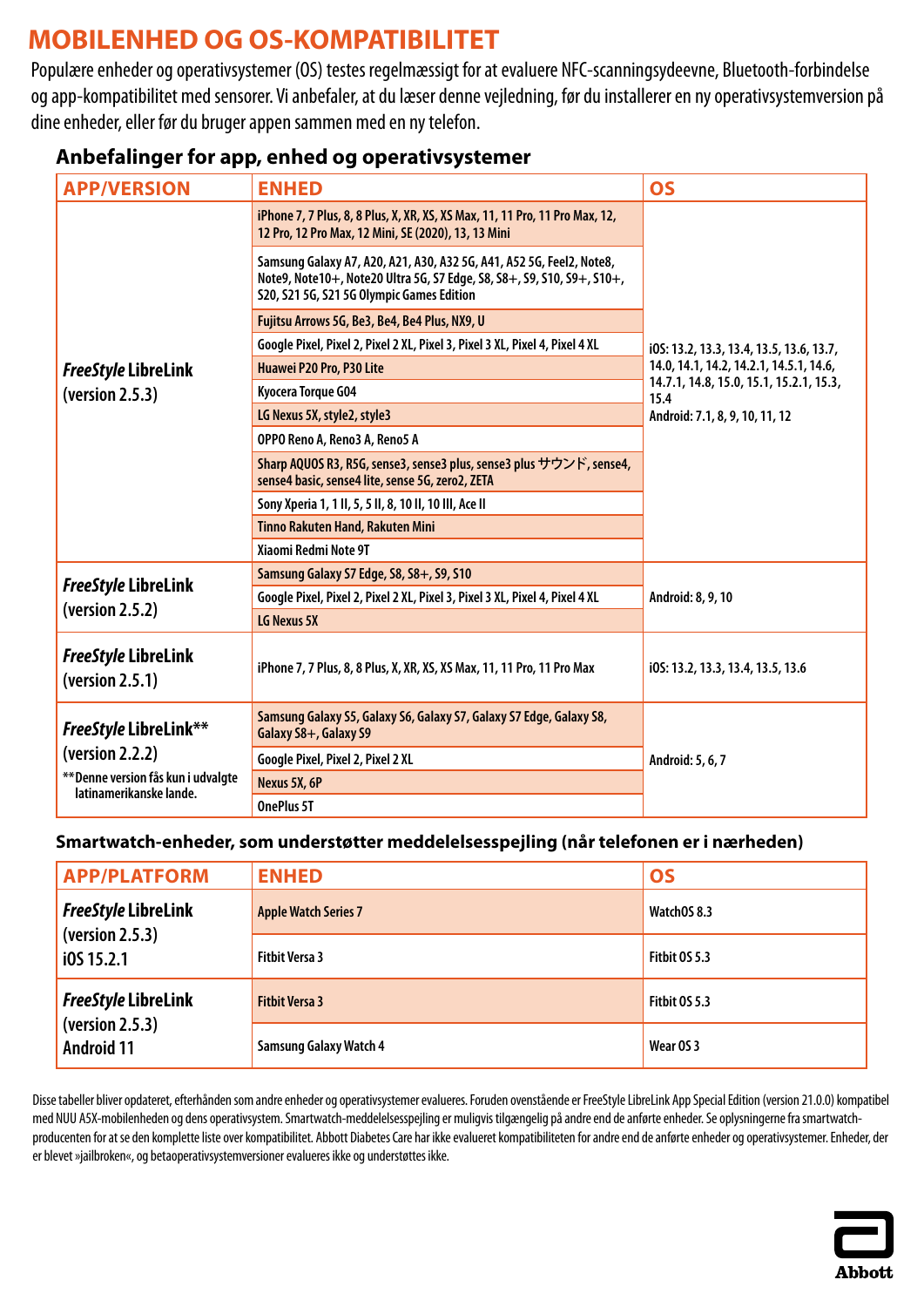# <span id="page-13-0"></span>**MOBILTELEFON OG OS-KOMPATIBILITET**

Populære enheter og operativsystemer (OS) testes regelmessig for å evaluere deres ytelser når det gjelder NFC-skanning, Bluetooth-tilkobling og app-kompatibilitet med sensorer. Vi anbefaler at du sjekker denne veiledningen før du installerer ny OS-versjon på enhetene din eller før du bruker appen med en ny mobiltelefon.

### **Anbefalt app, enhet og operativsystem**

| <b>APP/VERSJON</b>                                                                                                        | <b>ENHET</b>                                                                                                                                                                                | <b>OS</b>                                       |
|---------------------------------------------------------------------------------------------------------------------------|---------------------------------------------------------------------------------------------------------------------------------------------------------------------------------------------|-------------------------------------------------|
|                                                                                                                           | iPhone 7, 7 Plus, 8, 8 Plus, X, XR, XS, XS Max, 11, 11 Pro, 11 Pro Max, 12,<br>12 Pro, 12 Pro Max, 12 Mini, SE (2020), 13, 13 Mini                                                          |                                                 |
|                                                                                                                           | Samsung Galaxy A7, A20, A21, A30, A32 5G, A41, A52 5G, Feel2, Note8,<br>Note9, Note10+, Note20 Ultra 5G, S7 Edge, S8, S8+, S9, S10, S9+, S10+,<br>S20, S21 5G, S21 5G Olympic Games Edition |                                                 |
|                                                                                                                           | Fujitsu Arrows 5G, Be3, Be4, Be4 Plus, NX9, U                                                                                                                                               |                                                 |
|                                                                                                                           | Google Pixel, Pixel 2, Pixel 2 XL, Pixel 3, Pixel 3 XL, Pixel 4, Pixel 4 XL                                                                                                                 | i0S: 13.2, 13.3, 13.4, 13.5, 13.6, 13.7,        |
| <b>FreeStyle LibreLink</b>                                                                                                | Huawei P20 Pro, P30 Lite                                                                                                                                                                    | 14.0, 14.1, 14.2, 14.2.1, 14.5.1, 14.6,         |
| (version 2.5.3)                                                                                                           | Kyocera Torque G04                                                                                                                                                                          | 14.7.1, 14.8, 15.0, 15.1, 15.2.1, 15.3,<br>15.4 |
|                                                                                                                           | LG Nexus 5X, style2, style3                                                                                                                                                                 | Android: 7.1, 8, 9, 10, 11, 12                  |
|                                                                                                                           | OPPO Reno A, Reno3 A, Reno5 A                                                                                                                                                               |                                                 |
|                                                                                                                           | Sharp AQUOS R3, R5G, sense3, sense3 plus, sense3 plus サウンド, sense4,<br>sense4 basic, sense4 lite, sense 5G, zero2, ZETA                                                                     |                                                 |
|                                                                                                                           | Sony Xperia 1, 1 II, 5, 5 II, 8, 10 II, 10 III, Ace II                                                                                                                                      |                                                 |
|                                                                                                                           | Tinno Rakuten Hand, Rakuten Mini                                                                                                                                                            |                                                 |
|                                                                                                                           | Xiaomi Redmi Note 9T                                                                                                                                                                        |                                                 |
| <b>FreeStyle LibreLink</b>                                                                                                | Samsung Galaxy S7 Edge, S8, S8+, S9, S10                                                                                                                                                    |                                                 |
|                                                                                                                           | Google Pixel, Pixel 2, Pixel 2 XL, Pixel 3, Pixel 3 XL, Pixel 4, Pixel 4 XL                                                                                                                 | Android: 8, 9, 10                               |
| (version 2.5.2)                                                                                                           | LG Nexus 5X                                                                                                                                                                                 |                                                 |
| <b>FreeStyle LibreLink</b><br>(version 2.5.1)                                                                             | iPhone 7, 7 Plus, 8, 8 Plus, X, XR, XS, XS Max, 11, 11 Pro, 11 Pro Max                                                                                                                      | i0S: 13.2, 13.3, 13.4, 13.5, 13.6               |
| FreeStyle LibreLink**<br>(version 2.2.2)<br>** Denne versjonen er kun<br>tilgjengelig i utvalgte land<br>i Latin-Amerika. | Samsung Galaxy S5, Galaxy S6, Galaxy S7, Galaxy S7 Edge, Galaxy S8,<br>Galaxy S8+, Galaxy S9                                                                                                | Android: 5, 6, 7                                |
|                                                                                                                           | Google Pixel, Pixel 2, Pixel 2 XL                                                                                                                                                           |                                                 |
|                                                                                                                           | Nexus 5X, 6P                                                                                                                                                                                |                                                 |
|                                                                                                                           | OnePlus 5T                                                                                                                                                                                  |                                                 |

#### **Smartklokkeenheter som støtter videreformidling av varsler (når telefonen er i nærheten)**

| <b>APP/PLATTFORM</b>                                               | <b>ENHET</b>                  | <b>OS</b>     |
|--------------------------------------------------------------------|-------------------------------|---------------|
| <b>FreeStyle LibreLink</b><br>(version 2.5.3)<br>i0S 15.2.1        | <b>Apple Watch Series 7</b>   | WatchOS 8.3   |
|                                                                    | <b>Fitbit Versa 3</b>         | Fitbit OS 5.3 |
| <b>FreeStyle LibreLink</b><br>(version 2.5.3)<br><b>Android 11</b> | <b>Fitbit Versa 3</b>         | Fitbit OS 5.3 |
|                                                                    | <b>Samsung Galaxy Watch 4</b> | Wear OS 3     |

Disse tabellene vil bli oppdatert etter hvert som andre mobiltelefoner og operativsystemer evalueres. I tillegg til det ovennevnte er spesialutgaven av FreeStyle LibreLink-appen (versjon 21.0.0) kompatibel med NUU A5X-mobilenheten og dens operativsystem. Videreformidling av varsler fra smartklokker kan være tilgjengelig på andre enheter enn de som er oppført. Se informasjonen fra produsenten av smartklokken for en fullstendig liste over kompatibilitet. Abbott Diabetes Care har ikke evaluert kompatibiliteten med andre mobiltelefoner og OS-er enn de som er oppført. Overstyrte («jailbroken») mobiltelefoner og beta-OS-versjoner er ikke evaluert eller støttet.

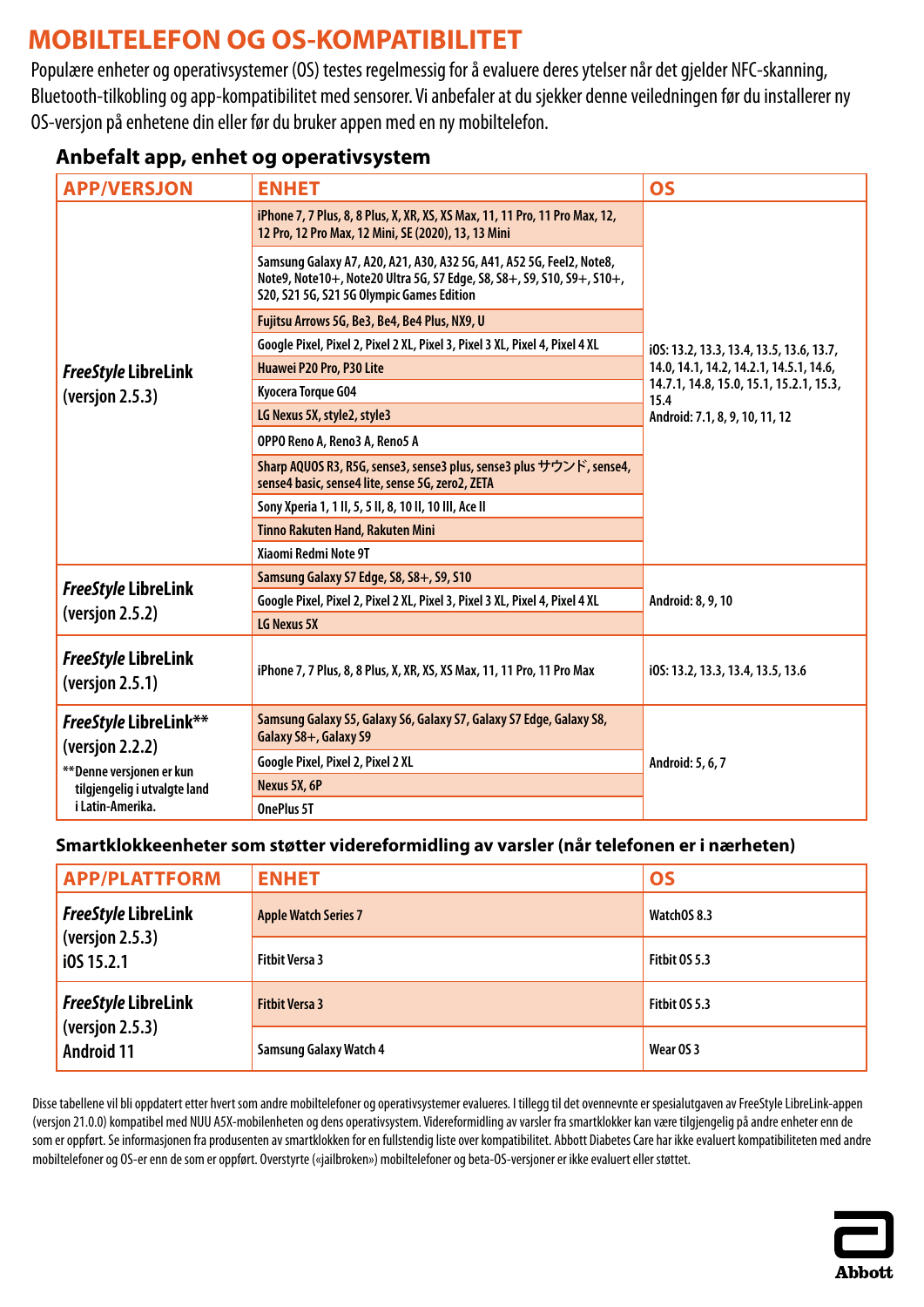# **تواف ق األجهزة الم حم ولة ونظام ال تشغيل**

<span id="page-14-0"></span>يتم اختبار الأجهزة الرائجة وأنظمة التشغيل (OS) بانتظام لتقييم أداء المسح لخاصية اتصال المدى القريب (NFC)، واتصال البلوتوث، وتوافق التطبيق مع المجسات. لذلك نُوصي بالإطلاع على هذا الدليل قبل تثبيت إصدار جديد لنظام التشغيل على أجهزتك أو قبل استخدام التطبيق على هاتفك الجديد.

### **ال تطب ي ق ات، واألجهزة، وأنظم ة ال ت شغي ل ُ الموص ى بها**

| نظام التشغىل                                                          | الجهاز                                                                                                                                                                                      | التطبيق / الإصدار                                                      |
|-----------------------------------------------------------------------|---------------------------------------------------------------------------------------------------------------------------------------------------------------------------------------------|------------------------------------------------------------------------|
|                                                                       | iPhone 7, 7 Plus, 8, 8 Plus, X, XR, XS, XS Max, 11, 11 Pro, 11 Pro Max, 12,<br>12 Pro, 12 Pro Max, 12 Mini, SE (2020), 13, 13 Mini                                                          |                                                                        |
|                                                                       | Samsung Galaxy A7, A20, A21, A30, A32 5G, A41, A52 5G, Feel2, Note8,<br>Note9, Note10+, Note20 Ultra 5G, S7 Edge, S8, S8+, S9, S10, S9+, S10+,<br>S20, S21 5G, S21 5G Olympic Games Edition |                                                                        |
|                                                                       | Fujitsu Arrows 5G, Be3, Be4, Be4 Plus, NX9, U                                                                                                                                               |                                                                        |
|                                                                       | Google Pixel, Pixel 2, Pixel 2 XL, Pixel 3, Pixel 3 XL, Pixel 4, Pixel 4 XL                                                                                                                 |                                                                        |
| i0S: 13.2, 13.3, 13.4, 13.5, 13.6,<br>13.7, 14.0, 14.1, 14.2, 14.2.1, | Huawei P20 Pro, P30 Lite                                                                                                                                                                    | <b>FreeStyle LibreLink</b>                                             |
| 14.5.1, 14.6, 14.7.1, 14.8, 15.0,                                     | Kyocera Torque G04                                                                                                                                                                          | فري ستايل ليبري لينك.                                                  |
| 15.1, 15.2.1, 15.3, 15.4<br>Android: 7.1, 8, 9, 10, 11, 12            | LG Nexus 5X, style2, style3                                                                                                                                                                 | (الإصدار 2.5.3)                                                        |
|                                                                       | OPPO Reno A, Reno3 A, Reno5 A                                                                                                                                                               |                                                                        |
|                                                                       | Sharp AQUOS R3, R5G, sense3, sense3 plus, sense3 plus サウンド, sense4,<br>sense4 basic, sense4 lite, sense 5G, zero2, ZETA                                                                     |                                                                        |
|                                                                       | Sony Xperia 1, 1 II, 5, 5 II, 8, 10 II, 10 III, Ace II                                                                                                                                      |                                                                        |
|                                                                       | Tinno Rakuten Hand, Rakuten Mini                                                                                                                                                            |                                                                        |
|                                                                       | Xiaomi Redmi Note 9T                                                                                                                                                                        |                                                                        |
|                                                                       | Samsung Galaxy S7 Edge, S8, S8+, S9, S10                                                                                                                                                    | <b>FreeStyle LibreLink</b>                                             |
| Android: 8, 9, 10                                                     | Google Pixel, Pixel 2, Pixel 2 XL, Pixel 3, Pixel 3 XL, Pixel 4, Pixel 4 XL                                                                                                                 | فري ستايل ليبري لينك.                                                  |
|                                                                       | LG Nexus 5X                                                                                                                                                                                 | (الإصدار 2.5.2)                                                        |
| i0S: 13.2, 13.3, 13.4, 13.5, 13.6                                     | iPhone 7, 7 Plus, 8, 8 Plus, X, XR, XS, XS Max, 11, 11 Pro, 11 Pro Max                                                                                                                      | <b>FreeStyle LibreLink</b><br>فري ستايل ليبري لينك.<br>(الإصدار 2.5.1) |
| Android: 5, 6, 7                                                      | Samsung Galaxy S5, Galaxy S6, Galaxy S7, Galaxy S7 Edge, Galaxy S8,<br>Galaxy S8+, Galaxy S9                                                                                                | <b>FreeStyle LibreLink**</b>                                           |
|                                                                       | Google Pixel, Pixel 2, Pixel 2 XL                                                                                                                                                           | فري ستايل ليبري لينك.<br>(الإصدار 2.2.2)                               |
|                                                                       | Nexus 5X, 6P                                                                                                                                                                                | **يتوفر هذا الإصدار فقط في بلدان                                       |
|                                                                       | OnePlus 5T                                                                                                                                                                                  | أمريكا اللاتينية المحددة.                                              |

#### أجهزة الساعات الذكية التي تدعم عرض الإشعارات (عندما يكون الهاتف قريبًا)

| التطبيق / المنصة                                                   | الجهاز                               | نظام التشغيل                |
|--------------------------------------------------------------------|--------------------------------------|-----------------------------|
| <b>FreeStyle LibreLink</b><br><mark>  فري ستايل ليبري لينك.</mark> | Apple Watch Series 7 الساعة الذكنة   | الساعة الذكنة Watch0S 8.3   |
| (الإصدار 2.5.3)<br>i0S 15.2.1                                      | الساعة الذكنة Fitbit Versa 3         | الساعة الذكنة Fitbit 0S 5.3 |
| <b>FreeStyle LibreLink</b><br><mark>  فري ستايل ليبري لينك.</mark> | الساعة الذكنة Fitbit Versa 3         | الساعة الذكنة Fitbit 0S 5.3 |
| (الإصدار 2.5.3)<br>Android 11                                      | Samsung Galaxy Watch 4 الساعة الذكية | الساعة الذكنة Wear 0S 3     |

سيتمر تحديث هذه الجداول عند تقييم الأجهزة وأنظمة التشغيل الأخرى. وعلاوة على ما سبق، فإن الإصدار الخاص من تطبيق فري



ستايل ليبري لينك (الإصدار 21.0.0) متوافق مع الجهاز المحمول NUU A5X ونظام تشغيله. قد تتوفر ميزة عرض الإشعارات على الساعة الذكية في أجهزة أخرى غير المشار إليها. يرجى الرجوع إلى المعلومات الواردة من الشركة المصنعة للساعة الذكية الخاصة بك للحصول على قائمة كاملة بالتوافق. لم يثبت تقييم Abbott Diabetes Care لمدى التوافق مع أجهزة وأنظمة التشغيل الأخرى التي لم يتمر ذكرها هنا. لم يتمر تقييم أجهزة Jailbroken وإصدارات أنظمة تشغيل بيتا أو دعمها.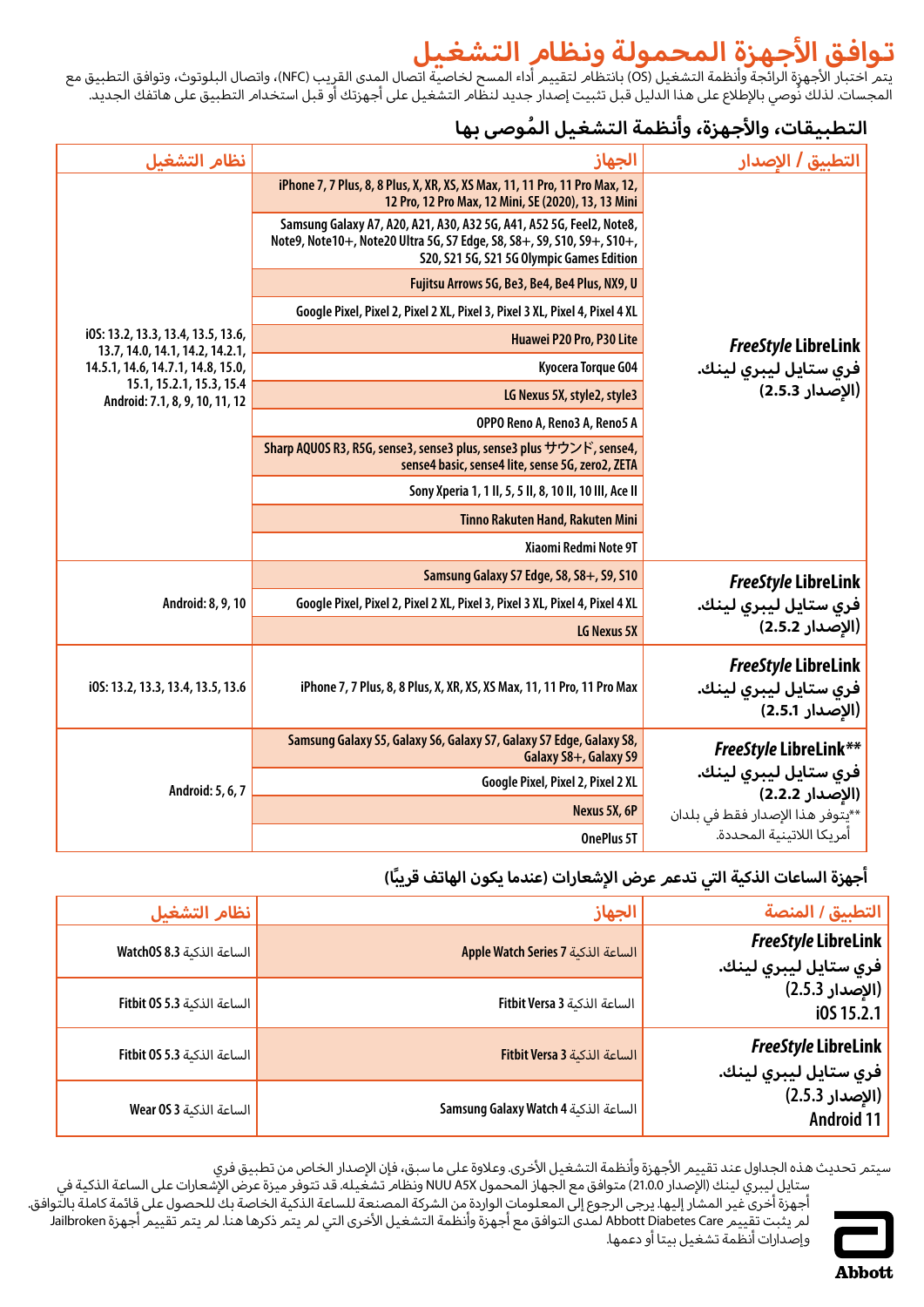# <span id="page-15-0"></span>**COMPATIBILIDADE DO DISPOSITIVO MÓVEL E SISTEMA OPERACIONAL**

Dispositivos e sistemas operacionais (SO) populares são testados regularmente para avaliar o desempenho do escaneamento NFC, conectividade Bluetooth e compatibilidade de aplicativos com sensores. Nós recomendamos conferir este guia antes de instalar qualquer nova versão de SO em seus dispositivos ou antes de usar o aplicativo em um novo aparelho.

#### **Aplicativo, dispositivo e sistemas operacionais recomendados**

| <b>APLICATIVO/VERSÃO</b>                                                                                                                | <b>DISPOSITIVO</b>                                                                                                                                                                          | <b>OS</b>                                       |
|-----------------------------------------------------------------------------------------------------------------------------------------|---------------------------------------------------------------------------------------------------------------------------------------------------------------------------------------------|-------------------------------------------------|
|                                                                                                                                         | iPhone 7, 7 Plus, 8, 8 Plus, X, XR, XS, XS Max, 11, 11 Pro, 11 Pro Max, 12,<br>12 Pro, 12 Pro Max, 12 Mini, SE (2020), 13, 13 Mini                                                          |                                                 |
|                                                                                                                                         | Samsung Galaxy A7, A20, A21, A30, A32 5G, A41, A52 5G, Feel2, Note8,<br>Note9, Note10+, Note20 Ultra 5G, S7 Edge, S8, S8+, S9, S10, S9+, S10+,<br>S20, S21 5G, S21 5G Olympic Games Edition |                                                 |
|                                                                                                                                         | Fujitsu Arrows 5G, Be3, Be4, Be4 Plus, NX9, U                                                                                                                                               |                                                 |
|                                                                                                                                         | Google Pixel, Pixel 2, Pixel 2 XL, Pixel 3, Pixel 3 XL, Pixel 4, Pixel 4 XL                                                                                                                 | i0S: 13.2, 13.3, 13.4, 13.5, 13.6, 13.7,        |
| <b>FreeStyle LibreLink</b>                                                                                                              | Huawei P20 Pro, P30 Lite                                                                                                                                                                    | 14.0, 14.1, 14.2, 14.2.1, 14.5.1, 14.6,         |
| (versão 2.5.3)                                                                                                                          | Kyocera Torque G04                                                                                                                                                                          | 14.7.1, 14.8, 15.0, 15.1, 15.2.1, 15.3,<br>15.4 |
|                                                                                                                                         | LG Nexus 5X, style2, style3                                                                                                                                                                 | Android: 7.1, 8, 9, 10, 11, 12                  |
|                                                                                                                                         | OPPO Reno A, Reno3 A, Reno5 A                                                                                                                                                               |                                                 |
|                                                                                                                                         | Sharp AQUOS R3, R5G, sense3, sense3 plus, sense3 plus サウンド, sense4,<br>sense4 basic, sense4 lite, sense 5G, zero2, ZETA                                                                     |                                                 |
|                                                                                                                                         | Sony Xperia 1, 1 II, 5, 5 II, 8, 10 II, 10 III, Ace II                                                                                                                                      |                                                 |
|                                                                                                                                         | Tinno Rakuten Hand, Rakuten Mini                                                                                                                                                            |                                                 |
|                                                                                                                                         | Xiaomi Redmi Note 9T                                                                                                                                                                        |                                                 |
| <b>FreeStyle LibreLink</b>                                                                                                              | Samsung Galaxy S7 Edge, S8, S8+, S9, S10                                                                                                                                                    |                                                 |
|                                                                                                                                         | Google Pixel, Pixel 2, Pixel 2 XL, Pixel 3, Pixel 3 XL, Pixel 4, Pixel 4 XL                                                                                                                 | Android: 8, 9, 10                               |
| (versão 2.5.2)                                                                                                                          | LG Nexus 5X                                                                                                                                                                                 |                                                 |
| <b>FreeStyle LibreLink</b><br>(versão 2.5.1)                                                                                            | iPhone 7, 7 Plus, 8, 8 Plus, X, XR, XS, XS Max, 11, 11 Pro, 11 Pro Max                                                                                                                      | i0S: 13.2, 13.3, 13.4, 13.5, 13.6               |
| <b>FreeStyle LibreLink**</b><br>(versão 2.2.2)<br>** Esta versão está disponível<br>apenas em determinados países<br>da América Latina. | Samsung Galaxy S5, Galaxy S6, Galaxy S7, Galaxy S7 Edge, Galaxy S8,<br>Galaxy S8+, Galaxy S9                                                                                                |                                                 |
|                                                                                                                                         | Google Pixel, Pixel 2, Pixel 2 XL                                                                                                                                                           | Android: 5, 6, 7                                |
|                                                                                                                                         | Nexus 5X, 6P                                                                                                                                                                                |                                                 |
|                                                                                                                                         | <b>OnePlus 5T</b>                                                                                                                                                                           |                                                 |

#### **Dispositivos Smartwatch que suportam espelhamento de notificação (quando o telefone está próximo)**

| <b>APLICATIVO/</b><br><b>PLATAFORMA</b> | <b>DISPOSITIVO</b>            | <b>OS</b>     |
|-----------------------------------------|-------------------------------|---------------|
| <b>FreeStyle LibreLink</b>              | Apple Watch série 7           | WatchOS 8.3   |
| (versão 2.5.3)<br>i0S 15.2.1            | <b>Fitbit Versa 3</b>         | Fitbit OS 5.3 |
| <b>FreeStyle LibreLink</b>              | <b>Fitbit Versa 3</b>         | Fitbit 0S 5.3 |
| (versão 2.5.3)<br><b>Android 11</b>     | <b>Samsung Galaxy Watch 4</b> | Wear OS 3     |

Estas tabelas serão atualizadas a medida que outros dispositivos e sistemas operacionais forem avaliados. Além do acima, o aplicativo de edição especial FreeStyle LibreLink (versão 21.0.0) é compatível com odispositivo móvel NUU A5X e seu sistema operacional. O espelhamento de notificação do smartwatch pode estar disponível em dispositivos diferentes dos listados. Consulte as informações do fabricante do seu smartwatch para obter a lista completa de compatibilidade. Abbott Diabetes Care não possui a compatibilidade avaliada de dispositivos e OS que não estejam na lista. Dispositivos desbloqueados ou versões betas de OS não foram avaliados ou são suportados.

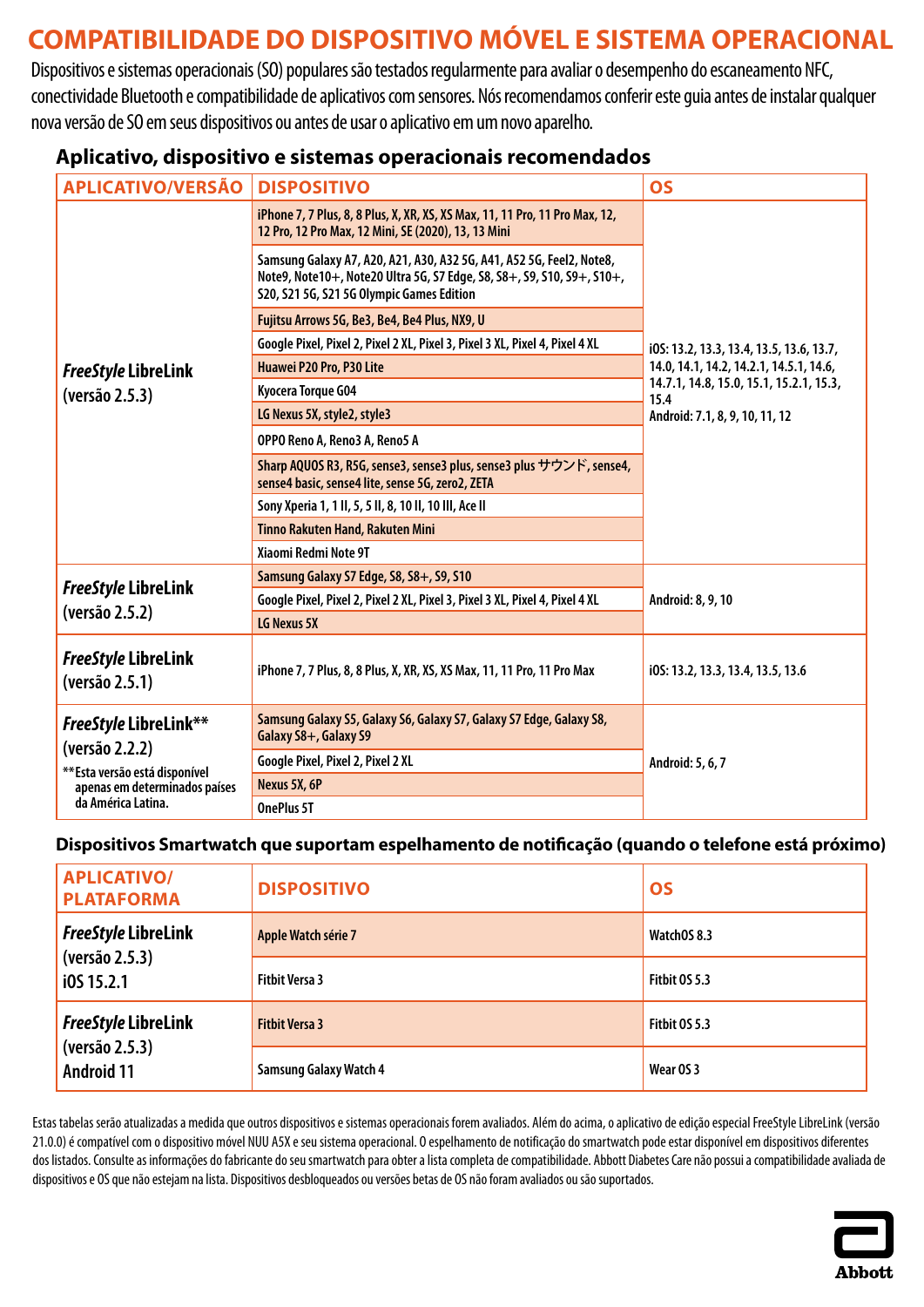# <span id="page-16-0"></span>行動裝置和 **OS** 相容性

定期測試熱門裝置和作業系統 (OS),以評估 NFC 掃描效能、Bluetooth 連線及應用程式與 血糖機的相容性。我們建議在裝置上安裝 OS 新版本或用新手機使用應用程式之前,查閱 本指南。

### 推薦的應用程式、裝置和作業系統

| 應用程式/版本                                                                  | 裝置                                                                                                                                                                                          | <b>OS</b>                                                                           |
|--------------------------------------------------------------------------|---------------------------------------------------------------------------------------------------------------------------------------------------------------------------------------------|-------------------------------------------------------------------------------------|
|                                                                          | iPhone 7, 7 Plus, 8, 8 Plus, X, XR, XS, XS Max, 11, 11 Pro, 11 Pro Max, 12,<br>12 Pro, 12 Pro Max, 12 Mini, SE (2020), 13, 13 Mini                                                          |                                                                                     |
|                                                                          | Samsung Galaxy A7, A20, A21, A30, A32 5G, A41, A52 5G, Feel2, Note8,<br>Note9, Note10+, Note20 Ultra 5G, S7 Edge, S8, S8+, S9, S10, S9+, S10+,<br>S20, S21 5G, S21 5G Olympic Games Edition |                                                                                     |
|                                                                          | Fujitsu Arrows 5G, Be3, Be4, Be4 Plus, NX9, U                                                                                                                                               |                                                                                     |
|                                                                          | Google Pixel, Pixel 2, Pixel 2 XL, Pixel 3, Pixel 3 XL, Pixel 4, Pixel 4 XL                                                                                                                 |                                                                                     |
|                                                                          | Huawei P20 Pro, P30 Lite                                                                                                                                                                    | i0S: 13.2, 13.3, 13.4, 13.5, 13.6, 13.7,<br>14.0, 14.1, 14.2, 14.2.1, 14.5.1, 14.6, |
| FreeStyle LibreLink                                                      | Kyocera Torque G04                                                                                                                                                                          | 14.7.1, 14.8, 15.0, 15.1, 15.2.1, 15.3,                                             |
| (版本 2.5.3)                                                               | LG Nexus 5X, style2, style3                                                                                                                                                                 | 15.4                                                                                |
|                                                                          | OPPO Reno A, Reno3 A, Reno5 A                                                                                                                                                               | Android: 7.1, 8, 9, 10, 11, 12                                                      |
|                                                                          | Sharp AQUOS R3, R5G, sense3, sense3 plus, sense3 plus サウンド, sense4,<br>sense4 basic, sense4 lite, sense 5G, zero2, ZETA                                                                     |                                                                                     |
|                                                                          | Sony Xperia 1, 1 II, 5, 5 II, 8, 10 II, 10 III, Ace II                                                                                                                                      |                                                                                     |
|                                                                          | <b>Tinno Rakuten Hand, Rakuten Mini</b>                                                                                                                                                     |                                                                                     |
|                                                                          | Xiaomi Redmi Note 9T                                                                                                                                                                        |                                                                                     |
|                                                                          | Samsung Galaxy S7 Edge, S8, S8+, S9, S10                                                                                                                                                    |                                                                                     |
| <b>FreeStyle LibreLink</b>                                               | Google Pixel, Pixel 2, Pixel 2 XL, Pixel 3, Pixel 3 XL, Pixel 4, Pixel 4 XL                                                                                                                 | Android: 8, 9, 10                                                                   |
| (版本 2.5.2)                                                               | LG Nexus 5X                                                                                                                                                                                 |                                                                                     |
| <b>FreeStyle LibreLink</b><br>(版本 2.5.1)                                 | iPhone 7, 7 Plus, 8, 8 Plus, X, XR, XS, XS Max, 11, 11 Pro, 11 Pro Max                                                                                                                      | i0S: 13.2, 13.3, 13.4, 13.5, 13.6                                                   |
| <b>FreeStyle LibreLink**</b><br>(版本 2.2.2)<br>**此版本僅在所選的拉丁美<br>洲國家/地區有售。 | Samsung Galaxy S5, Galaxy S6, Galaxy S7, Galaxy S7 Edge, Galaxy S8,<br>Galaxy S8+, Galaxy S9                                                                                                |                                                                                     |
|                                                                          | Google Pixel, Pixel 2, Pixel 2 XL                                                                                                                                                           | Android: 5, 6, 7                                                                    |
|                                                                          | Nexus 5X, 6P                                                                                                                                                                                |                                                                                     |
|                                                                          | OnePlus 5T                                                                                                                                                                                  |                                                                                     |

#### 支援通知鏡像的智慧手錶裝置(當手機在附近時)。

| 應用程式/平台                         | 裝置                            | <b>OS</b>     |
|---------------------------------|-------------------------------|---------------|
| <b>FreeStyle LibreLink</b>      | <b>Apple Watch Series 7</b>   | WatchOS 8.3   |
| (版本 2.5.3)<br>i0S 15.2.1        | <b>Fitbit Versa 3</b>         | Fitbit OS 5.3 |
| <b>FreeStyle LibreLink</b>      | <b>Fitbit Versa 3</b>         | Fitbit OS 5.3 |
| (版本 2.5.3)<br><b>Android 11</b> | <b>Samsung Galaxy Watch 4</b> | Wear OS 3     |

評估其他裝置和作業系統時,這些表格將更新。除上述內容外,輔理善瞬感連線特別版應用程式(21.0.0版)與 NUU A5X 行動裝 置及其作業系統相容。智慧手錶的通知鏡像可能可用於所列裝置之外的其他裝置。請參考您的智慧手錶製造商提供的資訊以瞭 解完整的相容性清單。 對於非所列的裝置和 OS, Abbott Diabetes Care 未評估相容性。不評估或支援已破解的裝置和 OS Beta 版 本。

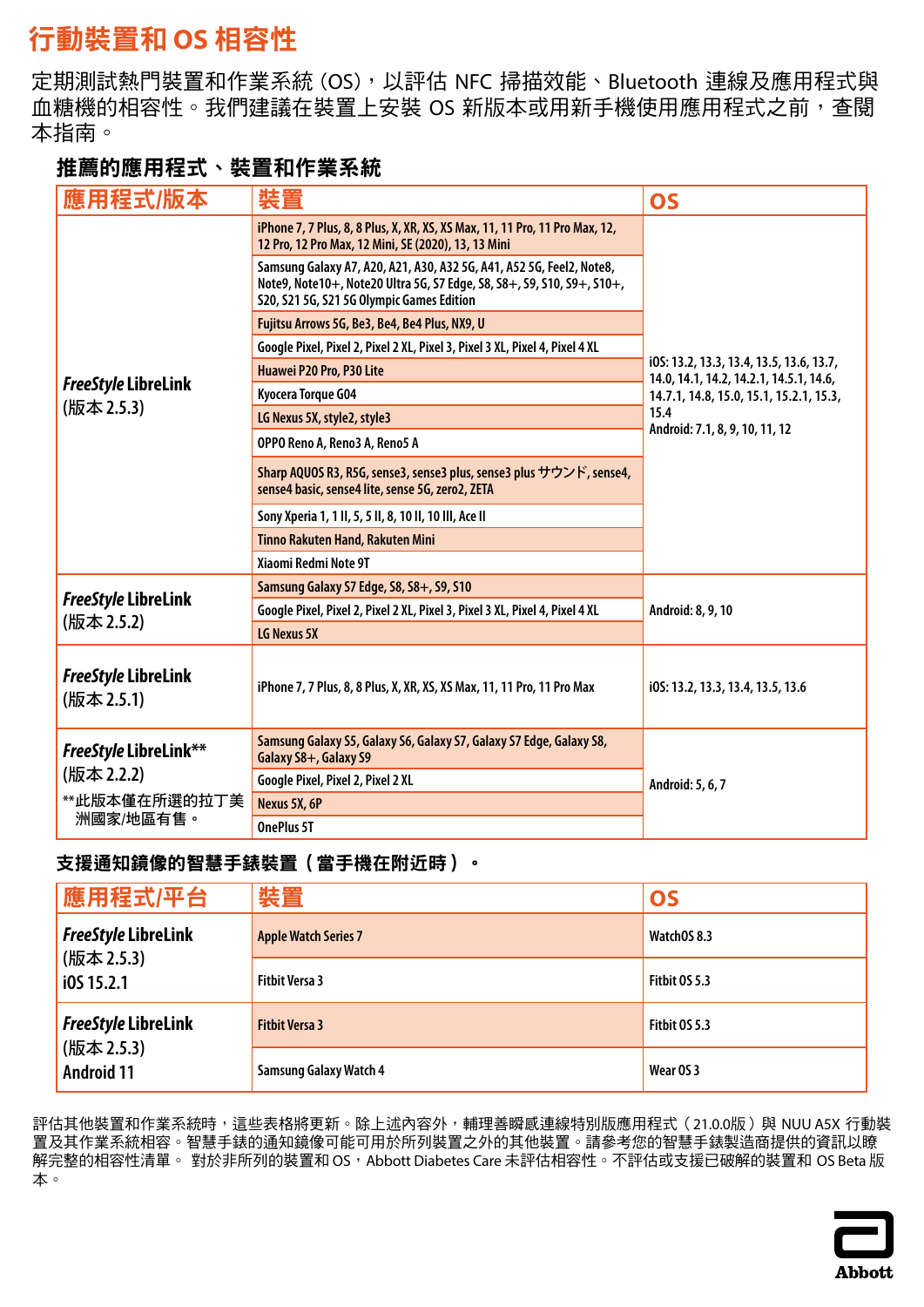### **מכשיר נייד ותאימות מערכת הפעלה**

<span id="page-17-0"></span>מכשירים נפוצים ומערכות הפעלה )OS )נבדקים באופן סדיר כדי להעריך את ביצועי הסריקה של תקשורת טווח-אפס )NFC), קישוריות Bluetooth ותאימות יישומונים לחיישנים. אנו ממליצים לעיין במדריך זה לפני התקנת גרסת מערכת הפעלה חדשה במכשירים שלך, או לפני השימוש ביישומון בטלפון חדש.

### **יישומונים, מכשירים ומערכות הפעלה מומלצים**

| יישומון/גרסה                                                      | מכשיר                                                                                                                                                                                       | מערכת הפעלה                                                                         |
|-------------------------------------------------------------------|---------------------------------------------------------------------------------------------------------------------------------------------------------------------------------------------|-------------------------------------------------------------------------------------|
|                                                                   | iPhone 7, 7 Plus, 8, 8 Plus, X, XR, XS, XS Max, 11, 11 Pro, 11 Pro Max, 12,<br>12 Pro, 12 Pro Max, 12 Mini, SE (2020), 13, 13 Mini                                                          |                                                                                     |
|                                                                   | Samsung Galaxy A7, A20, A21, A30, A32 5G, A41, A52 5G, Feel2, Note8,<br>Note9, Note10+, Note20 Ultra 5G, S7 Edge, S8, S8+, S9, S10, S9+, S10+,<br>S20, S21 5G, S21 5G Olympic Games Edition |                                                                                     |
|                                                                   | Fujitsu Arrows 5G, Be3, Be4, Be4 Plus, NX9, U                                                                                                                                               |                                                                                     |
|                                                                   | Google Pixel, Pixel 2, Pixel 2 XL, Pixel 3, Pixel 3 XL, Pixel 4, Pixel 4 XL                                                                                                                 |                                                                                     |
| <b>FreeStyle LibreLink</b>                                        | Huawei P20 Pro, P30 Lite                                                                                                                                                                    | i0S: 13.2, 13.3, 13.4, 13.5, 13.6, 13.7,<br>14.0, 14.1, 14.2, 14.2.1, 14.5.1, 14.6, |
| פריסטייל ליברה לינק                                               | Kyocera Torque G04                                                                                                                                                                          | 14.7.1, 14.8, 15.0, 15.1, 15.2.1, 15.3,                                             |
| (גרסה 2.5.3)                                                      | LG Nexus 5X, style2, style3                                                                                                                                                                 | 15.4<br>Android: 7.1, 8, 9, 10, 11, 12                                              |
|                                                                   | OPPO Reno A, Reno3 A, Reno5 A                                                                                                                                                               |                                                                                     |
|                                                                   | Sharp AQUOS R3, R5G, sense3, sense3 plus, sense3 plus サウンド, sense4,<br>sense4 basic, sense4 lite, sense 5G, zero2, ZETA                                                                     |                                                                                     |
|                                                                   | Sony Xperia 1, 1 II, 5, 5 II, 8, 10 II, 10 III, Ace II                                                                                                                                      |                                                                                     |
|                                                                   | Tinno Rakuten Hand, Rakuten Mini                                                                                                                                                            |                                                                                     |
|                                                                   | Xiaomi Redmi Note 9T                                                                                                                                                                        |                                                                                     |
| <b>FreeStyle LibreLink</b>                                        | Samsung Galaxy S7 Edge, S8, S8+, S9, S10                                                                                                                                                    |                                                                                     |
| פריסטייל ליברה לינק                                               | Google Pixel, Pixel 2, Pixel 2 XL, Pixel 3, Pixel 3 XL, Pixel 4, Pixel 4 XL                                                                                                                 | Android: 8, 9, 10                                                                   |
| (גרסה 2.5.2)                                                      | LG Nexus 5X                                                                                                                                                                                 |                                                                                     |
| <b>FreeStyle LibreLink</b><br>פריסטייל ליברה לינק<br>(גרסה 2.5.1) | iPhone 7, 7 Plus, 8, 8 Plus, X, XR, XS, XS Max, 11, 11 Pro, 11 Pro Max                                                                                                                      | i0S: 13.2, 13.3, 13.4, 13.5, 13.6                                                   |
| <b>FreeStyle LibreLink**</b>                                      | Samsung Galaxy S5, Galaxy S6, Galaxy S7, Galaxy S7 Edge, Galaxy S8,<br>Galaxy S8+, Galaxy S9                                                                                                | Android: 5, 6, 7                                                                    |
| פריסטייל ליברה לינק<br>(גרסה 2.2.2)                               | Google Pixel, Pixel 2, Pixel 2 XL                                                                                                                                                           |                                                                                     |
| **גרסה זו זמינה רק במדינות                                        | Nexus 5X, 6P                                                                                                                                                                                |                                                                                     |
| נבחרות באמריקה הלטינית.                                           | OnePlus 5T                                                                                                                                                                                  |                                                                                     |

#### **מכשירי שעונים חכמים התומכים בשיקוף התראות )כאשר הטלפון נמצא בקרבת מקום(**

| אפליקציה/<br>פלטפורמה             | מכשיר                         | מערכת הפעלה          |
|-----------------------------------|-------------------------------|----------------------|
| <b>FreeStyle LibreLink</b>        | <b>7 סדרת Apple Watch</b>     | WatchOS 8.3          |
| (גרסה 2.5.3)<br>i0S 15.2.1        | <b>Fitbit Versa 3</b>         | <b>Fitbit 0S 5.3</b> |
| <b>FreeStyle LibreLink</b>        | <b>Fitbit Versa 3</b>         | <b>Fitbit 0S 5.3</b> |
| (גרסה 2.5.3)<br><b>Android 11</b> | <b>Samsung Galaxy Watch 4</b> | Wear OS 3            |



טבלאות אלה יעודכנו בעת הערכת מכשירים אחרים ומערכות הפעלה אחרות. בנוסף לאמור לעיל, אפליקציית המהדורה המיוחדת של LibreLink FreeStyle( גרסה 21.0.0( תואמת למכשיר הנייד X5A NUU ולמערכת ההפעלה שלו. שיקוף התראות של שעון חכם עשוי להיות זמין במכשירים אחרים מאלה הרשומים. אנא עיין במידע מיצרן השעונים החכמים שלך לקבלת רשימה מלאה של תאימות. עבור מכשירים ומערכות הפעלה שונים מאלה המפורטים ברשימה, Care Diabetes Abbott לא ביצעה הערכת תאימות. מכשירים פרוצים וגרסאות בטא של מערכות הפעלה אינם מוערכים ואינם נתמכים.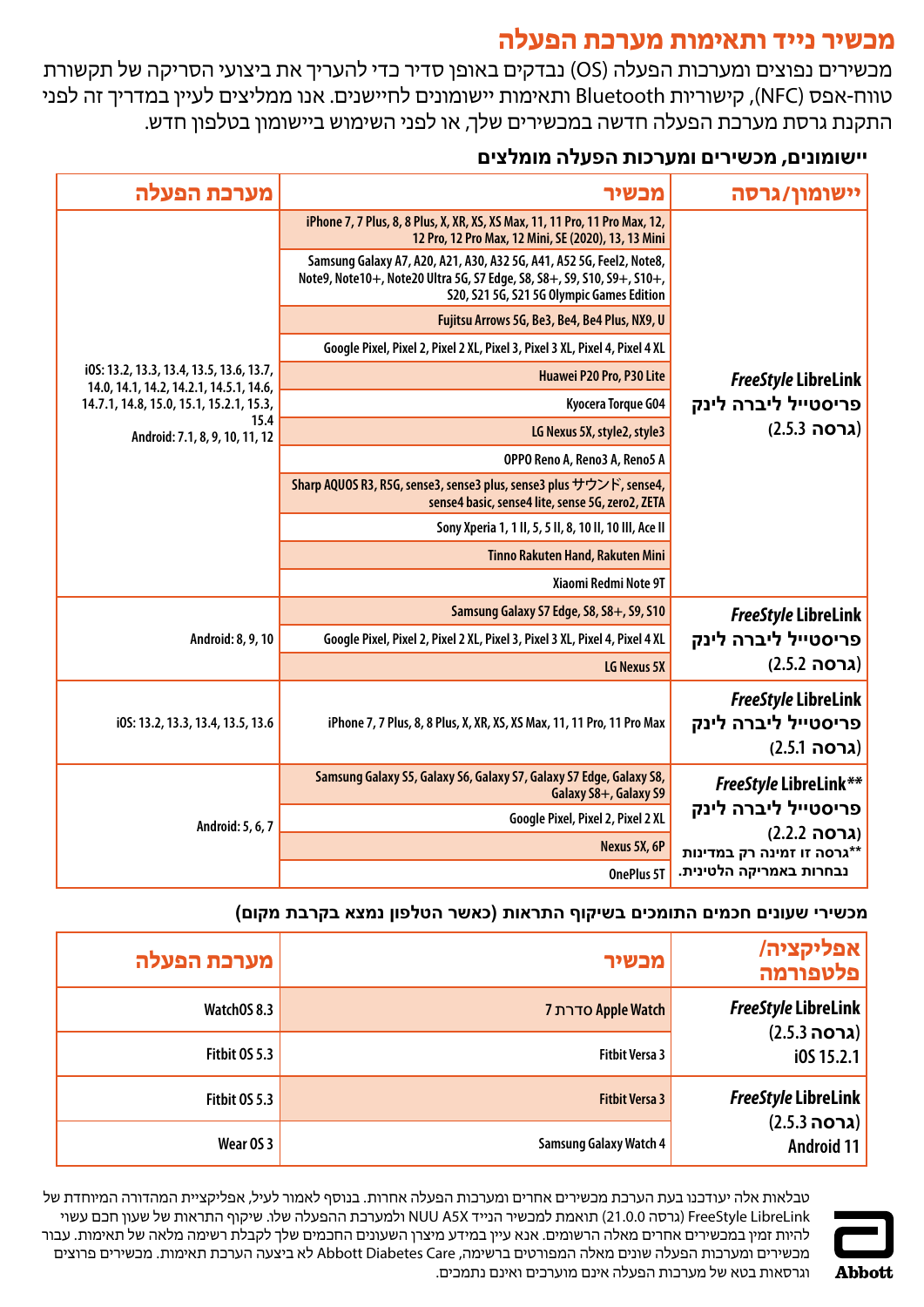# <span id="page-18-0"></span>**모바일 장치 및 OS 호환성**

비교적 많이 사용되는 모바일 기기와 운영체제(OS)는 NFC 스캔 성능과 블루투스 연결 성, 센서와의 앱 호환성을 평가하기 위해 정기적으로 테스트됩니다. 당사는 귀하가 스마 트폰에 새로운 OS 버전을 설치하거나 새로운 스마트폰에서 앱을 사용하기 전에 이 가이 드를 확인해 주실 것을 권장합니다.

### **권장되는 앱, 기기 및 운영체제**

| 앱/버전                                       | 장치                                                                                                                                                                                          | <b>OS</b>                                                                           |
|--------------------------------------------|---------------------------------------------------------------------------------------------------------------------------------------------------------------------------------------------|-------------------------------------------------------------------------------------|
|                                            | iPhone 7, 7 Plus, 8, 8 Plus, X, XR, XS, XS Max, 11, 11 Pro, 11 Pro Max, 12,<br>12 Pro, 12 Pro Max, 12 Mini, SE (2020), 13, 13 Mini                                                          |                                                                                     |
|                                            | Samsung Galaxy A7, A20, A21, A30, A32 5G, A41, A52 5G, Feel2, Note8,<br>Note9, Note10+, Note20 Ultra 5G, S7 Edge, S8, S8+, S9, S10, S9+, S10+,<br>S20, S21 5G, S21 5G Olympic Games Edition |                                                                                     |
|                                            | Fujitsu Arrows 5G, Be3, Be4, Be4 Plus, NX9, U                                                                                                                                               |                                                                                     |
|                                            | Google Pixel, Pixel 2, Pixel 2 XL, Pixel 3, Pixel 3 XL, Pixel 4, Pixel 4 XL                                                                                                                 |                                                                                     |
|                                            | Huawei P20 Pro, P30 Lite                                                                                                                                                                    | i0S: 13.2, 13.3, 13.4, 13.5, 13.6, 13.7,<br>14.0, 14.1, 14.2, 14.2.1, 14.5.1, 14.6, |
| <b>FreeStyle LibreLink</b>                 | Kyocera Torque G04                                                                                                                                                                          | 14.7.1, 14.8, 15.0, 15.1, 15.2.1, 15.3,                                             |
| (버전 2.5.3)                                 | LG Nexus 5X, style2, style3                                                                                                                                                                 | 15.4                                                                                |
|                                            | OPPO Reno A, Reno3 A, Reno5 A                                                                                                                                                               | Android: 7.1, 8, 9, 10, 11, 12                                                      |
|                                            | Sharp AQUOS R3, R5G, sense3, sense3 plus, sense3 plus サウンド, sense4,<br>sense4 basic, sense4 lite, sense 5G, zero2, ZETA                                                                     |                                                                                     |
|                                            | Sony Xperia 1, 1 II, 5, 5 II, 8, 10 II, 10 III, Ace II                                                                                                                                      |                                                                                     |
|                                            | Tinno Rakuten Hand, Rakuten Mini                                                                                                                                                            |                                                                                     |
|                                            | Xiaomi Redmi Note 9T                                                                                                                                                                        |                                                                                     |
|                                            | Samsung Galaxy S7 Edge, S8, S8+, S9, S10                                                                                                                                                    |                                                                                     |
| <b>FreeStyle LibreLink</b>                 | Google Pixel, Pixel 2, Pixel 2 XL, Pixel 3, Pixel 3 XL, Pixel 4, Pixel 4 XL                                                                                                                 | Android: 8, 9, 10                                                                   |
| (버전 2.5.2)                                 | LG Nexus 5X                                                                                                                                                                                 |                                                                                     |
| <b>FreeStyle LibreLink</b><br>(버전 2.5.1)   | iPhone 7, 7 Plus, 8, 8 Plus, X, XR, XS, XS Max, 11, 11 Pro, 11 Pro Max                                                                                                                      | i0S: 13.2, 13.3, 13.4, 13.5, 13.6                                                   |
| <b>FreeStyle LibreLink**</b><br>(버전 2.2.2) | Samsung Galaxy S5, Galaxy S6, Galaxy S7, Galaxy S7 Edge, Galaxy S8,<br>Galaxy S8+, Galaxy S9                                                                                                |                                                                                     |
| ** 이 버전은 오직 선택된<br>남미 국가에서만 이용<br>가능합니다.   | Google Pixel, Pixel 2, Pixel 2 XL                                                                                                                                                           | Android: 5, 6, 7                                                                    |
|                                            | Nexus 5X, 6P                                                                                                                                                                                |                                                                                     |
|                                            | OnePlus 5T                                                                                                                                                                                  |                                                                                     |

#### **알림 미러링 기능을 지원하는 스마트워치 기기(스마트폰이 가까이 있는 경우)**

| 앱/플랫폼                                                         | 장치                            | <b>OS</b>     |
|---------------------------------------------------------------|-------------------------------|---------------|
| <b>FreeStyle LibreLink</b><br>(버전 2.5.3)<br>i0S 15.2.1        | <b>Apple Watch Series 7</b>   | WatchOS 8.3   |
|                                                               | <b>Fitbit Versa 3</b>         | Fitbit 0S 5.3 |
| <b>FreeStyle LibreLink</b><br>(버전 2.5.3)<br><b>Android 11</b> | <b>Fitbit Versa 3</b>         | Fitbit 0S 5.3 |
|                                                               | <b>Samsung Galaxy Watch 4</b> | Wear OS 3     |

이 표의 내용은 다른 스마트폰 및 운영체제 평가가 이루어지는 대로 업데이트될 예정입니다. 상기 버전 외에도 FreeStyle LibreLink 특별판 앱(버전 21.0.0)은 NUU A5X 모바일 장치 및 해당 운영 체제와 호환됩니다. 스마트워치 알림 미러링은 열거 되어 있는 기기 외 다른 기기에서도 사용하실 수 있습니다. 호환성 관련 전체 목록은 귀하의 스마트워치 제조업체에서 제 공하는 정보를 확인해 주십시오. 기재된 목록 이외의 장치 및 OS에 대해서는 Abbott Diabetes Care의 호환성 평 가가 실시되지 않았습니다. 탈옥(Jailbroken)기기와 베타 버전 OS는 평가 또는 지원되지 않습니다.

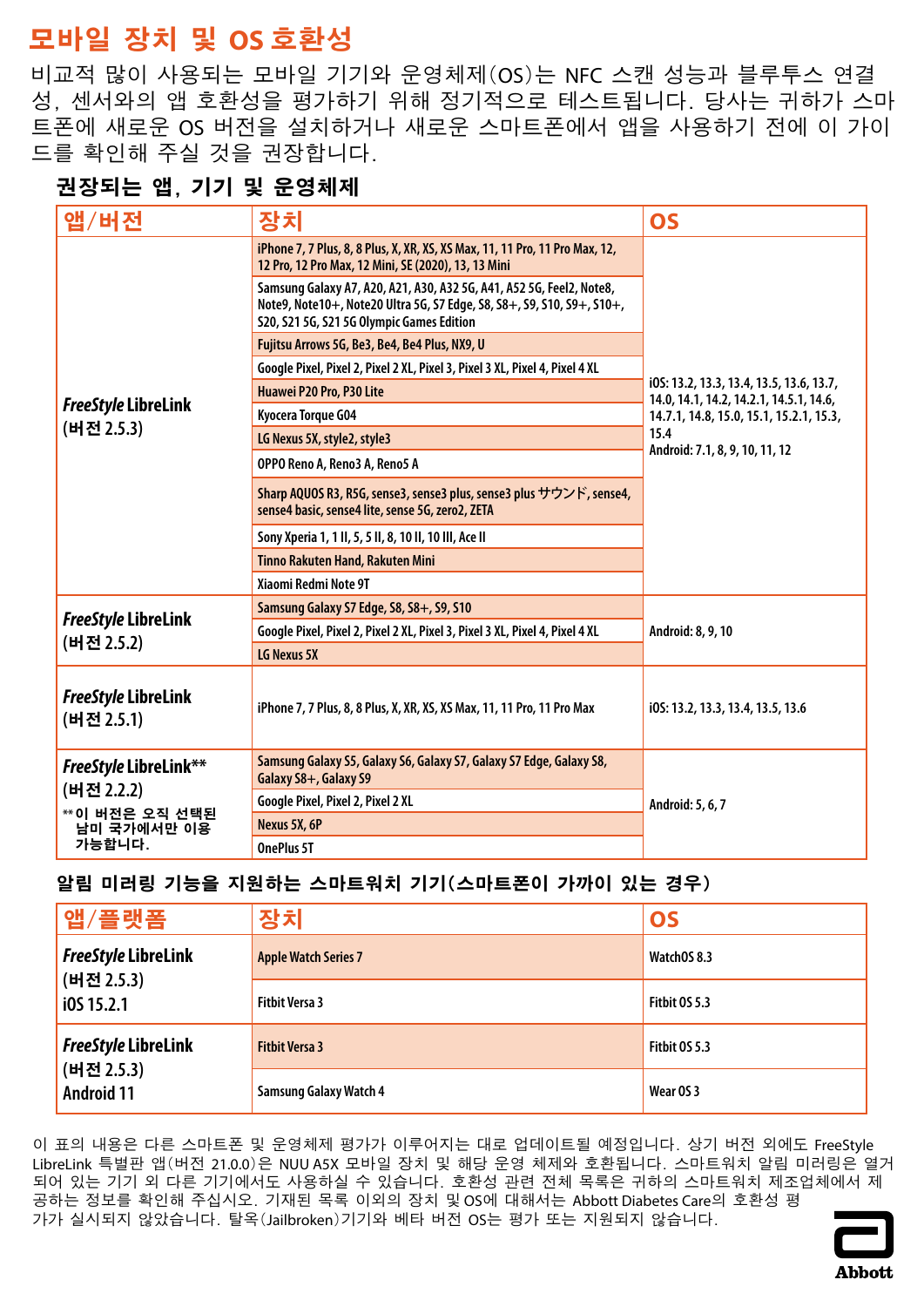# <span id="page-19-0"></span>**СОВМЕСТИМОСТЬ С МОБИЛЬНЫМИ УСТРОЙСТВАМИ И ОС**

Мы непрерывно проверяем популярные устройства и операционные системы (ОС) на совместимость приложений и правильность работы с Датчиками по технологии NFC и Bluetooth. Перед установкой новой версии ОС на устройство или использованием приложений на новом смартфоне мы рекомендуем свериться с настоящим руководством.

| ПРИЛОЖЕНИЕ/<br><b>ВЕРСИЯ</b>                                                                                                    | <b>УСТРОЙСТВО</b>                                                                                                                                                                           | OC                                                                                  |
|---------------------------------------------------------------------------------------------------------------------------------|---------------------------------------------------------------------------------------------------------------------------------------------------------------------------------------------|-------------------------------------------------------------------------------------|
|                                                                                                                                 | iPhone 7, 7 Plus, 8, 8 Plus, X, XR, XS, XS Max, 11, 11 Pro, 11 Pro Max, 12,<br>12 Pro, 12 Pro Max, 12 Mini, SE (2020), 13, 13 Mini                                                          |                                                                                     |
|                                                                                                                                 | Samsung Galaxy A7, A20, A21, A30, A32 5G, A41, A52 5G, Feel2, Note8,<br>Note9, Note10+, Note20 Ultra 5G, S7 Edge, S8, S8+, S9, S10, S9+, S10+,<br>S20, S21 5G, S21 5G Olympic Games Edition |                                                                                     |
|                                                                                                                                 | Fujitsu Arrows 5G, Be3, Be4, Be4 Plus, NX9, U                                                                                                                                               |                                                                                     |
|                                                                                                                                 | Google Pixel, Pixel 2, Pixel 2 XL, Pixel 3, Pixel 3 XL, Pixel 4, Pixel 4 XL                                                                                                                 |                                                                                     |
|                                                                                                                                 | Huawei P20 Pro, P30 Lite                                                                                                                                                                    | i0S: 13.2, 13.3, 13.4, 13.5, 13.6, 13.7,<br>14.0, 14.1, 14.2, 14.2.1, 14.5.1, 14.6, |
| <b>FreeStyle LibreLink</b>                                                                                                      | Kyocera Torque G04                                                                                                                                                                          | 14.7.1, 14.8, 15.0, 15.1, 15.2.1, 15.3,                                             |
| (версия 2.5.3)                                                                                                                  | LG Nexus 5X, style2, style3                                                                                                                                                                 | 15.4                                                                                |
|                                                                                                                                 | OPPO Reno A, Reno3 A, Reno5 A                                                                                                                                                               | Android: 7.1, 8, 9, 10, 11, 12                                                      |
|                                                                                                                                 | Sharp AQUOS R3, R5G, sense3, sense3 plus, sense3 plus サウンド, sense4,<br>sense4 basic, sense4 lite, sense 5G, zero2, ZETA                                                                     |                                                                                     |
|                                                                                                                                 | Sony Xperia 1, 1 II, 5, 5 II, 8, 10 II, 10 III, Ace II                                                                                                                                      |                                                                                     |
|                                                                                                                                 | <b>Tinno Rakuten Hand, Rakuten Mini</b>                                                                                                                                                     |                                                                                     |
|                                                                                                                                 | Xiaomi Redmi Note 9T                                                                                                                                                                        |                                                                                     |
|                                                                                                                                 | Samsung Galaxy S7 Edge, S8, S8+, S9, S10                                                                                                                                                    |                                                                                     |
| <b>FreeStyle LibreLink</b>                                                                                                      | Google Pixel, Pixel 2, Pixel 2 XL, Pixel 3, Pixel 3 XL, Pixel 4, Pixel 4 XL                                                                                                                 | Android: 8, 9, 10                                                                   |
| (версия 2.5.2)                                                                                                                  | LG Nexus 5X                                                                                                                                                                                 |                                                                                     |
| <b>FreeStyle LibreLink</b><br>(версия 2.5.1)                                                                                    | iPhone 7, 7 Plus, 8, 8 Plus, X, XR, XS, XS Max, 11, 11 Pro, 11 Pro Max                                                                                                                      | i0S: 13.2, 13.3, 13.4, 13.5, 13.6                                                   |
| <b>FreeStyle LibreLink**</b><br>(версия 2.2.2)<br>** Данная версия доступна только<br>в некоторых странах Латинской<br>Америки. | Samsung Galaxy S5, Galaxy S6, Galaxy S7, Galaxy S7 Edge, Galaxy S8,<br>Galaxy S8+, Galaxy S9                                                                                                | Android: 5, 6, 7                                                                    |
|                                                                                                                                 | Google Pixel, Pixel 2, Pixel 2 XL                                                                                                                                                           |                                                                                     |
|                                                                                                                                 | Nexus 5X, 6P                                                                                                                                                                                |                                                                                     |
|                                                                                                                                 | <b>OnePlus 5T</b>                                                                                                                                                                           |                                                                                     |

#### **Рекомендуемое приложение, устройство и операционные системы**

#### **Умные часы, поддерживающие зеркальное отображение уведомлений (когда телефон рядом)**

| ПРИЛОЖЕНИЕ/<br><b>ПЛАТФОРМА</b>                                   | <b>УСТРОЙСТВО</b>             | OC                   |
|-------------------------------------------------------------------|-------------------------------|----------------------|
| <b>FreeStyle LibreLink</b><br>(версия 2.5.3)<br>i0515.2.1         | <b>Apple Watch Series 7</b>   | WatchOS 8.3          |
|                                                                   | <b>Fitbit Versa 3</b>         | <b>Fitbit 0S 5.3</b> |
| <b>FreeStyle LibreLink</b><br>(версия 2.5.3)<br><b>Android 11</b> | <b>Fitbit Versa 3</b>         | <b>Fitbit 0S 5.3</b> |
|                                                                   | <b>Samsung Galaxy Watch 4</b> | Wear OS 3            |

Данные таблицы будут обновляться по мере проверки других устройств и операционных систем. Помимо вышеперечисленных устройств, приложение FreeStyle LibreLink special edition (версия 21.0.0) совместимо с мобильным устройством NUU A5X и его операционной системой. Зеркальное отображение уведомлений на умных часах может быть доступно на устройствах, не включенных в данный список. Полный список совместимых устройств см. в информации от производителя умных часов. Компания Abbott Diabetes Care не проверяла совместимость устройств и ОС, не указанных выше. Разблокированные (jailbreak) устройства и бетаверсии ОС не проверяются и не поддерживаются.

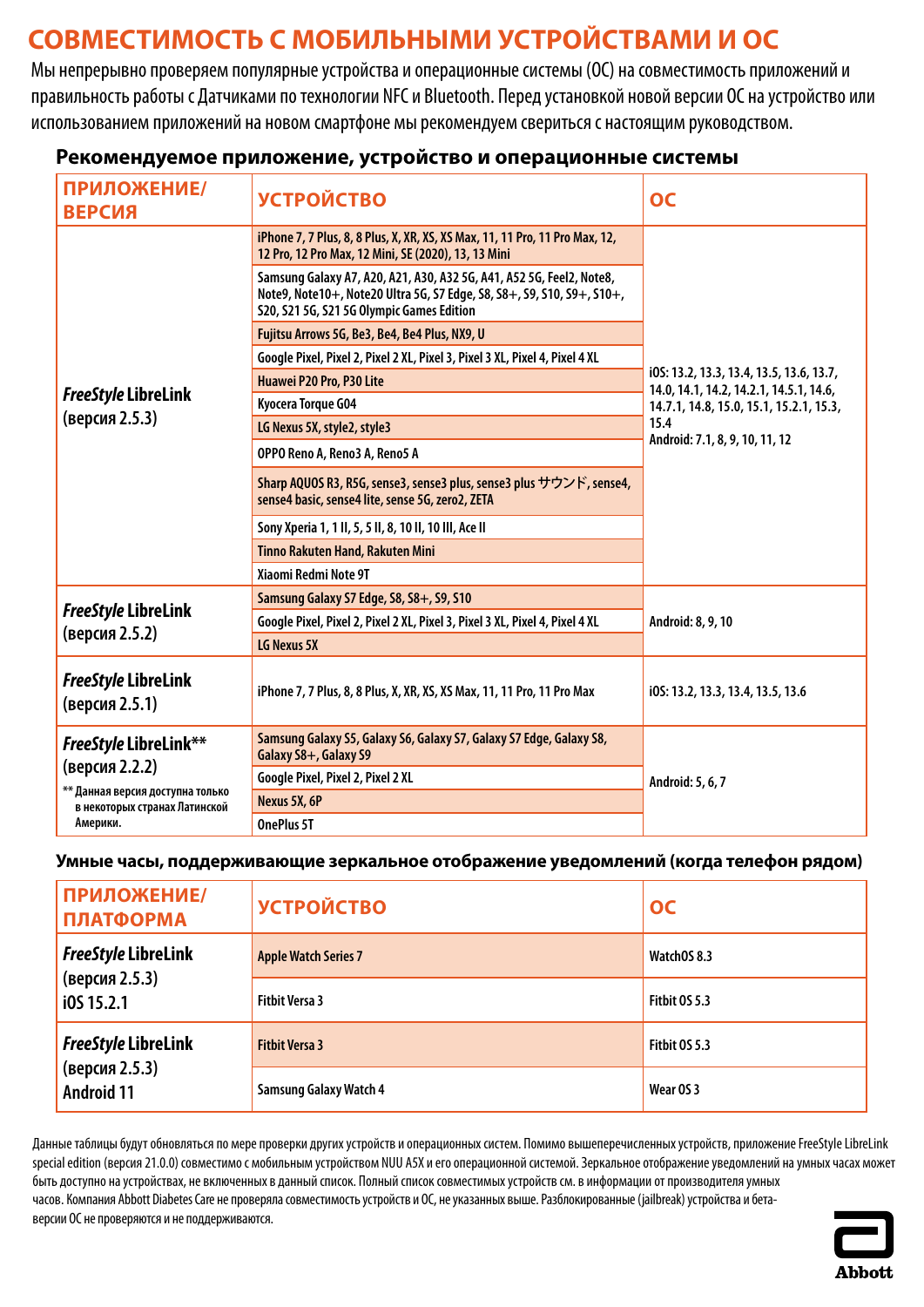# <span id="page-20-0"></span>**MOBİL CİHAZ VE İŞLETİM SİSTEMİ UYUMLULUĞU**

Popüler cihazlar ve işletim sistemleri (OS), NFC (Yakın Alan İletişimi) okutma performansını, Bluetooth bağlantısını ve uygulamanın Sensörlerle uyumluluğunu değerlendirmek için düzenli olarak test edilir. Cihazlarınıza yeni bir OS versiyonu yüklemeden veya uygulamayı yeni bir telefonda kullanmadan önce bu kılavuza bakmanızı öneririz.

### **Önerilen uygulama, cihaz ve işletim sistemleri**

| <b>UYGULAMA/</b><br><b>VERSIYON</b>                                                                                       | <b>CİHAZ</b>                                                                                                                                                                                | <b>İŞLETİM SİSTEMİ</b>                                                              |
|---------------------------------------------------------------------------------------------------------------------------|---------------------------------------------------------------------------------------------------------------------------------------------------------------------------------------------|-------------------------------------------------------------------------------------|
|                                                                                                                           | iPhone 7, 7 Plus, 8, 8 Plus, X, XR, XS, XS Max, 11, 11 Pro, 11 Pro Max, 12,<br>12 Pro, 12 Pro Max, 12 Mini, SE (2020), 13, 13 Mini                                                          |                                                                                     |
|                                                                                                                           | Samsung Galaxy A7, A20, A21, A30, A32 5G, A41, A52 5G, Feel2, Note8,<br>Note9, Note10+, Note20 Ultra 5G, S7 Edge, S8, S8+, S9, S10, S9+, S10+,<br>S20, S21 5G, S21 5G Olympic Games Edition |                                                                                     |
|                                                                                                                           | Fujitsu Arrows 5G, Be3, Be4, Be4 Plus, NX9, U                                                                                                                                               |                                                                                     |
|                                                                                                                           | Google Pixel, Pixel 2, Pixel 2 XL, Pixel 3, Pixel 3 XL, Pixel 4, Pixel 4 XL                                                                                                                 |                                                                                     |
|                                                                                                                           | Huawei P20 Pro, P30 Lite                                                                                                                                                                    | i0S: 13.2, 13.3, 13.4, 13.5, 13.6, 13.7,<br>14.0, 14.1, 14.2, 14.2.1, 14.5.1, 14.6, |
| <b>FreeStyle LibreLink</b>                                                                                                | Kyocera Torque G04                                                                                                                                                                          | 14.7.1, 14.8, 15.0, 15.1, 15.2.1, 15.3,                                             |
| (version 2.5.3)                                                                                                           | LG Nexus 5X, style2, style3                                                                                                                                                                 | 15.4                                                                                |
|                                                                                                                           | OPPO Reno A, Reno3 A, Reno5 A                                                                                                                                                               | Android: 7.1, 8, 9, 10, 11, 12                                                      |
|                                                                                                                           | Sharp AQUOS R3, R5G, sense3, sense3 plus, sense3 plus サウンド, sense4,<br>sense4 basic, sense4 lite, sense 5G, zero2, ZETA                                                                     |                                                                                     |
|                                                                                                                           | Sony Xperia 1, 1 II, 5, 5 II, 8, 10 II, 10 III, Ace II                                                                                                                                      |                                                                                     |
|                                                                                                                           | <b>Tinno Rakuten Hand, Rakuten Mini</b>                                                                                                                                                     |                                                                                     |
|                                                                                                                           | Xiaomi Redmi Note 9T                                                                                                                                                                        |                                                                                     |
|                                                                                                                           | Samsung Galaxy S7 Edge, S8, S8+, S9, S10                                                                                                                                                    | Android: 8, 9, 10<br>i0S: 13.2, 13.3, 13.4, 13.5, 13.6                              |
| <b>FreeStyle LibreLink</b>                                                                                                | Google Pixel, Pixel 2, Pixel 2 XL, Pixel 3, Pixel 3 XL, Pixel 4, Pixel 4 XL                                                                                                                 |                                                                                     |
| (versiyon 2.5.2)                                                                                                          | LG Nexus 5X                                                                                                                                                                                 |                                                                                     |
| <b>FreeStyle LibreLink</b><br>(versiyon 2.5.1)                                                                            | iPhone 7, 7 Plus, 8, 8 Plus, X, XR, XS, XS Max, 11, 11 Pro, 11 Pro Max                                                                                                                      |                                                                                     |
| FreeStyle LibreLink**<br>(versiyon 2.2.2)<br>** Bu versiyon yalnızca belirli Latin<br>Amerika ülkelerinde kullanılabilir. | Samsung Galaxy S5, Galaxy S6, Galaxy S7, Galaxy S7 Edge, Galaxy S8,<br>Galaxy S8+, Galaxy S9                                                                                                | Android: 5, 6, 7                                                                    |
|                                                                                                                           | Google Pixel, Pixel 2, Pixel 2 XL                                                                                                                                                           |                                                                                     |
|                                                                                                                           | Nexus 5X, 6P                                                                                                                                                                                |                                                                                     |
|                                                                                                                           | OnePlus 5T                                                                                                                                                                                  |                                                                                     |

#### **Bildirim yansıtmayı destekleyen akıllı saatler (telefon yakındayken)**

| <b>UYGULAMA/</b><br><b>PLATFORM</b>                                 | <b>CİHAZ</b>                  | <b>İŞLETİM SİSTEMİ</b> |
|---------------------------------------------------------------------|-------------------------------|------------------------|
| <b>FreeStyle LibreLink</b><br>(versiyon 2.5.3)<br>i0S 15.2.1        | <b>Apple Watch Series 7</b>   | WatchOS 8.3            |
|                                                                     | <b>Fitbit Versa 3</b>         | Fitbit 0S 5.3          |
| <b>FreeStyle LibreLink</b><br>(versiyon 2.5.3)<br><b>Android 11</b> | <b>Fitbit Versa 3</b>         | Fitbit 0S 5.3          |
|                                                                     | <b>Samsung Galaxy Watch 4</b> | Wear OS 3              |

Başka cihazlar ve işletim sistemleri değerlendirildikçe bu tablolar güncellenecektir. Yukarıdakilere ek olarak FreeStyle LibreLink özel sürüm uygulaması (versiyon 21.0.0) NUU A5X mobil cihaz ve işletim sistemiyle uyumludur. Akıllı saat bildirim yansıtması, listelenenler dışındaki cihazlarda mevcut olabilir. Uyumlulukla ilgili tam liste için lütfen akıllı saat üreticinizin sağladığı bilgilere bakın. Listelenenler dışındaki cihazlar ve işletim sistemleri için Abbott Diabetes Care uyumluluğu değerlendirmemiştir. Jailbreak yapılmış cihazlar ve beta OS versiyonları değerlendirilmez veya desteklenmez.

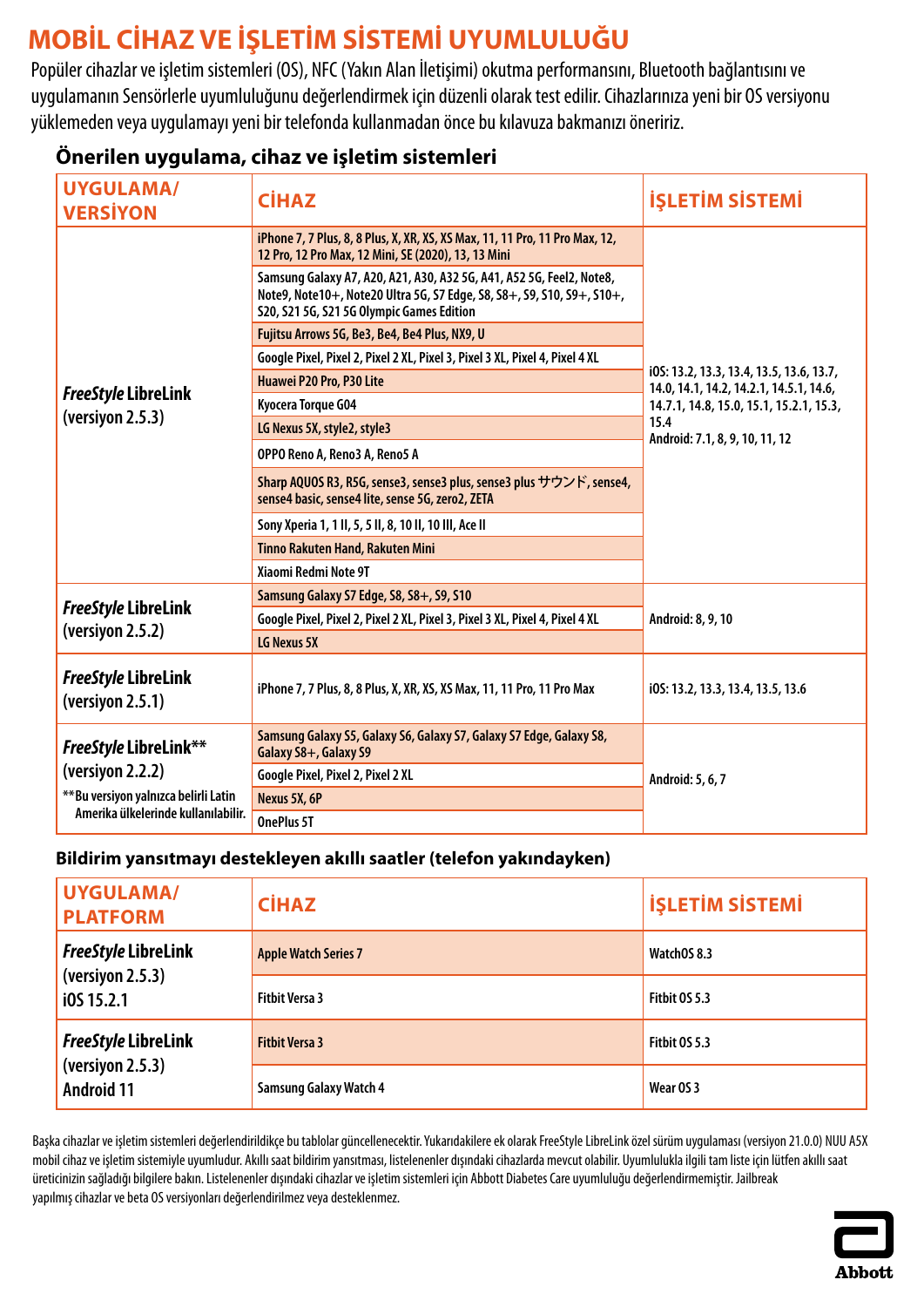# <span id="page-21-0"></span>移动设备和 **OS** 兼容性

流行的设备和操作系统 (OS) 接受定期测试,以评估 NFC 扫描性能、Bluetooth 连接性和与 传感器的应用程序兼容性。我们建议您在设备上安装新 OS 版本之前或在新手机上使用该应 用程序之前,先查看本指南。

### 推荐的应用程序、设备和操作系统

| 应用程序/版本                                                                  | 设备                                                                                                                                                                                          | <b>OS</b>                                                                           |
|--------------------------------------------------------------------------|---------------------------------------------------------------------------------------------------------------------------------------------------------------------------------------------|-------------------------------------------------------------------------------------|
|                                                                          | iPhone 7, 7 Plus, 8, 8 Plus, X, XR, XS, XS Max, 11, 11 Pro, 11 Pro Max, 12,<br>12 Pro, 12 Pro Max, 12 Mini, SE (2020), 13, 13 Mini                                                          |                                                                                     |
|                                                                          | Samsung Galaxy A7, A20, A21, A30, A32 5G, A41, A52 5G, Feel2, Note8,<br>Note9, Note10+, Note20 Ultra 5G, S7 Edge, S8, S8+, S9, S10, S9+, S10+,<br>S20, S21 5G, S21 5G Olympic Games Edition |                                                                                     |
|                                                                          | Fujitsu Arrows 5G, Be3, Be4, Be4 Plus, NX9, U                                                                                                                                               |                                                                                     |
|                                                                          | Google Pixel, Pixel 2, Pixel 2 XL, Pixel 3, Pixel 3 XL, Pixel 4, Pixel 4 XL                                                                                                                 |                                                                                     |
|                                                                          | Huawei P20 Pro, P30 Lite                                                                                                                                                                    | i0S: 13.2, 13.3, 13.4, 13.5, 13.6, 13.7,<br>14.0, 14.1, 14.2, 14.2.1, 14.5.1, 14.6, |
| <b>FreeStyle LibreLink</b>                                               | Kyocera Torque G04                                                                                                                                                                          | 14.7.1, 14.8, 15.0, 15.1, 15.2.1, 15.3,                                             |
| (版本 2.5.3)                                                               | LG Nexus 5X, style2, style3                                                                                                                                                                 | 15.4                                                                                |
|                                                                          | OPPO Reno A, Reno3 A, Reno5 A                                                                                                                                                               | Android: 7.1, 8, 9, 10, 11, 12                                                      |
|                                                                          | Sharp AQUOS R3, R5G, sense3, sense3 plus, sense3 plus サウンド, sense4,<br>sense4 basic, sense4 lite, sense 5G, zero2, ZETA                                                                     |                                                                                     |
|                                                                          | Sony Xperia 1, 1 II, 5, 5 II, 8, 10 II, 10 III, Ace II                                                                                                                                      |                                                                                     |
|                                                                          | Tinno Rakuten Hand, Rakuten Mini                                                                                                                                                            |                                                                                     |
|                                                                          | Xiaomi Redmi Note 9T                                                                                                                                                                        |                                                                                     |
|                                                                          | Samsung Galaxy S7 Edge, S8, S8+, S9, S10                                                                                                                                                    |                                                                                     |
| <b>FreeStyle LibreLink</b><br>(版本 2.5.2)                                 | Google Pixel, Pixel 2, Pixel 2 XL, Pixel 3, Pixel 3 XL, Pixel 4, Pixel 4 XL                                                                                                                 | Android: 8, 9, 10                                                                   |
|                                                                          | LG Nexus 5X                                                                                                                                                                                 |                                                                                     |
| <b>FreeStyle LibreLink</b><br>(版本 2.5.1)                                 | iPhone 7, 7 Plus, 8, 8 Plus, X, XR, XS, XS Max, 11, 11 Pro, 11 Pro Max                                                                                                                      | i0S: 13.2, 13.3, 13.4, 13.5, 13.6                                                   |
| <b>FreeStyle LibreLink**</b><br>(版本 2.2.2)<br>**此版本仅在所选的拉丁美<br>洲国家/地区有售。 | Samsung Galaxy S5, Galaxy S6, Galaxy S7, Galaxy S7 Edge, Galaxy S8,<br>Galaxy S8+, Galaxy S9                                                                                                |                                                                                     |
|                                                                          | Google Pixel, Pixel 2, Pixel 2 XL                                                                                                                                                           | Android: 5, 6, 7                                                                    |
|                                                                          | Nexus 5X, 6P                                                                                                                                                                                |                                                                                     |
|                                                                          | OnePlus 5T                                                                                                                                                                                  |                                                                                     |

#### 支持通知映射同步的智能手表设备(当手机在附近时)

| 应用程序/平台                                                       | 设备                            | <b>OS</b>     |
|---------------------------------------------------------------|-------------------------------|---------------|
| <b>FreeStyle LibreLink</b><br>(版本 2.5.3)<br>i0S 15.2.1        | <b>Apple Watch Series 7</b>   | WatchOS 8.3   |
|                                                               | <b>Fitbit Versa 3</b>         | Fitbit OS 5.3 |
| <b>FreeStyle LibreLink</b><br>(版本 2.5.3)<br><b>Android 11</b> | <b>Fitbit Versa 3</b>         | Fitbit 0S 5.3 |
|                                                               | <b>Samsung Galaxy Watch 4</b> | Wear OS 3     |

这些表格将随着对其他设备和操作系统的评估而有所更新。除上述内容外,FreeStyle LibreLink 特别版应用程序(版本 21.0.0) 与 NUU A5X 移动设备及其操作系统兼容。智能手表通知映射同步可能在所列设备以外的其他设备上可用。请参阅您的智能手表 制造商提供的信息,了解完整的兼容性列表。对于所列项以外的设备和 OS、Abbott Diabetes Care 尚未评估兼容性。不评估也 不支持破解设备和 beta OS 版本。

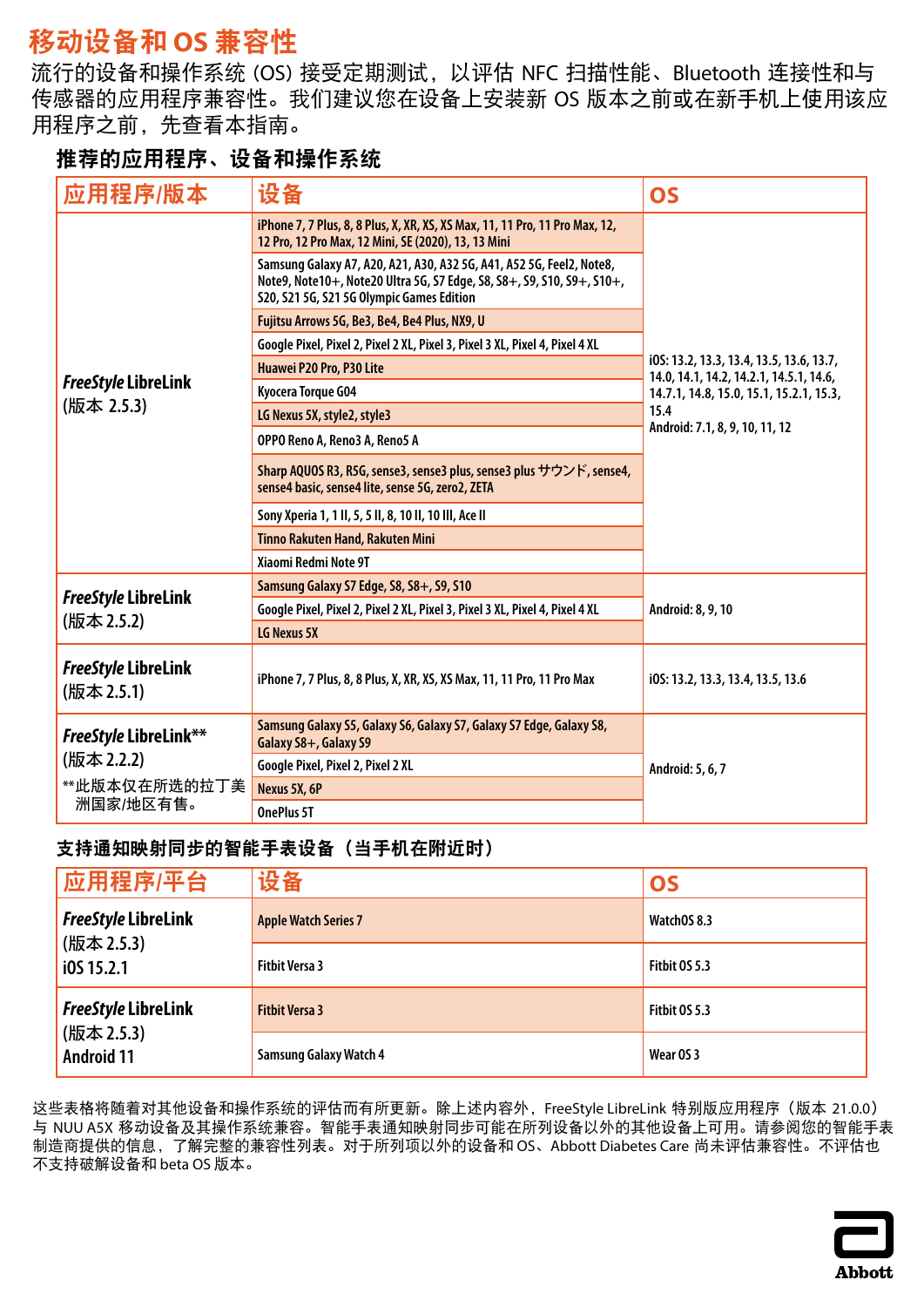# <span id="page-22-0"></span>**DISPOSITIVO MÓVIL Y COMPATIBILIDAD CON EL SISTEMA OPERATIVO**

Se realizan pruebas con frecuencia en los sistemas operativos y los teléfonos inteligentes más comunes para evaluar el rendimiento de la tecnología NFC, la conectividad Bluetooth y la compatibilidad de las aplicaciones cuando se hace uso de sensores. Se recomienda consultar esta guía antes de instalar una nueva versión del sistema operativo en su teléfono o antes de usar la aplicación en un teléfono nuevo.

| <b>APLICACIÓN/</b><br><b>VERSIÓN</b>                                                                                              | <b>DISPOSITIVO</b>                                                                                                                                                                          | <b>SISTEMA</b><br><b>OPERATIVO</b>                                                  |
|-----------------------------------------------------------------------------------------------------------------------------------|---------------------------------------------------------------------------------------------------------------------------------------------------------------------------------------------|-------------------------------------------------------------------------------------|
|                                                                                                                                   | iPhone 7, 7 Plus, 8, 8 Plus, X, XR, XS, XS Max, 11, 11 Pro, 11 Pro Max, 12,<br>12 Pro, 12 Pro Max, 12 Mini, SE (2020), 13, 13 Mini                                                          |                                                                                     |
|                                                                                                                                   | Samsung Galaxy A7, A20, A21, A30, A32 5G, A41, A52 5G, Feel2, Note8,<br>Note9, Note10+, Note20 Ultra 5G, S7 Edge, S8, S8+, S9, S10, S9+, S10+,<br>S20, S21 5G, S21 5G Olympic Games Edition |                                                                                     |
|                                                                                                                                   | Fujitsu Arrows 5G, Be3, Be4, Be4 Plus, NX9, U                                                                                                                                               |                                                                                     |
|                                                                                                                                   | Google Pixel, Pixel 2, Pixel 2 XL, Pixel 3, Pixel 3 XL, Pixel 4, Pixel 4 XL                                                                                                                 |                                                                                     |
|                                                                                                                                   | Huawei P20 Pro, P30 Lite                                                                                                                                                                    | i0S: 13.2, 13.3, 13.4, 13.5, 13.6, 13.7,<br>14.0, 14.1, 14.2, 14.2.1, 14.5.1, 14.6, |
| <b>FreeStyle LibreLink</b>                                                                                                        | Kyocera Torque G04                                                                                                                                                                          | 14.7.1, 14.8, 15.0, 15.1, 15.2.1, 15.3,                                             |
| (version 2.5.3)                                                                                                                   | LG Nexus 5X, style2, style3                                                                                                                                                                 | 15.4                                                                                |
|                                                                                                                                   | OPPO Reno A, Reno3 A, Reno5 A                                                                                                                                                               | Android: 7.1, 8, 9, 10, 11, 12                                                      |
|                                                                                                                                   | Sharp AQUOS R3, R5G, sense3, sense3 plus, sense3 plus サウンド, sense4,<br>sense4 basic, sense4 lite, sense 5G, zero2, ZETA                                                                     |                                                                                     |
|                                                                                                                                   | Sony Xperia 1, 1 II, 5, 5 II, 8, 10 II, 10 III, Ace II                                                                                                                                      |                                                                                     |
|                                                                                                                                   | Tinno Rakuten Hand, Rakuten Mini                                                                                                                                                            |                                                                                     |
|                                                                                                                                   | Xiaomi Redmi Note 9T                                                                                                                                                                        |                                                                                     |
|                                                                                                                                   | Samsung Galaxy S7 Edge, S8, S8+, S9, S10                                                                                                                                                    |                                                                                     |
| <b>FreeStyle LibreLink</b>                                                                                                        | Google Pixel, Pixel 2, Pixel 2 XL, Pixel 3, Pixel 3 XL, Pixel 4, Pixel 4 XL                                                                                                                 | Android: 8, 9, 10                                                                   |
| (yersión 2.5.2)                                                                                                                   | LG Nexus 5X                                                                                                                                                                                 |                                                                                     |
| <b>FreeStyle LibreLink</b><br>(yersión 2.5.1)                                                                                     | iPhone 7, 7 Plus, 8, 8 Plus, X, XR, XS, XS Max, 11, 11 Pro, 11 Pro Max                                                                                                                      | i0S: 13.2, 13.3, 13.4, 13.5, 13.6                                                   |
| <b>FreeStyle LibreLink**</b><br>(yersión 2.2.2)<br>**Esta versión solo está<br>disponible en algunos países de<br>América Latina. | Samsung Galaxy S5, Galaxy S6, Galaxy S7, Galaxy S7 Edge, Galaxy S8,<br>Galaxy S8+, Galaxy S9                                                                                                |                                                                                     |
|                                                                                                                                   | Google Pixel, Pixel 2, Pixel 2 XL                                                                                                                                                           | Android: 5, 6, 7                                                                    |
|                                                                                                                                   | Nexus 5X, 6P                                                                                                                                                                                |                                                                                     |
|                                                                                                                                   | OnePlus 5T                                                                                                                                                                                  |                                                                                     |

### **Aplicación recomendada, dispositivo y sistemas operativos**

#### **Dispositivos de relojes inteligentes que admiten la duplicación de notificaciones (cuando el teléfono está cerca)**

| <b>APLICACIÓN/</b><br><b>PLATAFORMA</b>                                                      | <b>DISPOSITIVO</b>            | <b>SISTEMA</b><br><b>OPERATIVO</b> |
|----------------------------------------------------------------------------------------------|-------------------------------|------------------------------------|
| <i><b>FreeStyle LibreLink</b></i><br>$\sqrt{(versión 2.5.3)}$<br>i0S 15.2.1                  | <b>Apple Watch Series 7</b>   | WatchOS 8.3                        |
|                                                                                              | <b>Fitbit Versa 3</b>         | <b>Fitbit 0S 5.3</b>               |
| <i><b>FreeStyle LibreLink</b></i><br>$\sqrt{\sqrt{25}}$ (versión 2.5.3)<br><b>Android 11</b> | <b>Fitbit Versa 3</b>         | Fitbit OS 5.3                      |
|                                                                                              | <b>Samsung Galaxy Watch 4</b> | Wear OS 3                          |

Estas tablas se actualizarán a medida que se evalúen otros dispositivos y sistemas operativos. Además de lo anterior, la edición especial de la aplicación FreeStyle LibreLink (versión 21.0.0) es compatible con el dispositivo móvil NUU A5X y su sistema operativo. La duplicación de notificaciones en relojes inteligentes puede estar disponible en dispositivos diferentes de los enumerados. Consulte la información del fabricante de su reloj inteligente para obtener una lista completa de compatibilidades. Abbott Diabetes Care no ha evaluado la compatibilidad con otros dispositivos y sistemas operativos distintos de los mencionados. Los dispositivos con jailbreak y las versiones beta de los sistemas operativos no se evalúan ni son compatibles.